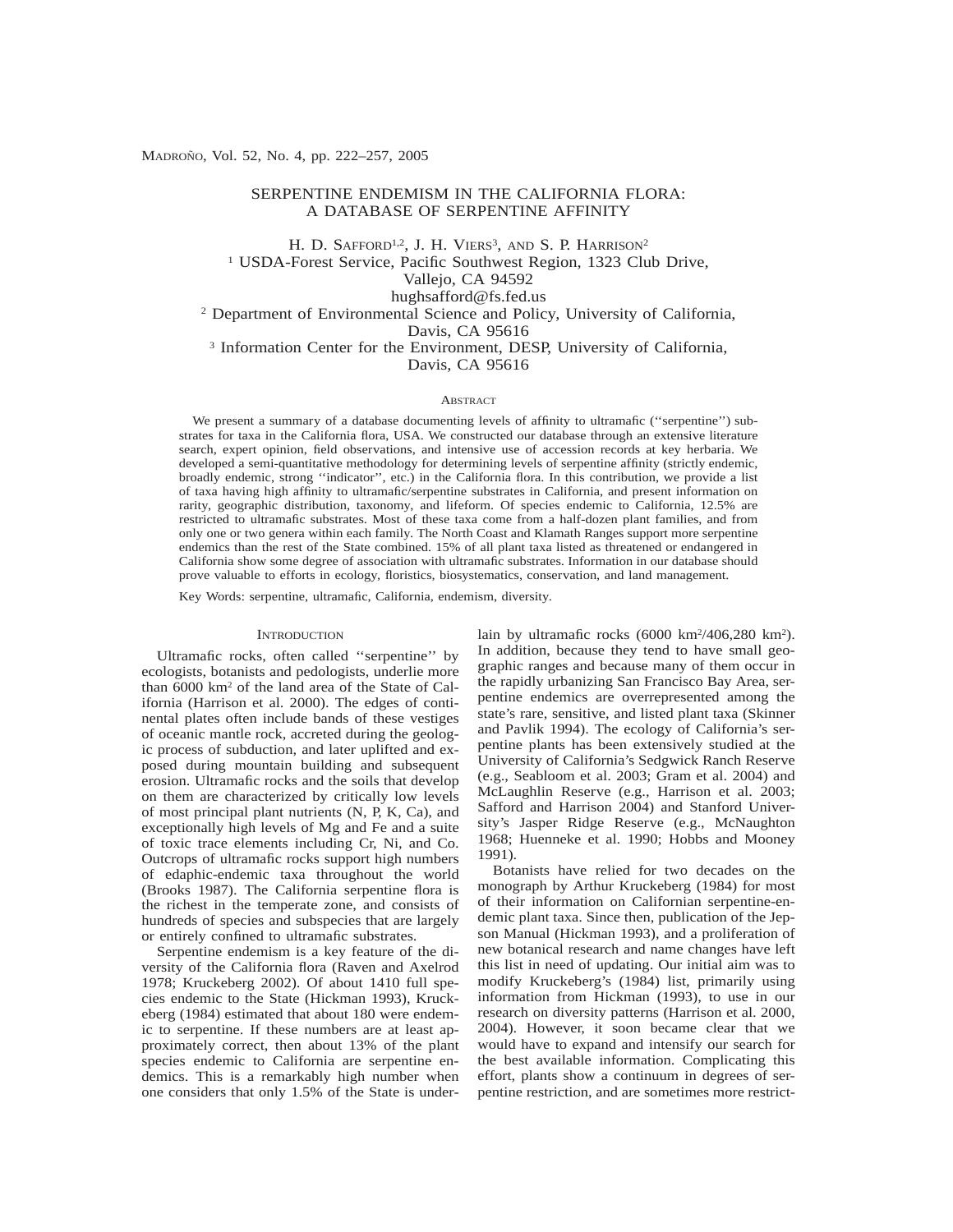ed in some parts of their geographic ranges than others, thus contributing to inconsistencies among reports from different sources. This led us to adopt a semi-quantitative procedure for scoring plant taxa on their reported degree of serpentine affinity.

In this contribution, we present a summary of our current database of serpentine affinity in the California flora. The database was constructed via an extensive literature search, expert opinion, field observations, web research, and intensive use of accession records at key herbaria. It provides data on levels of serpentine endemism, rarity, geographic distribution, taxonomy, and lifeform.

### **METHODOLOGY**

We began by conducting a database search of the electronic Jepson Manual (Hickman 1993) maintained by the Jepson Herbarium at the University of California-Berkeley (UC-JEPS 2004a). The database was queried for all taxa with ''serpentine'', ''ultramafic'', or related (e.g., ''asbestos soils'') references in the habitat description. Taxa containing ''non-serpentine'' in the description were removed afterward. We cross-checked the 391 serpentine-related taxa found in the Jepson Manual with Kruckeberg (1984), who listed those taxa he believed to be endemic to ultramafic substrates in California, and those that were either local or regional ''serpentine indicators'' (i.e., nonendemic taxa whose distributions are nonetheless skewed toward occurrences on ultramafics). Taxonomic updates in the Jepson Manual (Hickman 1993) were applied to the Kruckeberg list (which included 377 taxa after these revisions), and then those taxa not on the Jepson-derived list were added to our database. This resulted in a list of 529 taxa; of these, 287 were not shared between the two sources. We then added to the list a number of taxa that we considered to be likely endemics or indicators but which were not indicated as such by either Kruckeberg (1984) or the Jepson Manual (1993). Finally, published literature (e.g., Meinke and Zika 1992; Nelson and Nelson 2004; Baldwin 1999 and 2001; Barkley 1999; Porter and Johnson 2000; Zika et al. 1998) and the online Jepson Interchange Jepson Flora Project (UC-JEPS 2004b) were consulted for taxonomic revisions and taxa newly described since the publication of the Jepson Manual.

To score the affinity of taxa to ultramafic substrates, we adopted a modification of Kruckeberg's measures of ultramafic ''fidelity''. In his Appendix C, Kruckeberg (1984) used two or three  $+$ 's to signify increasing levels of endemism: three "+"s were attached to taxa with 95–100% of their occurrences found on ultramafics, two "+"s signified taxa with 85–94% fidelity. In his Appendix D, Kruckeberg used one or two exclamation marks (''!''s) to signify increasing levels of fidelity to ultramafic substrates among supposed nonendemic ''indicator'' taxa. In both appendices, question

marks ("?") were attached to those taxa for which more information was necessary to confidently assign their status. Some of the ''tentative'' endemics were included in the indicator appendix as well, thus these taxa occur twice in Kruckeberg's lists. We combined Kruckeberg's two scales, and added two levels to yield six levels of ultramafic affinity, where 6 represents a "strict endemic"  $(\geq 95\%$  of occurrences on ultramafics), and successively lower values signify lower affinity to the substrate  $(5 =$ 85–94% of occurrences;  $4 = 75-84\%$ ;  $3 = 65-$ 74%;  $2 = 55-64\%$ ;  $1 = 45-54\%$ ). By this definition, ''1'' thus represents a species found about half of the time on serpentine. We consider scores between 1 and 2 to indicate ''weak indicators'', and a score of about 1 to mean an ''indifferent'' taxon. The Kruckeberg fidelity scale crosswalks to ours in the following fashion: " $++$ " = 6; " $++$ " = 5; "!!" = 3; one "!" = 2. Those taxa which occurred in both Kruckeberg's endemic and indicator tables had their two scores averaged: these all fell between ''3'' and ''4'' on our scale. For example, *Cupressus macnabiana* was rated "+++" in Kruckeberg's Appendix C (i.e., ''6'' on our scale), and "!!"  $[i.e., "2" in our scale]$  in Appendix D; these were averaged to "4" on our scale.

We attached our categorical levels of ultramafic affinity to all of the species in our hybrid Jepson-Kruckeberg database. In the case of the Kruckeberg taxa, we simply cross-walked the Kruckeberg fidelity codes to our scale as described above, making some adjustments based on more recent taxonomic revisions and combinations. In the case of the Jepson Manual taxa, we were forced to interpret the language used in habitat descriptions to determine levels of affinity. We used the following interpretations of description language to assign affinities: a ''6'' was assigned where the habitat description categorically stated ''serpentine'' or ''ultramafic'' (a ''5'' if there was some indication that this restriction was not absolute); a ''4'' was assigned where the modifiers ''generally'' or ''usually serpentine" were used; "especially" or "often" equaled "3"; "sometimes" or "occasionally" equaled ''1''. In a few cases, affinity levels were assigned based on ancillary information in the habitat and/or range description rather than on explicit statement of serpentine affinity.

We then conducted a broad survey of the literature, regional botanical experts, and herbaria records to obtain as many sources as possible for each taxon in our database, and to add to the database any taxa we might have overlooked. We manually consulted every species description in a variety of regional and local floras (Clifton 2001; Ertter and Bowerman 2004; Howell 1970; McMinn 1939; Oswald 2002; Smith and Wheeler 1992), and guidebooks to rare and sensitive taxa (Hanson 1999; Hoover et al. 1993; Jimerson et al. 1995; McCarten 1988; McCarten and Rogers 1991; Nakamura and Nelson 2001; Trinity SIPS 2001; USFWS 1998).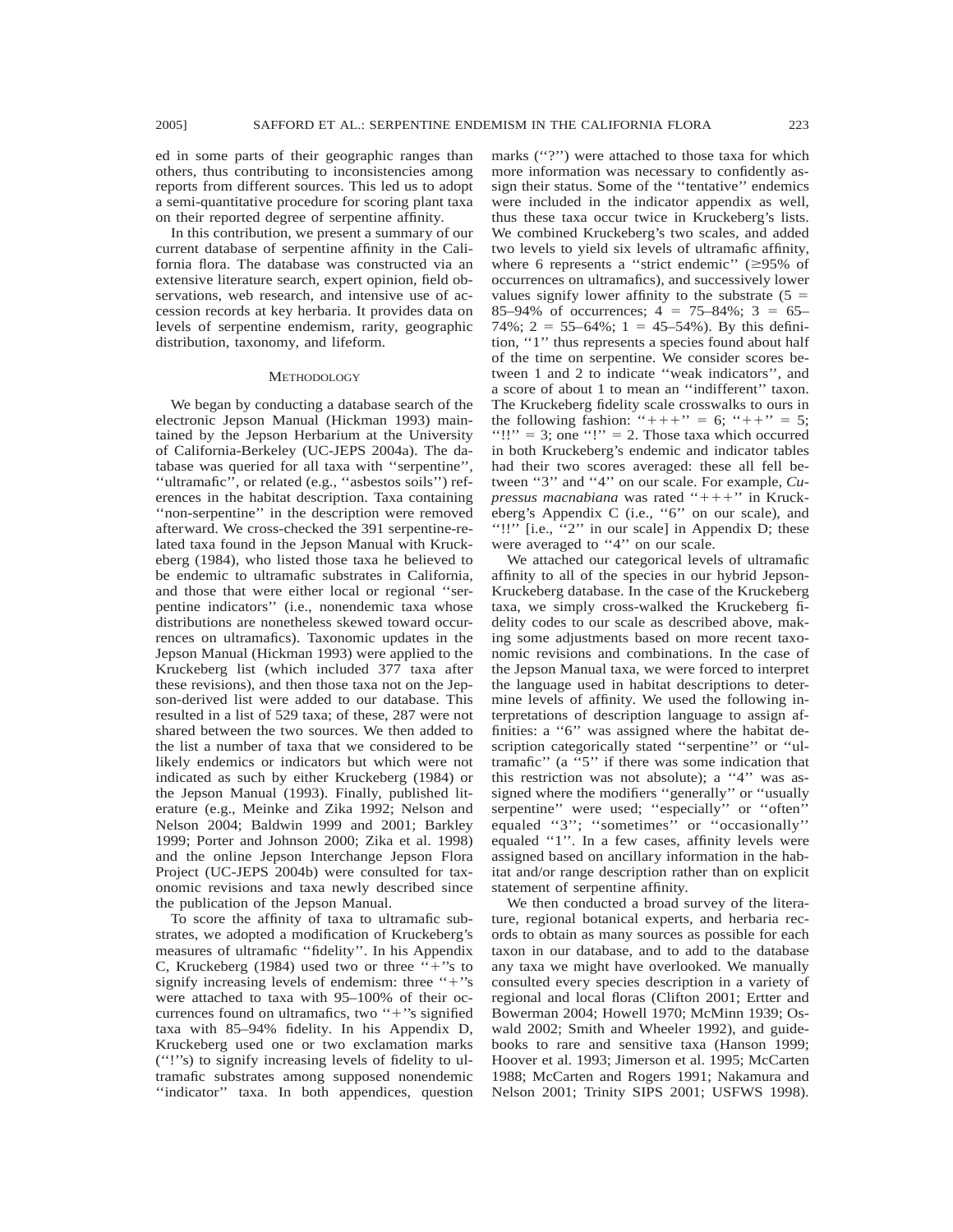We also consulted the CalFlora Online Species Database (CalFlora 2004), and the California Native Plant Society Online Inventory of Rare and Endangered Plants (CNPS 2004). We added columns to our database for each source, and gave scores (1– 6, as described above) to each taxon for which a habitat description suggested an ultramafic affinity. Information on serpentine affinity in the CalFlora database is limited to taxa from the Sierra Nevada and to rare taxa statewide, and does not include sufficient information to determine degree of affinity (A. Dennis, personal communication). CalFlora was therefore not treated as a typical ''source'', and CalFlora serpentine taxa were simply given a score of 0.5 to be added later to the sum of scores when final ultramafic affinities were calculated (see below). The California Natural Diversity Database (CNDDB) was not searched, as we consulted all of the primary resources originally used to build CNDDB, and the CNPS Online Inventory (see above) is updated from the same contemporary sources as CNDDB.

We calculated preliminary mean affinities for taxa in our database by summing the scores across source columns and adding the CalFlora score (if present), then dividing by the number of sources (not including CalFlora) for the taxon in question. We also calculated the number of sources, the median score, and the standard deviation and standard error of the scores for each taxon. We then sent the database to approximately 40 state and regional experts for their review and input, and asked them to score serpentine affinity using the 1–6 scale for taxa with which they were familiar. These individuals included botanists employed by federal and state land management agencies, universities, museums, non-governmental organizations, and private consulting firms. We received 17 substantive replies, and incorporated their input into an updated database.

The next step was to ensure that we had at least three sources of serpentine affinity for each taxon in our database; given the great differences between the Jepson Manual and Kruckeberg's list, we felt a third opinion was important. We focused on those taxa for which we had less than three sources, as well as those with high variability in scores. We began by consulting the habitat descriptions in Munz and Keck (1968) for every taxon in our database with less than three sources. We then turned to Herbaria accession records. We searched the online ''SMASCH'' accession databases of the UC and Jepson Herbariums at UC-Berkeley at (UC-JEPS 2004c) for all taxa with one or two sources, and for all taxa with affinity-score standard deviations  $\geq 1.0$  (a total of 548 taxa). For any Northern California taxa remaining with less than three sources and/or high variability, we then searched the online accession database of the Biological Sciences Herbarium at Chico State University (CSU-BSH 2004; a total of 164 taxa were searched).

In our online accession database research, we followed the following protocol:

1. We began with the most recent accession records and worked backwards, as habitat descriptions before the mid 1970's usually lack sufficiently detailed information on substrate and location.

2. We consulted the habitat description for each record. If the description included enough information to determine the substrate, we noted whether it was ultramafic or non-ultramafic. We did not count multiple accession records from the same collecting trip and location as different records.

3. On the average, about ⅓ of the accession records consulted had sufficient information to determine if a collection had been made on ultramafics or not. Not all of these determinations were made simply based on the collector's habitat description. For example, many California counties do not contain outcrops of ultramafic rocks (e.g., Los Angeles, San Diego, San Bernardino, Modoc). Collections from these counties were coded as ''nonserpentine'' even where habitat descriptions were missing. Also, collections from well-known collecting locations on ultramafics (e.g., Blue Banks in Glenn County, Red Butte in Siskiyou County, or the mouth of 18-Mile Creek on the Middle Fork Smith River, Del Norte County) were coded as ''serpentine'' even where habitat descriptions were missing. Finally, where we had trouble getting a sufficient number of records with habitat descriptions, or where it was otherwise critical to get more information, we used location information in the accession record (where it existed) to do further research. We used TOPO! Software (National Geographic Maps 2000) to locate coordinates or named locations and then consulted geological maps (ranging from 1:250,000 to 1:25,000) to determine if the location was on an ultramafic outcrop. Only those occurrences which could be confidently assigned to ultramafics were identified as such.

4. We continued until we had recorded habitat information from at least 10% of the total accession records for the species in question. Our minimum was 10 records, unless there were fewer than 10 records with habitat descriptions and reasonably locatable site information (286/548 taxa had fewer than 10). Our maximum was usually 20, although we went beyond 20 in some cases.

5. We summarized the accession record results for each taxon by dividing the total number of records with sufficient habitat or location information to determine substrate by the number of records recording serpentine/ultramafics, and then multiplied the result by 100 to get a percentage. We then cross-walked the percent value to our scale of ultramafic affinity: 95–100% of records on ultramafics = 6; 85–94% = 5; 75–84% = 4; 65–74% = 3;  $55-64\% = 2$ ;  $45-54\% = 1$ ;  $35-44\% = 0.75$ ;  $25 34\% = 0.5$ ;  $15-24\% = 0.25$ ;  $>0-14\% = 0.1$ ; 0  $= 0$ .

Finally, T. Nelson and S. Carothers also used the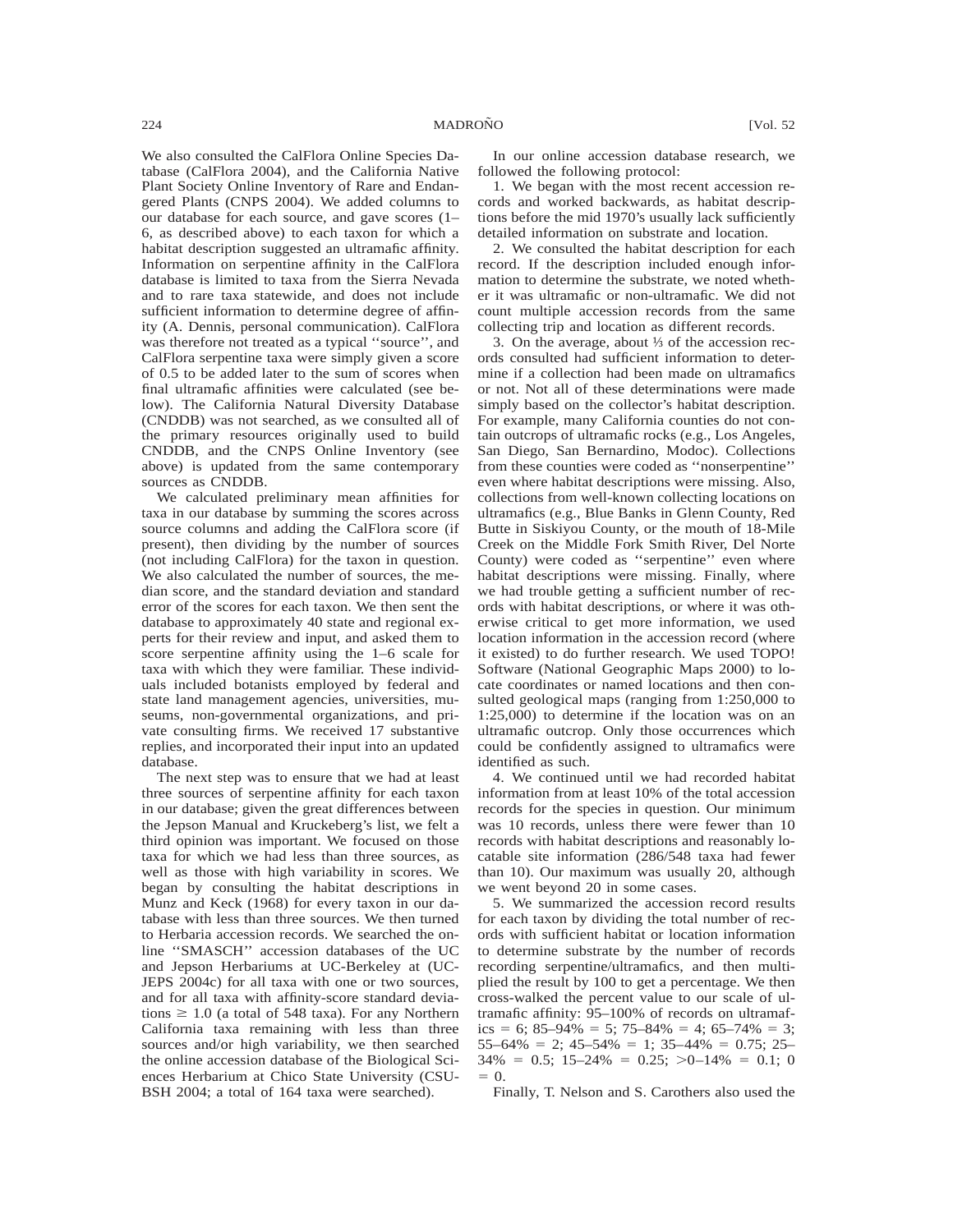Humboldt State University Herbarium to provide information to us on a number of under-documented taxa from Northwestern California.

In our accession records research, we necessarily assumed that: (1) the taxon itself was correctly identified on the accession record; (2) the substrate was correctly identified by the collector; and (3) ultramafic substrates were neither more nor less likely to be identified correctly (or at all) than other substrates. The last assumption is probably flawed, as serpentine and other ''charismatic'' substrates given their close connection to plant endemic taxa and their relative ease of identification—are almost certainly more likely to be identified than ''normal'' substrates. This could theoretically lead to accession records ''overstating'' the degree of a taxon's affinity to ultramafic substrates. In practice, however, we found that the accession records were generally somewhat more conservative than our literature sources vis-a`-vis the serpentine affinities of the taxa in our database.

Our final database included 18 columns of information sources for serpentine affinity, plus a column for CalFlora. We summed these affinity values and took their mean (not including CalFlora in the denominator). We also calculated the mean without CalFlora, the median, the standard deviation, and the standard error. We identified each taxon by taxonomic category (pteridophyte, gymnosperm, dicot or monocot), and by lifeform (annual forb, perennial forb, annual graminoid, perennial graminoid, shrub, tree). For rare taxa, we added the rarity rating from the California Native Plant Society Online Database of Rare and Endangered Plants (version 6.04d, 11-12-2004). The following information was also added to the complete database: geographic distribution in California for each taxon (by Jepson Manual geographic subdivisions); elevational range (from Hickman 1993); the geographic distribution of, and number of species of the genus of each taxon (from Mabberly 1996); and the common name (from Hickman 1993, and the Natural Resource Conservation Service PLANTS online database [USDA-NRCS 2005]). Aside from a summary of the geographic distribution, this information is not presented in the current paper, but is available on request from the first author, as are the affinity values calculated for each source.

### **RESULTS**

A summary table of the current database is presented in Appendix 1. Appendix 1 includes 669 taxa, ranging in affinity from 6.25 to 1.00 (some values exceed 6 because they were identified as serpentine taxa in the CalFlora Database). Our full database includes 698 taxa, 29 of which have mean serpentine affinities of  $\leq$  1; we did not include these taxa in the current paper. The greatest number of sources we located for any single taxon was nine (four taxa). We found eight sources for eight taxa

and seven sources for 19 taxa; 587 taxa had between three and six sources. Eighty-one taxa had fewer than three sources (77 with two, three with one). Somewhat more than half of the taxa (387) in our original list had standard deviations for serpentine affinities  $> 1.0$ .

Since our serpentine affinities are calculated as the means of multiple sources, our values fall on a continuous scale, rather than in categories. Given this, we recognized taxa with mean affinities  $> 5.5$ as ''strict endemics'' (analogous to Kruckeberg's "+++", or taxa with  $> 95\%$  of their occurrences on ultramafics), and taxa with mean affinities  $> 4.5$ and  $\leq$  5.5 as "broad endemics" (analogous to Kruckeberg's " $++$ ", taxa with about 85–94% of their occurrences on ultramafics). Using these definitions, 164 taxa are strict endemics, while 82 taxa are broad endemics, for a total of 246 endemic taxa; 176 of these are full species. Among the remaining taxa, 123 are ''strong serpentine indicators'' (Kruckeberg 1984), with scores ranging from 2.5 to 3.4 (about 65–74% of their occurrences on ultramafics); 150 are ''weak indicators'', falling between 1.5 and 2.4 on our scale  $(\pm 55-64\%$  of their occurrences on ultramafics); and 79 fall in a gray area between weak indicators and indifferent taxa (between 1.0 and 1.4 on our scale, or about 50– 54% of occurrences. Seventy-one taxa have affinity scores between 3.5 and 4.4 (about 75–84% of their occurrences on ultramafics), and thus represent the transition from strong indicators to broad endemics.

Six families account for more than half of all the endemics: Asteraceae, Liliaceae, Brassicaceae, Polygonaceae, Scrophulariaceae, and Apiaceae (Table 1). The 20 most important plant families among the serpentine endemics are shown in Fig. 1, with the percentage of the serpentine endemic flora that they contribute, as well as the percentage of the total California endemic flora that they contribute. Families that proportionally contribute more to the serpentine endemic flora than to the California endemic flora include Liliaceae, Brassicaceae, Polygonaceae, Linaceae and Caryophyllaceae. Families whose level of endemism is much lower on serpentine than it is statewide include Fabaceae, Poaceae, Boraginaceae, and Rosaceae (Fig. 1).

The most diverse genera in our list of serpentine endemics are *Streptanthus* (Brassicaceae) and *Eriogonum* (Polygonaceae), followed by *Hesperolinon* (Linaceae) and *Arctostaphylos* (Ericaceae) (Table 2). There are 21 genera with at least four taxa among the endemics. These represent 14 plant families, with Asteraceae (four genera among the endemics), Liliaceae (three genera), Scrophulariaceae (two genera) and Brassicaceae (two genera) the only families with multiple genera in the list. Figure 2 compares the contribution of these genera to the serpentine endemic flora with their contribution to the California endemic flora. All but five or six of these genera have a greater level of endemism to serpentine than they have within the State as a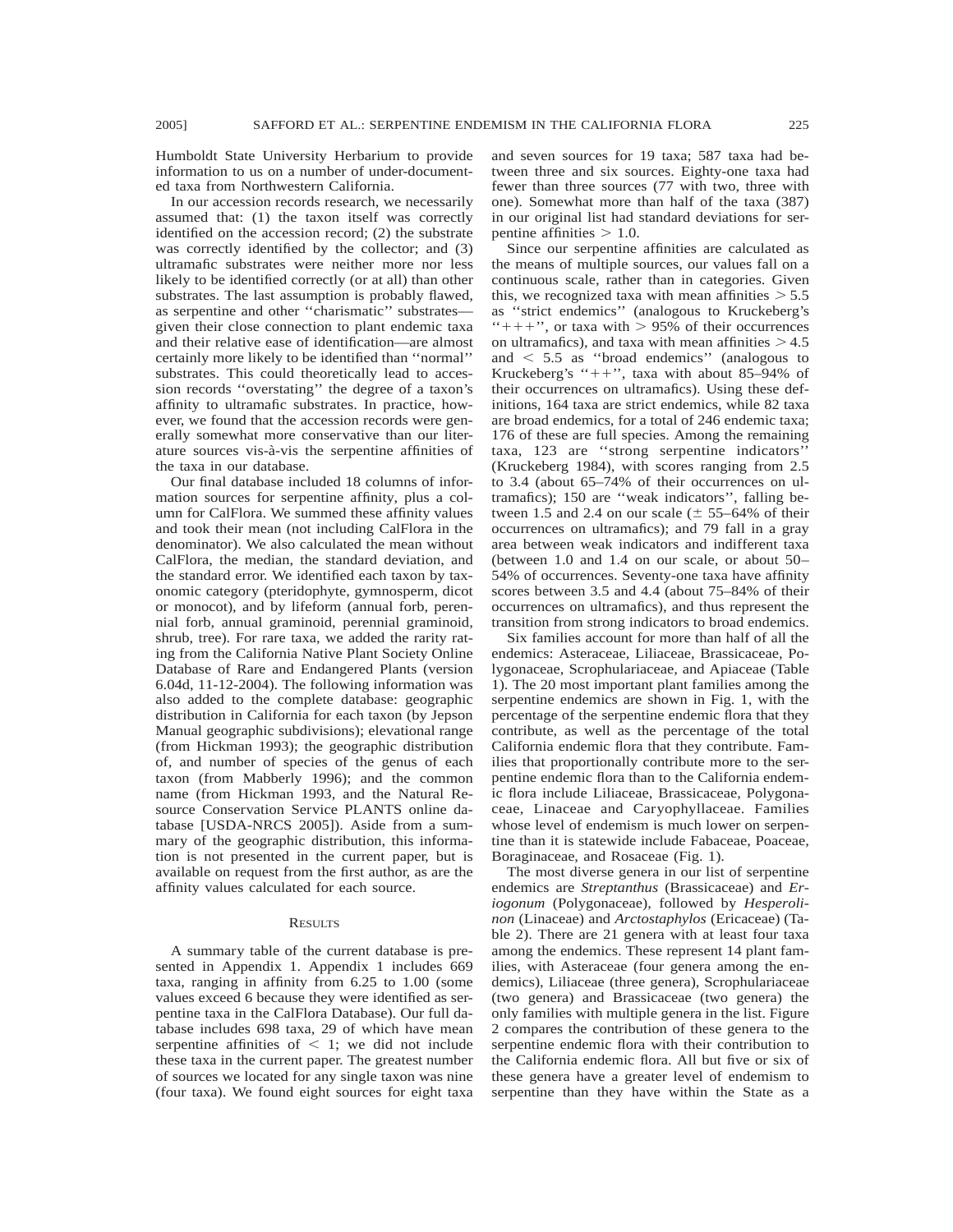TABLE 1. NUMBERS OF SERPENTINE ENDEMIC AND NEAR ENDEMIC TAXA, BY FAMILY.<sup>1</sup> Strict endemics.<sup>2</sup> Strict endemics plus broad endemics. <sup>3</sup> Strict and broad endemics plus ''near endemic'' taxa (taxa transitional from strong indicators to broad endemics).

|                     |                | Serpentine affinity score |                | Total          |
|---------------------|----------------|---------------------------|----------------|----------------|
| Family              | $\geq 5.5^1$   | $\geq 4.5^2$              | $\geq 3.5^3$   | taxa           |
| Asteraceae          | 26             | 37                        | 45             | 106            |
| Liliaceae           | 15             | 28                        | 37             | 85             |
| <b>Brassicaceae</b> | 21             | 26                        | 31             | 46             |
| Polygonaceae        | 10             | 17                        | 19             | 39             |
| Scrophulariaceae    | 9              | 14                        | 18             | 37             |
| Apiaceae            | 7              | 10                        | 13             | 32             |
| Linaceae            | 8              | 9                         | 9              | 14             |
| Ericaceae           | 5              | 8                         | 10             | 15             |
| Polemoniaceae       | 6              | 7                         | 8              | 18             |
| Caryophyllaceae     | 5              | 7                         | 8              | 18             |
| Fabaceae            | $\overline{4}$ | 7                         | 10             | 24             |
| Lamiaceae           | 4              | 6                         | 10             | 17             |
| Crassulaceae        | 5              | 5                         | 7              | 13             |
| Rhamnaceae          | $\overline{4}$ | 5                         | 6              | 14             |
| Campanulaceae       | 3              | 5                         | 8              | 12             |
| Onagraceae          | 3              | 5                         | 7              | 12             |
| Hydrophyllaceae     | 4              | $\overline{4}$            | 8              | 15             |
| Rubiaceae           | 3              | $\overline{4}$            | 4              | 8              |
| Convolvulaceae      | $\mathbf{1}$   | $\overline{4}$            | 5              | 6              |
| Cyperaceae          | 1              | $\overline{4}$            | 5              | 8              |
| Poaceae             | 1              | 3                         | 3              | 19             |
| Portulacaceae       | $\overline{0}$ | 3                         | 5              | 16             |
| Boraginaceae        | $\overline{2}$ | $\overline{c}$            | 3              | 10             |
| Gentianaceae        | $\overline{2}$ | $\overline{c}$            | $\overline{c}$ | 3              |
| Iridaceae           | $\overline{2}$ | $\overline{c}$            | $\overline{c}$ | 4              |
| Malvaceae           | $\overline{2}$ | $\overline{c}$            | $\overline{2}$ | 5              |
| Salicaceae          | $\overline{2}$ | $\overline{c}$            | $\overline{c}$ | 3              |
| Garryaceae          | $\mathbf{1}$   | $\overline{c}$            | $\overline{2}$ | $\overline{2}$ |
| Rosaceae            | 1              | $\overline{c}$            | 5              | 10             |
| Cupressaceae        | $\theta$       | $\overline{c}$            | 3              | 6              |
| Violaceae           | $\overline{0}$ | $\overline{2}$            | 3              | 7              |
| Asclepiadaceae      | 1              | 1                         | 1              | 1              |
| Berberidaceae       | 1              | 1                         | 1              | $\overline{4}$ |
| Dryopteridaceae     | 1              | 1                         | 1              | $\overline{2}$ |
| Fagaceae            | 1              | 1                         | 1              | 3              |
| Lentibulariaceae    | 1              | 1                         | 1              | 1              |
| Papaveraceae        | 1              | 1                         | 1              | 5              |
| Ranunculaceae       | 1              | 1                         | 3              | 6              |
| Orchidaceae         | $\overline{0}$ | 1                         | $\mathbf{1}$   | 3              |
| Pteridaceae         | $\overline{0}$ | 1                         | $\mathbf{1}$   | $\overline{4}$ |
| Verbenaceae         | $\overline{0}$ | 1                         | 1              | 1              |
| Cistaceae           | $\overline{0}$ | $\overline{0}$            | $\overline{0}$ | 1              |
| Orobanchaceae       | $\overline{0}$ | $\theta$                  | $\theta$       | 1              |
| Pinaceae            | $\theta$       | $\theta$                  | 1              | 6              |
| Plantaginaceae      | $\mathbf{0}$   | $\overline{0}$            | $\overline{0}$ | 1              |
| Polygalaceae        | $\overline{0}$ | $\theta$                  | $\theta$       | 1              |
| Primulaceae         | $\overline{0}$ | $\overline{0}$            | $\overline{0}$ | 1              |
| Sarraceniaceae      | $\overline{0}$ | $\theta$                  | 1              | 1              |
| Saxifragaceae       | $\overline{0}$ | $\overline{0}$            | 1              | $\overline{2}$ |
| Sterculiaceae       | $\theta$       | $\theta$                  | 0              | 1              |
| Totals              | 164            | 246                       | 315            | 669            |

whole. These genera include *Streptanthus, Hesperolinon, Lomatium* and *Minuartia.* Only one genus (*Phacelia*) contributes less to the serpentine endemic flora than it does to the State as a whole; *Arc-* *tostaphylos* contributes a similar percentage to both floras (Fig. 2).

Of the taxa in our database, there are 532 dicots (of which 204 are endemic), 119 monocots (38 endemics), 12 gymnosperms (2 endemics) and six pteridophytes (2 endemics). 207 taxa are annual forbs (of which 71 are endemics, including 7 of 14 that can also be perennial/biennial), 383 are perennial forbs (150 endemics, including the 7 ''annuals'' and 6 taxa which can also be shrubs), 24 are perennial graminoids (7 endemics), 64 are shrubs (23 endemics, including 6 taxa shared with the perennial forbs and 1 which assumes both tree and shrub forms), and 12 are trees (2 endemics) (Appendix 1). Of the endemic perennial forbs, 24 are bulb plants (all Liliaceae), 17 are rhizomatous (from ten different Families), three are hemiparasites (Scrophulariaceae), and one is carnivorous (Lentibulariaceae) (Appendix 1).

Using Kruckeberg's (1984) physiographic provinces of California (which correspond more or less to major geographic subdivisions mapped in the Jepson Manual (Hickman 1993)), we found the following geographic distribution of serpentine endemic taxa (Fig. 3): The North Coast, considered *in toto* (i.e., the Jepson Manual's NCo and NCoR subregions (Hickman 1993)), supports approximately 118 serpentine endemics, with 49 of these restricted to that area. The Klamath Region (Jepson Manual subregion KR), supports 98 endemic taxa, with 54 restricted to that area (including taxa also found in neighboring SW Oregon). The San Francisco Bay Area (Jepson Manual subregion SnFrB plus the sections of NCo and CCo bordering it) supports about 51 endemics, with 24 found only there. The South Coast Ranges, including the Channel Islands and the Santa Ana Mountains (i.e., Jepson Manual subregions CCo, SCoR plus the few ultramafic outcrops that occur in the Jepson SW Region), support 43 total endemics with 24 restricted to that area. The Sierra Nevada (Jepson Manual region SN) support 38 total serpentine endemic taxa, with 21 taxa restricted to the Range (Fig. 3).

Of the 669 taxa in our database, 295 are listed as ''rare'' or ''uncommon'' by the California Native Plant Society (CNPS) (Appendix 1). These include 194 of the 246 taxa that we consider to be either strict or broad serpentine endemics. One serpentine endemic taxon, *Arctostaphylos hookeri* subsp. *franciscana,* is extinct in the wild and survives only in cultivation. Of the 295 rare or uncommon taxa, 154 are on CNPS List 1b, which lists plants considered threatened or endangered by either the State or Federal governments, as well as unlisted plants which CNPS considers rare enough to warrant listing; 111 of these List 1b plants are serpentine endemics by our definition. Nine taxa (seven endemics) from Appendix 1 are on CNPS list 2, which contains plant taxa that are rare in California but are not restricted completely to the State; all of these taxa are either State listed and threatened or endangered,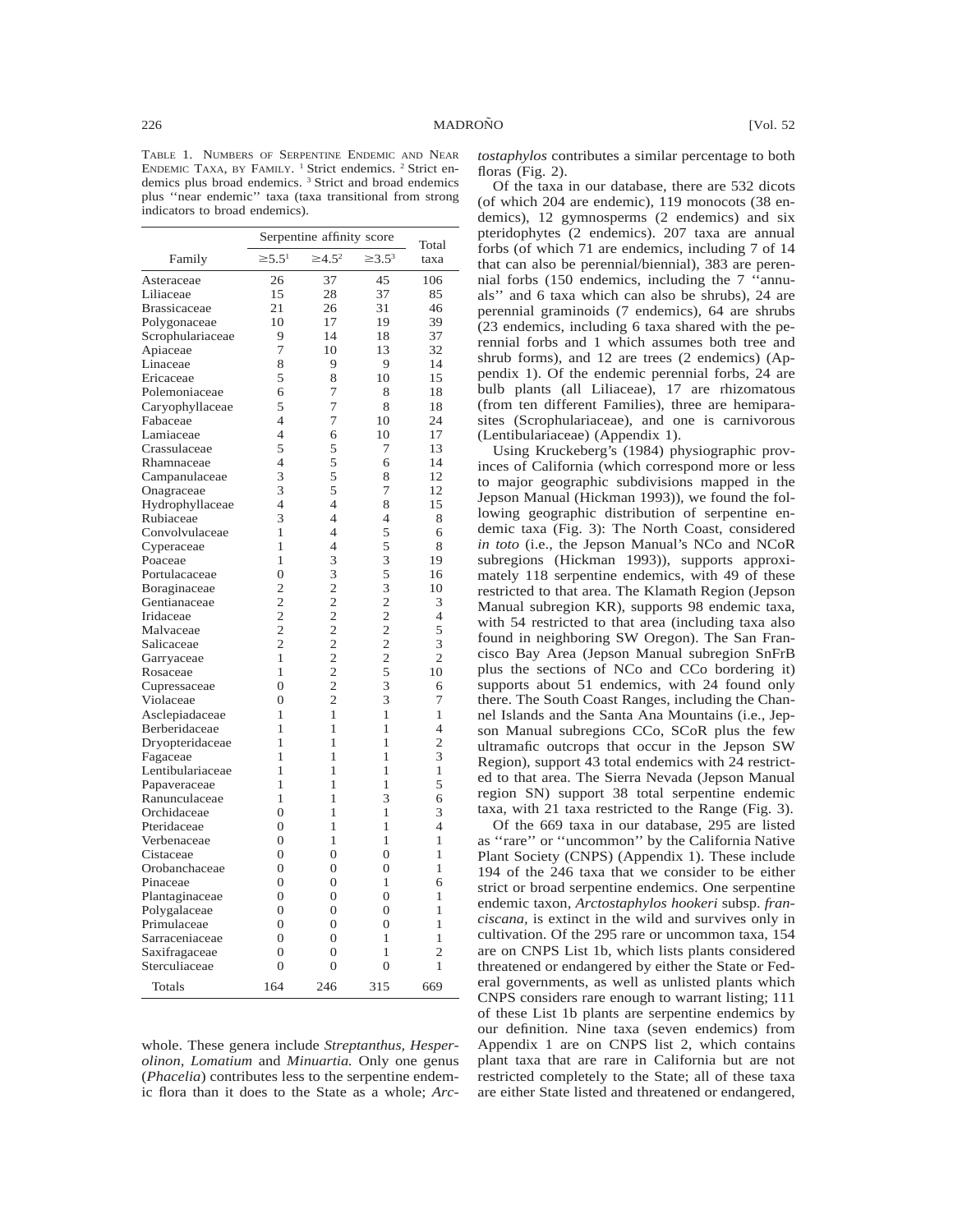

FIG. 1. The twenty most important plant families of serpentine endemic plants (i.e., including strict and broad serpentine endemics), with the percentage of endemic species they contribute to the serpentine endemic flora in California, and to the California endemic flora as a whole.

or are eligible for listing. Eight taxa (four endemics) in Appendix 1 are found on CNPS list 3, which lists uncommon taxa for which more information is required. Of taxa in Appendix 1, 123 (71 endemics) are on CNPS list 4, which contains taxa of ''limited distribution or infrequent throughout a broader area in California''.

TABLE 2. GENERA WITH MORE THAN THREE TAXA ENDEMIC TO SERPENTINE.

| Genus               | Family              | Endemic<br>taxa |
|---------------------|---------------------|-----------------|
| <i>Streptanthus</i> | <b>Brassicaceae</b> | 18              |
| Eriogonum           | Polygonaceae        | 14              |
| Hesperolinon        | Linaceae            | 9               |
| Arctostaphylos      | Ericaceae           | 8               |
| Allium              | Liliaceae           | 7               |
| Lomatium            | Apiaceae            | 7               |
| Packera (Senecio)   | Asteraceae          | 6               |
| Calochortus         | Liliaceae           | 5               |
| Cordylanthus        | Scrophulariaceae    | 5               |
| Arabis              | <b>Brassicaceae</b> | 4               |
| Calystegia          | Convolvulaceae      | 4               |
| Carex               | Cyperaceae          | 4               |
| Castilleja          | Scrophulariaceae    | 4               |
| Cirsium             | Asteraceae          | 4               |
| Erigeron            | Asteraceae          | 4               |
| Fritillaria         | Liliaceae           | 4               |
| Galium              | Rubiaceae           | 4               |
| Lessingia           | Asteraceae          | 4               |
| Minuartia           | Caryophyllaceae     | 4               |
| Monardella          | Lamiaceae           | 4               |
| Phacelia            | Hydrophyllaceae     | 4               |

### **DISCUSSION**

In 1984, Kruckeberg estimated that the serpentine endemic flora of California numbered approximately 220 taxa (about 180 full species), and that a further 230 taxa were sufficiently associated with ultramafics to be ''indicators'' of the substrate. Thus, Kruckeberg believed that about 450 taxa were associated with serpentine in California. Although our results suggest that the number of serpentine-associated taxa is closer to 670, they also suggest that Kruckeberg's (1984) estimate of the number of full-species endemics was remarkably accurate (180 vs. 176). As Kruckeberg's numbers also suggested, serpentine endemics therefore comprise approximately 12.5% (176/1410) of the plant species endemic to California. Based on numbers from the Jepson Manual (Hickman 1993; R. Moe personal communication), the percentage of serpentine endemics among California endemic species, subspecies and varieties is about 11.4% (246/2153).

Kruckeberg's (1984) estimates of endemics by California geographic region are somewhat less accurate than his statewide estimate (see Fig. 3), but Kruckeberg's data sources in the 1970's and early 1980's were extremely limited compared to ours. As did Kruckeberg, we found that the North Coast Ranges support more serpentine endemics plants than any other geographic region, but that the Klamath Ranges (and adjoining SW Oregon) support many more restricted endemics than Kruckeberg thought was the case (54 vs. 30). Kruckeberg's estimates for the numbers of restricted endemics in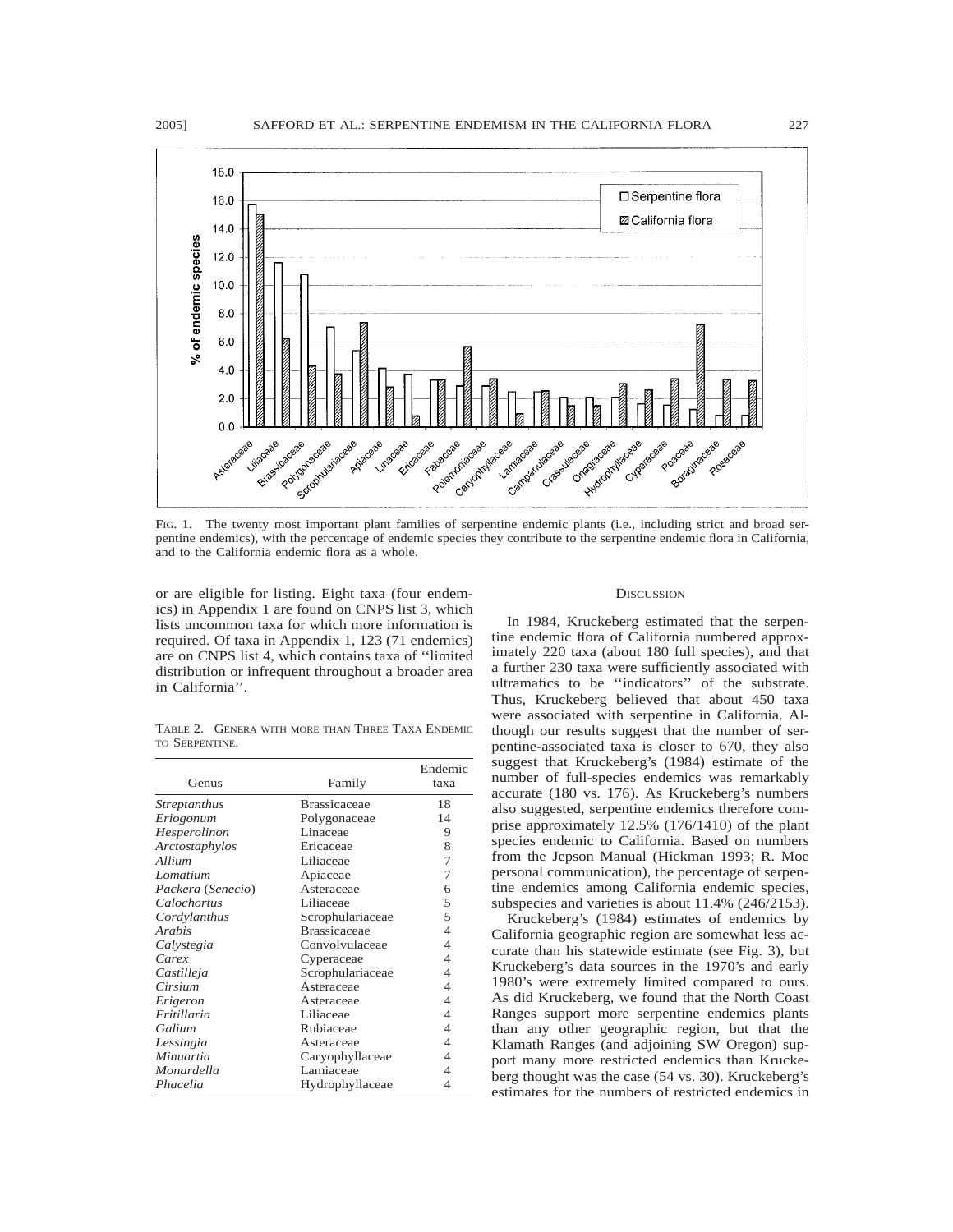# 228 MADROÑO [Vol. 52]



FIG. 2. The twenty-one most important genera of serpentine endemic plants (i.e., including strict and broad serpentine endemics), with the percentage of endemic species they contribute to the serpentine endemic flora in California, and to the California endemic flora as a whole.

the North Coast Ranges and the Bay Area are very similar to our numbers (Fig. 3), but he overestimated the number of endemics in the South Coast Ranges (36 vs. 24). Kruckeberg estimated that either 13 or 16 (depending on whether one goes by the text or the tables in Appendix E) endemic taxa were restricted to the Sierra Nevada; we found 21 taxa thus restricted.

Reasons for differences between our numbers and Kruckeberg's (1984) are many, but belong to two broad categories. The primary reason is quality and quantity of information. In many cases, Kruckeberg's information had to come through his own field experience, or through hard copy herbarium records, which—before the late 1970's—were no-



FIG. 3. Geographic distribution of serpentine endemic taxa in California. ''Total endemics'' includes all California serpentine endemic taxa present in a given region; ''restricted endemics'' includes only those taxa restricted to a given region; black bars represent Kruckeberg's (1984) estimates of restricted endemics.

toriously uninformative when it came to habitat description. In contrast, many data sources we accessed were available electronically and could be queried and retrieved remotely.

The other principal reason for difference is the inevitable discoveries and taxonomic reorganizations that occur over a 20-year period. Kruckeberg's work came before publication of the Jepson Manual (Hickman 1993), which contained many significant changes in California plant taxonomy. A considerable number of serpentine endemic taxa in the Jepson Manual were wholly unknown to Kruckeberg in 1984. Examples include *Calochortus raichei* S. Farwig & V. Girard, *Minuartia stolonifera* T. W. Nelson & J. P. Nelson, *Perideridia bacigalupii* Chuang & Constance, and *Monardella stebbinsii* Hardham & J. Bartel. Since the Manual's publication, there have been further changes (e.g., Barkley 1999; Baldwin 1999; Porter and Johnson 2000). Serpentine endemic taxa named since publication of the Jepson Manual include *Harmonia guggolziorum* B. G. Baldwin, *Carex serpentinicola* P. F. Zika, and *Silene serpentinicola* T. W. Nelson & J. P. Nelson.

As a null hypothesis, one might expect that the distribution of endemic plant taxa across plant families and genera on California serpentines would more or less mirror the distribution of endemics in the State as a whole. Our data demonstrate that this assumption is incorrect at both taxonomic levels, but the root of this difference seems to be largely at the level of genus. A number of families contribute a much higher proportion of the serpentine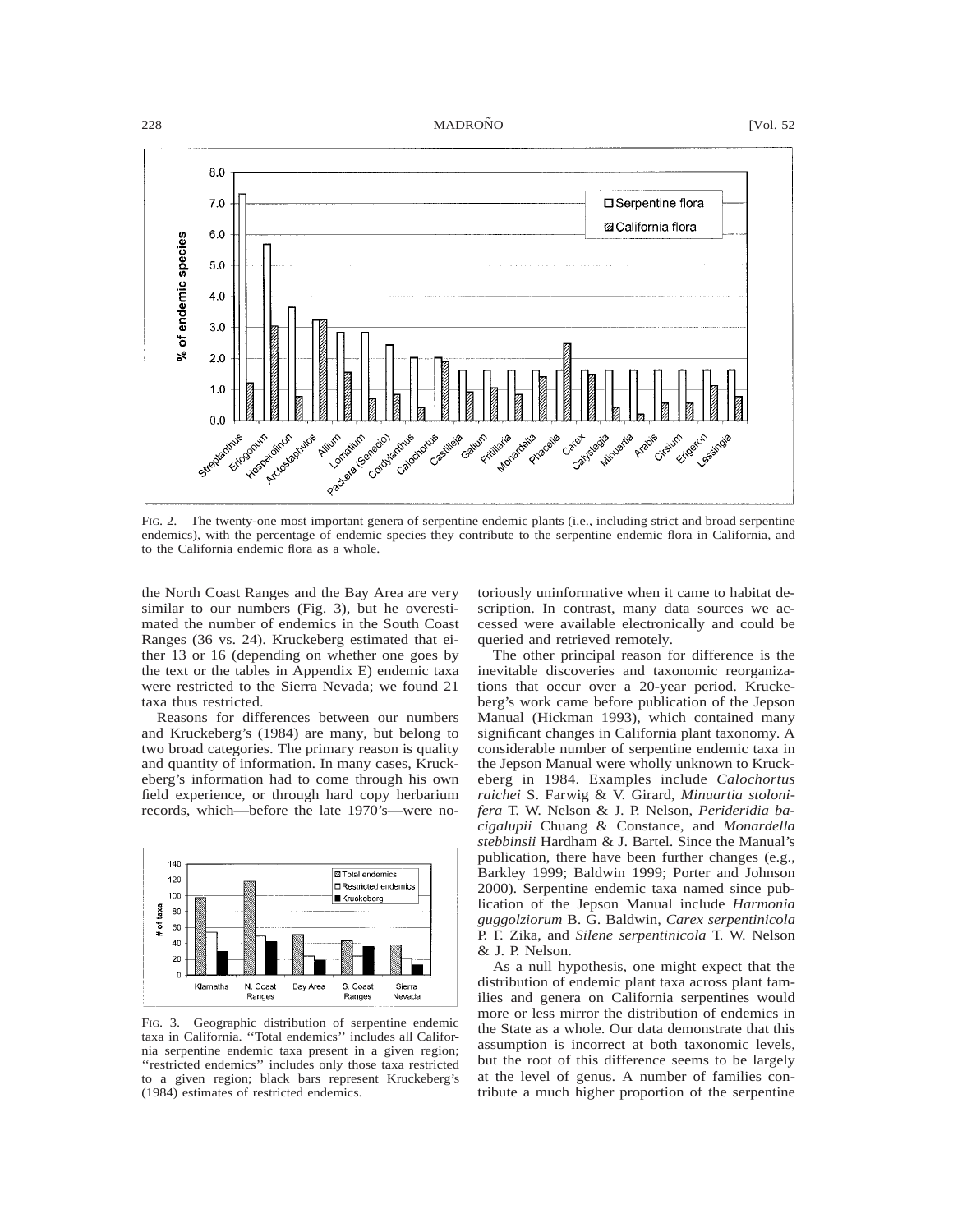TABLE 3. EXAMPLES OF "REGIONAL" SERPENTINE INDICATORS, *SENSU* KRUCKEBERG (1984). <sup>1</sup> CA = California, KL = Klamath Ranges,  $NC = North Coast Range, BA = San Francisco Bay Area, SC = South Coast Range, SN = Sierra$ Nevada.

| Taxon                                    | Distribution <sup>1</sup> | Comments <sup>1</sup>                                                                                                                                           |
|------------------------------------------|---------------------------|-----------------------------------------------------------------------------------------------------------------------------------------------------------------|
| Allium amplectens                        | CA.                       | SC—broad endemic; Northern CA—weak indicator at best                                                                                                            |
| Aspidotis densa                          | CA.                       | Marin County—broad endemic; rest of NC—weak to strong indicator;<br>KL—broad endemic to strong indicator, depending on locality; rest<br>of CA—strong indicator |
| Festuca californica                      | CA.                       | Northern SN and KL—strong indicator to broad endemic; NC—primar-<br>ily weak indicator; rest of CA—indifferent                                                  |
| Lupinus onustus                          | KL, SN                    | KL—broad endemic; SN—indifferent (mostly non-ultramafic)                                                                                                        |
| Pinus attenuata                          | CA.                       | Mendocino County and neighboring NC—broad endemic; rest of NC<br>and SC—strong indicator; KL—weak indicator; SN—weak indicator<br>to indifferent                |
| Pinus jeffreyi                           | KL, NC, SC, SN            | KL and $NC-\pm$ strict endemic; Westslope of northern SN—strong indi-<br>cator; rest of CA—indifferent                                                          |
| Quercus vaccinifolia                     | KL, NC, SN                | Mendocino County and neighboring NC—broad endemic; Northern NC<br>and KL—weak indicator; SN—indifferent                                                         |
| Sedum obtusatum<br>ssp. <i>obtusatum</i> | KL, SN                    | KL and $NC$ — $\pm$ broad endemic; SN—weak indicator or indifferent                                                                                             |
| Stachys pycnantha                        | CA.                       | Marin County—broad endemic to strong indicator; Northern SN—very<br>weak indicator; rest of CA—weak indicator or indifferent                                    |
| Viola douglasii                          | СA                        | Plumas County—endemic; NC—strong indicator; rest of CA—indifferent                                                                                              |

endemic flora than they do of the California endemic flora (Fig. 1), but our database shows that most of these ''anomalies'' are due to one or two genera within those families (see Fig. 2). Examples include *Fritillaria* and *Allium* in Liliaceae, *Minuartia* in Caryophyllaceae, *Streptanthus* and *Arabis* in Brassicaceae, *Hesperolinon* in Linaceae, and *Eriogonum* in Polygonaceae. Many of these genera are well-known as foci of neoendemism (i.e., genera with groups of actively and rapidly speciating taxa) (Raven and Axelrod 1978). It is interesting that such prominent California plant families like Scrophulariaceae, Hydrophyllaceae, Boraginaceae, Onagraceae and Polemoniaceae are underrepresented on serpentine substrates. Certain highly diverse genera in California are also proportionally underrepresented as serpentine endemics (e.g., *Clarkia, Phacelia, Ceanothus, Gilia,* and *Mimulus*).

As we constructed our database, taxa with high variability in serpentine affinity scores were tagged for further research (e.g., through accession records; see Methodology) so that we might be able to discern taxa that truly varied geographically in their affinities from taxa that simply suffered from inadequate or faulty information. The former were called ''regional indicators'' by Kruckeberg (1984), i.e., taxa that are considered serpentine endemics or indicators in one part of their range but show less or no affinity for ultramafic substrates in other parts of their range. In his Appendix D, Kruckeberg (1984) tried to summarize where the different regional indicators he had identified occurred on ultramafics. We refer the reader to Kruckeberg (1984) for details on these taxa (most of which also occur in our database), but most regional indicators in our database can be recognized by searching for taxa with: (1) relatively wide geographic distributions,

(2) lower mean serpentine affinity scores, and (3) high standard deviations in their affinity scores. Table 3 lists ten examples of regional indicator taxa in our database.

Some of the variability in our serpentine affinity scores is thus due to geographic variation in affinities, but some is also due to inadequate, statistically biased, or even faulty information from our sources. We attempted to offset these sources of variability by including as many sources as possible in our database (and by using accession records), but were not successful in all cases. We consider any taxon with a standard deviation in affinity score  $> 1.5$ , or having fewer than three sources, as being in ''need of further research''; this includes about a third of the taxa in our database. Examples of such taxa include: *Lupinus lapidicola*—called a strict serpentine endemic by Kruckeberg (1984) and a strong serpentine indicator by CNPS (2004), and with 2/2 accession records in SMASCH with ultramafic habitat descriptions, but stated as occurring only on granites by the Jepson Manual (Hickman 1993) and Munz and Keck (1973); *Phacelia phacelioides*—Kruckeberg (1984) and V. Yadon (personal communication) believe this is a strict endemic, but the Jepson Manual is mute on the subject, and only 1/3 accession records in SMASCH are on ultramafics (but the two nonserpentine locations may have misidentified geology given the location); and *Allium lacunosum* var. *lacunosum*—both the Jepson Manual and Kruckeberg rate this as a strict endemic, Munz and Keck score it a strong indicator, but SMASCH has only 1/6 records on ultramafics.

Some species had surprising levels of ultramafic affinity. For example, our database includes a number of taxa that we personally have only rarely seen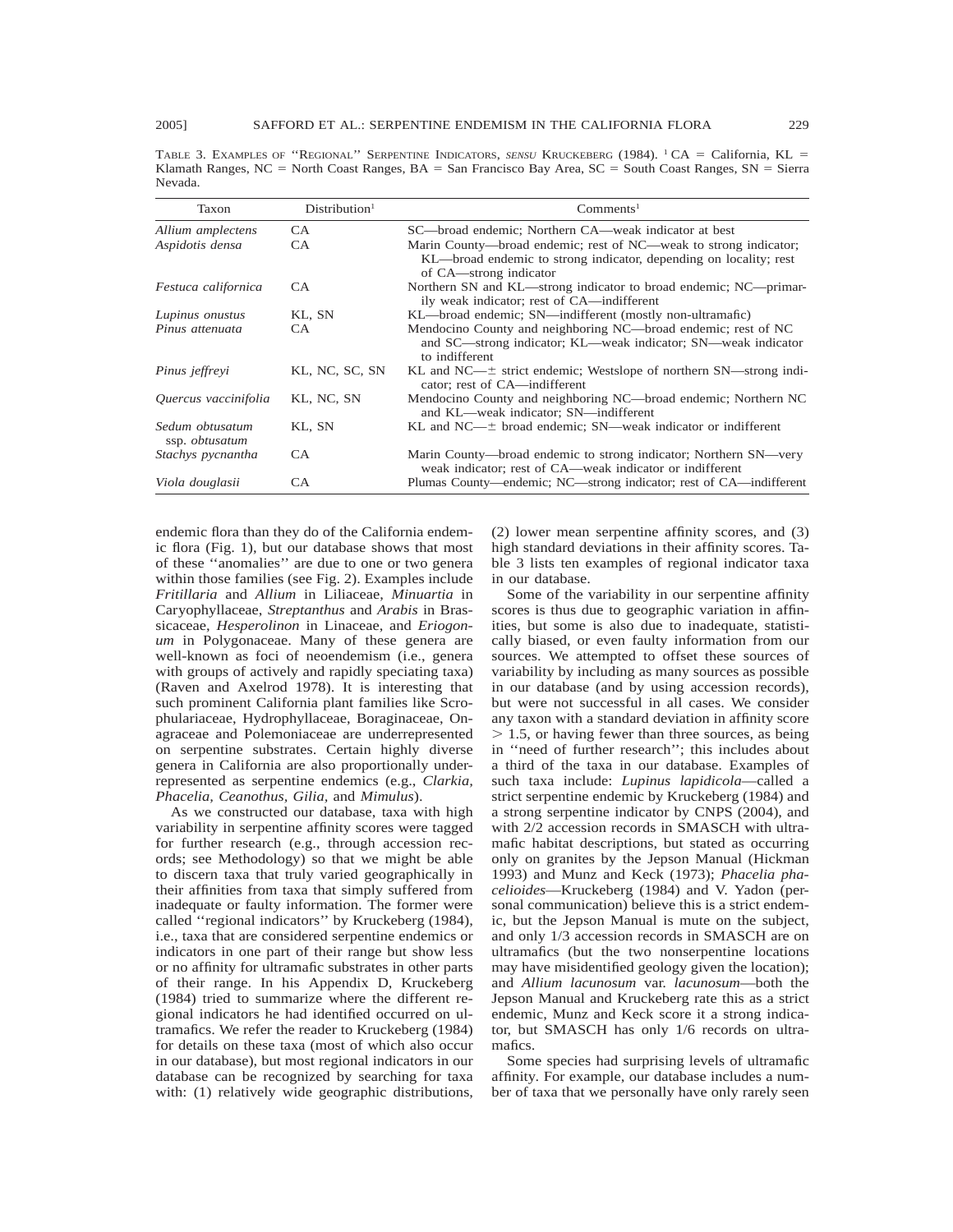on serpentine (e.g., *Lathyrus vestitus* var. *vestitus, Apiastrum angustifolium, Emmenanthe penduliflora* var. *penduliflora*). It also includes other taxa which we would have characterized as being clearly indifferent to ultramafic substrates, but which scored higher based on our sources (e.g., *Adenostoma fasciculatum, Pinus balfouriana* ssp. *balfouriana*). As noted above, some of these ''discrepancies'' may be due to inadequate or biased data—the ultramafic affinity of these types of taxa will drop as we collect more information. Many of these surprising affinities are probably real however, and they are simply a sign of our limited knowledge of the relationships between California plant life and ultramafic substrates.

In accession records, and in the literature, botanists and ecologists frequently misidentified basic rock types. For example, in accession records we found a number of examples of peridotite being called ''volcanics'' or even ''sandstones''. We also found multiple examples, in accession records as well as in the literature, of gabbro and other basic intrusive rocks being misidentified as ultramafics. Gabbro and ''basic'' rocks are ''mafic'' in composition—that is to say, they usually contain visible feldspars and they are geochemically distinct from ultramafic rocks. For example, the average alkaligabbro contains 4–5 times as much Na as peridotite, 5–10 times as much P, 3–4 times as much K and Ca, and about ⅓ as much Mg (Ehlers and Blatt 1982). The famous gabbro outcrops of Eldorado County (Pine Hill) or San Diego County are therefore *not* ultramafic, even though the effect of the substrate on plant physiognomy and community composition may appear similar. A number of species in our database appear to be primarily, if not exclusively gabbro endemics, but we lacked sufficient information to remove them from our list. These include *Acanthomintha ilicifolia, Fremontodendron californicum* ssp. *decumbens,* and *Calochortus weedii* var. *vestus.*

As has been frequently noted (Mason 1946a, b; Raven and Axelrod 1978; Kruckeberg 1984, 2002; Skinner and Pavlik 1994; McCarten 1997), California's ultramafic soils support a very high proportion of the State's rare plants. Based on our database, almost 11% (111/1021) of California's rare plant taxa are either broadly or strictly restricted to ultramafic substrates; 15% of List 1b taxa (154/ 1021) show high affinity for ultramafic substrates (i.e., they are endemics or indicators). In northwestern California, 15% of plant taxa managed as ''sensitive'' by the Forest Service are serpentine endemics, and fully 30% are closely associated with ultramafics (J. K. Nelson and L. Hoover personal communication). In 2002, Kruckeberg wrote that ''preservation of serpentine habitats in California is spotty, inadequate, and largely coincidental''. Given the great importance of ultramafic substrates to the richness and distinctiveness of the California flora, the conservation of these unique habitats should be a high priority for land management agencies and private conservation organizations throughout the State.

Our database of serpentine affinity updates, and expands on the widely-used tables of serpentine endemic and ''indicator'' taxa published in 1984 by Art Kruckeberg in his classic monograph on California serpentine ecology. Our data are also a quantitative synthesis of the qualitative (and usually incomplete) allusions to serpentine affinity contained in habitat descriptions in California floras and flora databases, including Munz and Keck (1973), Hickman (1993), Oswald (2002), the online CalFlora Database (CalFlora 2004), and the California Native Plant Society Online Inventory of Rare and Endangered Plants (CNPS 2004). Our data on serpentine endemism should prove valuable to efforts in ecology, biosystematics (Baldwin 1995), conservation, and land management. In particular, we hope that our database will help us better understand the nature and degree of serpentine endemism in the California flora, and we hope it will spur the collection of additional, critical information necessary for conserving the rare plants and habitats of ultramafic substrates.

### **ACKNOWLEDGEMENTS**

We would like to thank the following individuals for providing information on plant affinities to ultramafic substrates: Joe Callizo, Sydney Carothers, Susan Erwin, Linnea Hanson, Lisa Hoover, David Isle, Marla Knight, Niall McCarten, John McRae, Julie Kierstad Nelson, Tom Nelson, Robert Preston, Barbara Williams, and Vern Yadon. Dick Moe of the Jepson Herbarium provided us with data on identities and numbers of taxa endemic to California. Special thanks to Art Kruckeberg and Niall McCarten for comments on early versions of the manuscript.

## LITERATURE CITED

- BALDWIN, B. G. 1995. A new prospect for California botany: integrating biosystematics and phylogenetics. Madroño 42:154-167.
- . 1999. New combinations and new genera in the North American tarweeds. Novon 9:462–471
- . 2001. *Harmonia guggolziorum* (Compositae-Madiinae), a new tarweed from ultramafics of southern Mendocino County, California. Madroño 48:293-297.
- BARKLEY, T. M. 1999. The segregates of *Senecio,* s.l. and *Cacalia,* s.l., in the Flora of North America North of Mexico. Sida 18:661–672.
- BROOKS, R. R. 1987. Serpentine and its vegetation. Dioscorides Press, Portland, OR.
- CALFLORA. 2004. CalFlora Species Database (http:// www.calflora.org). CalFlora, Berkeley, CA.
- CLIFTON, G. 2001. Plumas County and Plumas National Forest flora. Unpublished flora printed by the Plumas National Forest, Quincy, CA.
- CNPS. 2004. California Native Plant Society Online Inventory of Rare and Endangered Plants (*http://www. cal.net/*;*levine/cgi-bin/cnps/sensinv.cgi).* California Native Plant Society, Sacramento, CA.
- CSU-BSH. 2004. Biological Sciences Herbarium at Chico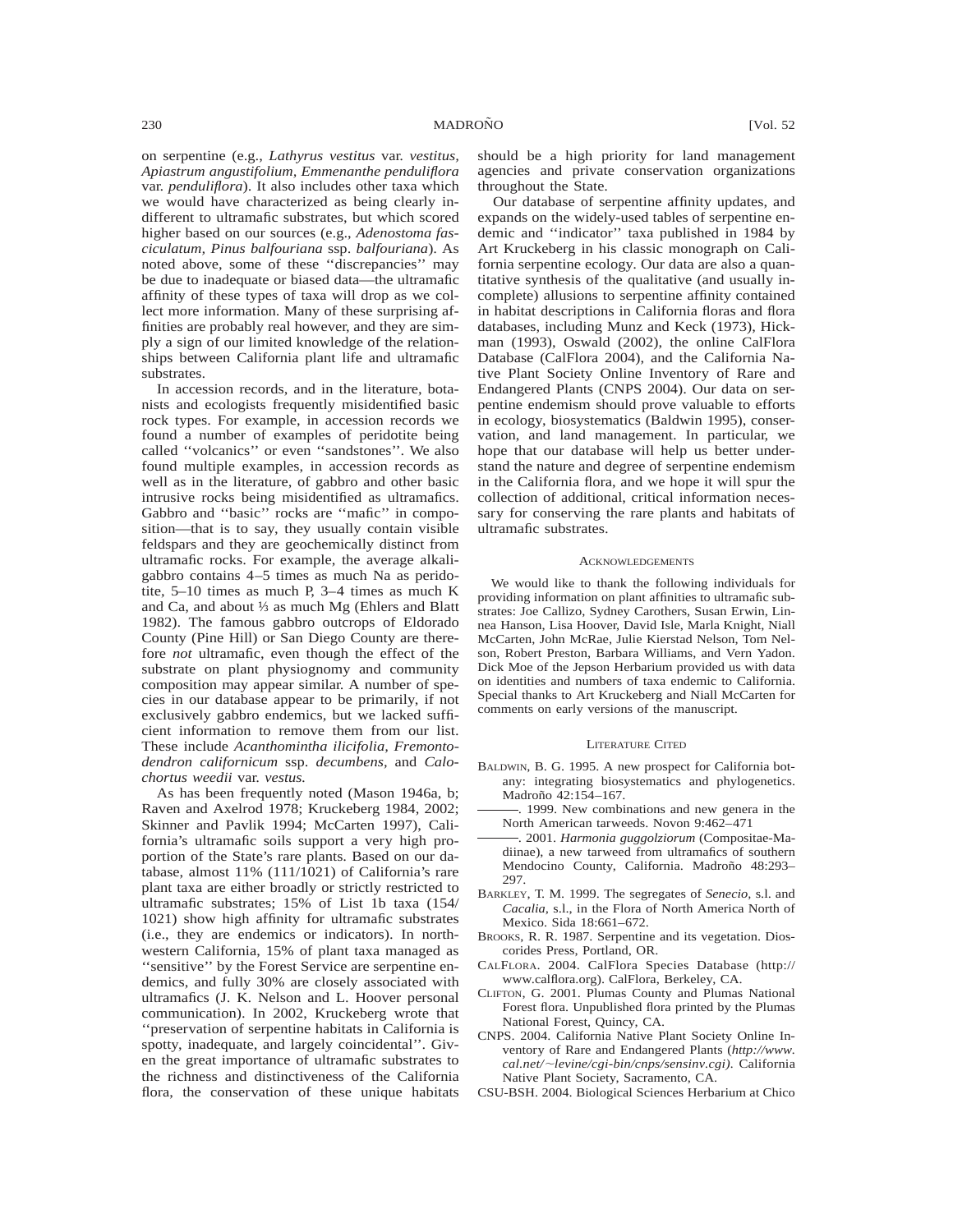State University, online accession database (http:// www.csuchico.edu/biol/Herb/databse.html). Chico State University, Chico, CA.

- ERTTER, B. AND M. L. BOWERMAN. 2004. The flowering plants and ferns of Mount Diablo, California. California Native Plant Society, Sacramento, CA.
- GRAM, W. K., E. T. BORER, K. L. COTTINGHAM, E. W. SEABLOOM, V. BOUCHER, B. E. KENDALL, L. GOLD-WASSER, F. MICHELI, AND R. S. BURTON. 2004. Distribution of plants in a California serpentine grassland: are rocky hummocks spatial refuges for native plants. Plant Ecology 172:159–171.
- EHLERS, E G. AND H. BLATT. 1982. Petrology. W. H. Freeman and Company, San Francisco, CA.
- HANSON, L. (ed.). 1999. Plumas National Forest rare plant handbook. USDA-Forest Service Publication R5- BOT-TP-007. USDA-Forest Service, Pacific Southwest Region, Vallejo, CA.
- HARRISON, S. P., J. H. VIERS, AND J. F. QUINN. 2000. Climatic and spatial patterns of diversity in the serpentine plants of California. Diversity and Distributions 6:153–161.
- HARRISON, S., B. D. INOUYE, AND H. D. SAFFORD. 2003. Ecological heterogeneity in the effects of grazing and fire on grassland diversity. Conservation Biology 17: 837–845.
- HARRISON, S., H. D. SAFFORD, AND J. WAKABAYASHI. 2004. Does the age of exposure of serpentine explain variation in endemic plant diversity in California? International Geology Review 46:235–242.
- HICKMAN, J. C. (ed.). 1993. The Jepson manual. Higher plants of California. University of California Press, Berkeley, CA.
- HOBBS, R. J. AND H. A. MOONEY. 1991. Effects of rainfall variability and gopher disturbance on serpentine grassland dynamics. Ecology 72:59–68.
- HOOVER, L., S. DANIEL, AND S. MATTHEWS. 1993. A field guide and key to the sensitive plants of Six Rivers National Forest, California. USDA-Forest Service, Six Rivers National Forest, Eureka, CA.
- HOWELL, J. T. 1970. Marin flora. Manual of the flowering plants and ferns of Marin County, California, 2nd edition. University of California Press, Berkeley, CA.
- HUENNEKE, L., S. HAMBURG, R. KOIDE, H. MOONEY, AND P. VITOUSEK. 1990. Effects of soil resources on plant invasion and community structure in Californian serpentine grassland. Ecology 71:478–491.
- JIMERSON, T. J., L. D. HOOVER, E. A. MCGEE, G. DENITTO, AND R. M. CREASY. 1995. A field guide to serpentine plant associations and sensitive plants in northwestern California. USDA-Forest Service Publication R5- ECOL-TP-006. USDA-Forest Service, Pacific Southwest Region, San Francisco, CA.
- KRUCKEBERG, A. R. 1984. California serpentines: flora, vegetation, geology, soils and management problems. University of California Press, Berkeley, CA.
- . 2002. Geology and plant life: the effects of landforms and rock types on plants. University of Washington Press, Seattle, WA.
- MABBERLY, D. J. 1996. The Plant Book. Cambridge University Press, Cambridge, England.
- MASON, H. L. 1946a. The edaphic factor in endemism. I. The nature of environmental influences. Madroño 8: 209–221.
	- . 1946b. The edaphic factor in endemism. II. The geographic occurrence of plants of highly restricted patterns. Madroño 8:241-257.
- MCCARTEN, N. F. 1988. Rare and endemic plants of Lake County serpentine soil habitats. Endangered Plant Project, California Department of Fish and Game, Sacramento, CA.
- . 1997. North American serpentine flora. *In* Centres of Plant Diversity, Vol. 3. The Americas. World Wildlife Fund for Nature and IUCN, Oxford, U.K..
- MCCARTEN, N.F. AND C. ROGERS. 1991. Habitat management study of rare plants and communities associated with serpentine soil habitats in the Mendocino National Forest. USDA-Forest Service, Mendocino National Forest, Willows, CA.
- MCMINN, H.E. 1939. An illustrated manual of California shrubs. University of California Press, Berkeley, CA.
- MCNAUGHTON, S. J. 1968. Structure and function in California grasslands. Ecology 49:962–972.
- MEINKE, H. AND P. F. ZIKA. 1992. A new annual species of *Minuartia* (Caryophyllaceae) from Oregon and California. Madroño 39:289.
- MUNZ, P.A. AND D. D. KECK. 1973. A California flora. University of California Press, Berkeley, CA.
- NAKAMURA, G. AND J. K. NELSON. 2001. Illustrated field guide to selected rare plants of Northern California. University of California Agriculture and Natural Resources Publication 3395, Oakland, CA.
- NATIONAL GEOGRAPHIC MAPS. 2000. California. Seamless USGS topographic maps on CD-ROM. National Geographic Holdings, San Francisco, CA.
- NELSON, T. W. AND J. P. NELSON. 2004. A new species of *Silene* (Caryophyllaceae) from the serpentines of Del Norte County, California. Madroño 51: 384-386.
- USDA-NRCS. 2005. The PLANTS Database, Version 3.5 (http://plants.usda.gov). National Plant Data Center, Baton Rouge, LA.
- OSWALD, V. H. 2002. Selected plants of Northern California and adjacent Nevada. Studies From The Herbarium 11. California State University, Chico, CA.
- PORTER, J. M. AND L. A. JOHNSON. 2000. A phylogenetic classification of Polemoniaceae. Aliso 19:55–91.
- RAVEN, P. H. AND D. I. AXELROD. 1978. Origins and relationships of the California flora. University of California Publications in Botany, Vol. 72. University of California Press, Berkeley, CA.
- SAFFORD, H. D. AND S. HARRISON. 2004. Fire effects on plant diversity in serpentine versus sandstone chaparral. Ecology 85: 539–548.
- SEABLOOM, E. W., E. T. BORER, V. L. BOUCHER, R. S. BURTON, K. L. COTTINGHAM, L. GOLDWASSER, W. K. GRAM, B. E. KENDALL, AND F. MICHELI. 2003. Competition, seed limitation, disturbance, and reestablishment of California native annual forbs. Ecological Applications 13:575–592.
- SKINNER, M. W. AND B. M. PAVLIK. 1994. Inventory of rare and endangered plants of California, 5th ed. California Native Plant Society, Sacramento, CA.
- SMITH, G. L. AND C. R. WHEELER. 1992. A flora of the vascular plants of Mendocino County, California. University of San Francisco, San Francisco, CA.
- TRINITY SIPS. 2001. Special interest plant species of the Trinity ultramafic region. Funded research proposal by Sierra Pacific Industries, Shasta-Trinity National Forests, California Department of Fish and Game, and University of California–Berkeley. Available from the Forest Botanist, Shasta-Trinity National Forests, Redding, CA
- UC-JEPS. 2004a. The Jepson Manual, online version (http://ucjeps.berkeley.edu/interchange/Ltreat\_index-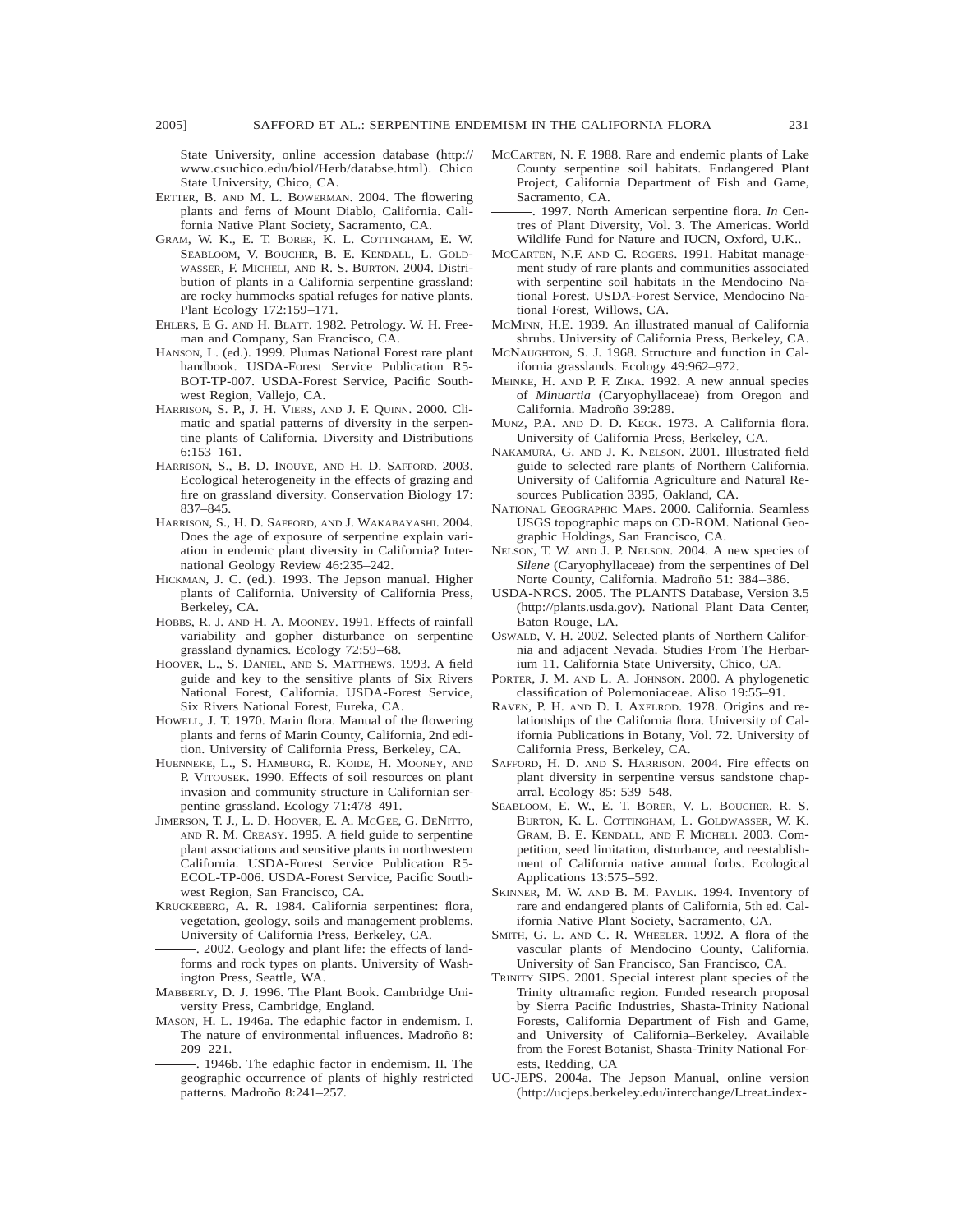es.html). University and Jepson Herbaria, University of California, Berkeley, CA.

- UC-JEPS. 2004b. Jepson Flora Project (*http://ucjeps.*  $berkeley.edu/interchange/Lindex_newtax.html$ . University and Jepson Herbaria, University of California, Berkeley, CA.
- UC-JEPS. 2004c. Species Management System for California Herbaria (http://www.mip.berkeley.edu/www\_ apps/smasch/smasch\_accession.html). University and Jepson Herbaria, University of California, Berkeley, CA.
- U.S. FISH AND WILDLIFE SERVICE. 1998. Draft recovery plan for serpentine soil species of the San Francisco Bay Area. U.S. Fish and Wildlife Service, Portland, OR.
- WAGNER, D. W. 1979. Systematics of *Polystichum.* Pterologia 1:1–64.
- ZIKA, P. F., K. KUYKENDALL, AND B. WILSON. 1998. *Carex serpentinicola* (Cyperaceae), a new species from the Klamath Mountains of Oregon and California. Madroño 45:261-270.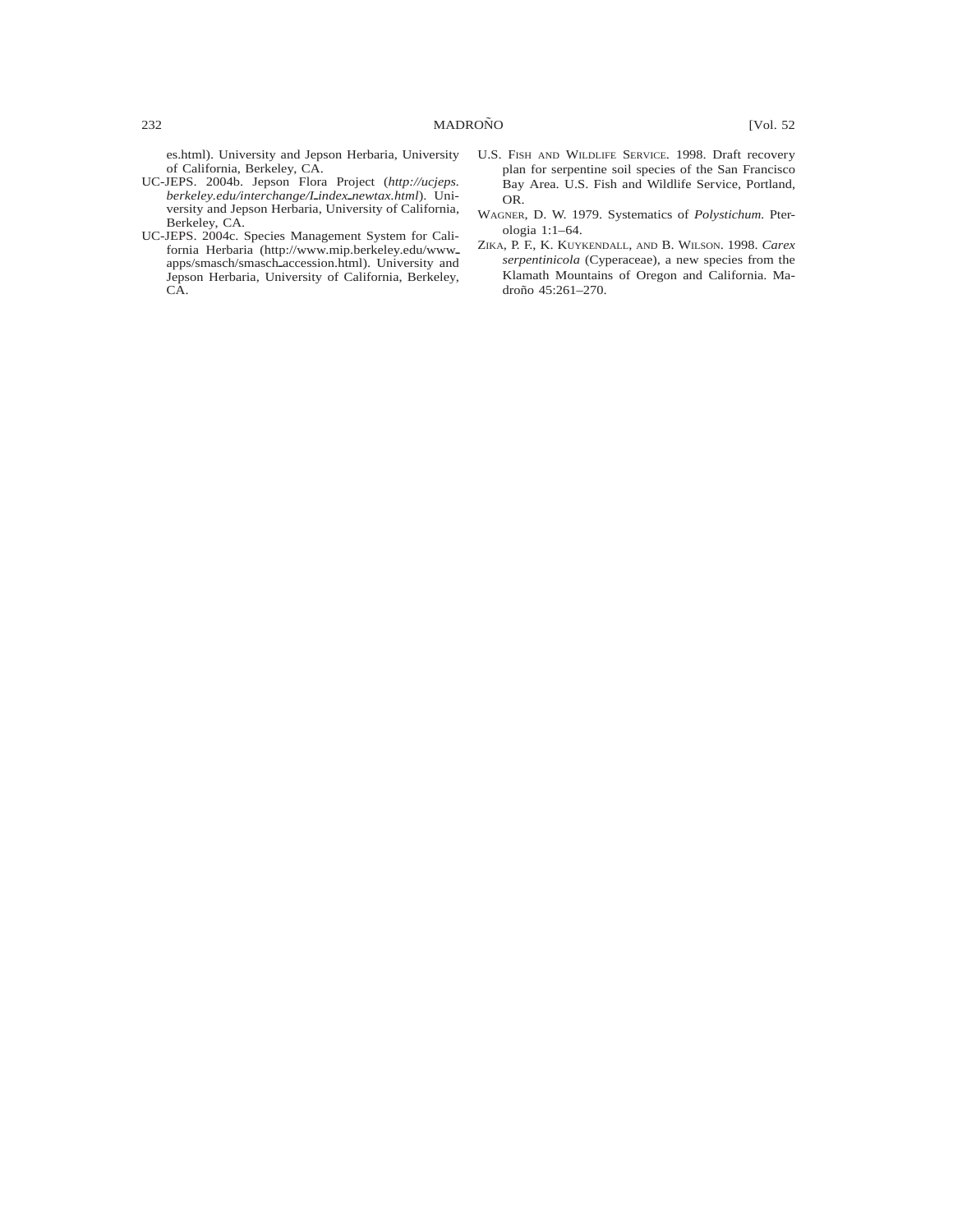| indicator, WI = weak indicator, WI/IN = weak indicator/indifferent. 3 Mean affinity score, including information from CalFlora. 4 Sum of all affinity scores, including<br>CalFlora. <sup>5</sup> Median of affinity scores. <sup>6</sup> Standard deviation of affinity scores. <sup>7</sup> Standard error of affinity scores. <sup>8</sup> California Native Plant Society rarity codes, from CNPS<br>Inventory of Rare and Endangered Plants of California, 11-2004. <sup>9</sup> Geographic distribution: KL = Klamath Ranges, NC = North Coast Ranges, BA = San Francisco Bay<br>Area, SC = South Coast Ranges, SN = Sierra Nevada. <sup>10</sup> Taxonomic category. <sup>11</sup> carn = carnivorous, cesp = cespitose, hemipar = hemiparasitic, paras = parasitic, rhiz = |          |                  |                   |                  |                           |     |                 |     |                                                    |              |                |                          |                |                |                            |                        |
|------------------------------------------------------------------------------------------------------------------------------------------------------------------------------------------------------------------------------------------------------------------------------------------------------------------------------------------------------------------------------------------------------------------------------------------------------------------------------------------------------------------------------------------------------------------------------------------------------------------------------------------------------------------------------------------------------------------------------------------------------------------------------------|----------|------------------|-------------------|------------------|---------------------------|-----|-----------------|-----|----------------------------------------------------|--------------|----------------|--------------------------|----------------|----------------|----------------------------|------------------------|
| rhizomatous. See text for more information.                                                                                                                                                                                                                                                                                                                                                                                                                                                                                                                                                                                                                                                                                                                                        |          |                  |                   |                  |                           |     |                 |     |                                                    |              |                | Geog. Dist. <sup>9</sup> |                |                |                            |                        |
| Taxon <sup>1</sup>                                                                                                                                                                                                                                                                                                                                                                                                                                                                                                                                                                                                                                                                                                                                                                 | Family   | Aff <sup>2</sup> | Mean <sup>3</sup> | Sum <sup>4</sup> | Sources Med. <sup>5</sup> |     | SD <sup>6</sup> |     | SE <sup>7</sup> Rarity <sup>8</sup> KL NC BA SC SN |              |                |                          |                |                | Tax.<br>Cat. <sup>10</sup> | Lifeform <sup>11</sup> |
| Angelica tomentosa                                                                                                                                                                                                                                                                                                                                                                                                                                                                                                                                                                                                                                                                                                                                                                 | Apiaceae | SI               | 2.7               | 8                | 3                         | 3.0 | 1.5             | 0.9 |                                                    |              |                |                          |                |                | Dicot                      | Perennial forb         |
| Apiastrum angustifolium                                                                                                                                                                                                                                                                                                                                                                                                                                                                                                                                                                                                                                                                                                                                                            | Apiaceae | WI               | 1.5               | 7.6              | 5                         | 0.1 | 2.5             | 1.1 |                                                    | $\mathbf{1}$ |                |                          | $\overline{1}$ |                | Dicot                      | Annual forb            |
| Ligusticum californicum                                                                                                                                                                                                                                                                                                                                                                                                                                                                                                                                                                                                                                                                                                                                                            | Apiaceae | WI/IN            | 1.4               | 5.75             | $\overline{4}$            | 1.4 | 1.3             | 0.7 |                                                    | $\mathbf{1}$ |                |                          |                | $\mathbf{1}$   | Dicot                      | Perennial forb         |
| Lomatium ciliolatum                                                                                                                                                                                                                                                                                                                                                                                                                                                                                                                                                                                                                                                                                                                                                                | Apiaceae | $\rm SE$         | 6.0               | 18               | 3                         | 6.0 | 0.0             | 0.0 |                                                    |              | $\mathbf{1}$   |                          |                |                | Dicot                      | Perennial forb         |
| Lomatium congdonii                                                                                                                                                                                                                                                                                                                                                                                                                                                                                                                                                                                                                                                                                                                                                                 | Apiaceae | $\rm SE$         | 6.2               | 18.5             | 3                         | 6.0 | 0.0             | 0.0 | 1 <sub>b</sub>                                     |              |                |                          |                | $\mathbf{1}$   | Dicot                      | Perennial forb         |
| Lomatium dasycarpum ssp.<br>dasycarpum                                                                                                                                                                                                                                                                                                                                                                                                                                                                                                                                                                                                                                                                                                                                             | Apiaceae | BE/SI            | 3.6               | 21.5             | 6                         | 3.5 | 1.9             | 0.8 |                                                    |              |                | 1                        | -1             |                | Dicot                      | Perennial forb         |
| Lomatium engelmannii                                                                                                                                                                                                                                                                                                                                                                                                                                                                                                                                                                                                                                                                                                                                                               | Apiaceae | $\rm SE$         | 5.8               | 34.5             | 6                         | 6.0 | 0.8             | 0.3 | 4                                                  | 1            | $\overline{1}$ |                          |                |                | Dicot                      | Perennial forb         |
| Lomatium hooveri                                                                                                                                                                                                                                                                                                                                                                                                                                                                                                                                                                                                                                                                                                                                                                   | Apiaceae | SE               | 5.9               | 29.5             | 5                         | 6.0 | 0.4             | 0.2 | $\overline{4}$                                     |              | $\overline{1}$ |                          |                |                | Dicot                      | Perennial forb         |
| Lomatium howellii                                                                                                                                                                                                                                                                                                                                                                                                                                                                                                                                                                                                                                                                                                                                                                  | Apiaceae | <b>SE</b>        | 6.1               | 24.5             | $\overline{4}$            | 6.0 | 0.0             | 0.0 | $\overline{4}$                                     | 1            |                |                          |                |                | Dicot                      | Perennial forb         |
| Lomatium macrocarpum                                                                                                                                                                                                                                                                                                                                                                                                                                                                                                                                                                                                                                                                                                                                                               | Apiaceae | SI               | 2.7               | 8                | 3                         | 3.0 | 0.6             | 0.3 |                                                    | 1            |                |                          |                | -1             | Dicot                      | Perennial forb         |
| Lomatium marginatum                                                                                                                                                                                                                                                                                                                                                                                                                                                                                                                                                                                                                                                                                                                                                                | Apiaceae | BE               | 5.0               | 25               | 5                         | 6.0 | 1.4             | 0.6 |                                                    | 1            |                |                          |                | $\mathbf{1}$   | Dicot                      | Perennial forb         |
| Lomatium observatorium                                                                                                                                                                                                                                                                                                                                                                                                                                                                                                                                                                                                                                                                                                                                                             | Apiaceae | WI/IN            | 1.4               | 2.75             | $\overline{2}$            | 1.4 | 0.9             | 0.6 |                                                    |              |                |                          | 1              |                | Dicot                      | Perennial forb         |
| Lomatium parvifolium                                                                                                                                                                                                                                                                                                                                                                                                                                                                                                                                                                                                                                                                                                                                                               | Apiaceae | <b>SI</b>        | 3.3               | 13               | $\overline{4}$            | 3.0 | 2.3             | 1.1 | $\overline{4}$                                     |              |                |                          | $\mathbf{1}$   |                | Dicot                      | Perennial forb         |
| Lomatium repostum                                                                                                                                                                                                                                                                                                                                                                                                                                                                                                                                                                                                                                                                                                                                                                  | Apiaceae | SI               | 3.2               | 12.6             | 4                         | 3.0 | 2.4             | 1.2 | $\overline{4}$                                     |              | $\overline{1}$ |                          |                |                | Dicot                      | Perennial forb         |
| Lomatium tracyi                                                                                                                                                                                                                                                                                                                                                                                                                                                                                                                                                                                                                                                                                                                                                                    | Apiaceae | $\rm SE$         | 6.1               | 42.5             | $\tau$                    | 6.0 | 0.0             | 0.0 | $\overline{4}$                                     | 1            | $\overline{1}$ |                          |                |                | Dicot                      | Perennial forb         |
| Lomatium triternatum var.<br>triternatum                                                                                                                                                                                                                                                                                                                                                                                                                                                                                                                                                                                                                                                                                                                                           | Apiaceae | <b>SI</b>        | 2.8               | 11               | $\overline{4}$            | 2.0 | 2.4             | 1.2 |                                                    | 1            | $\overline{1}$ |                          |                |                | Dicot                      | Perennial forb         |
| Lomatium utriculatum                                                                                                                                                                                                                                                                                                                                                                                                                                                                                                                                                                                                                                                                                                                                                               | Apiaceae | WI               | 1.7               | 8.5              | 5                         | 1.0 | 1.4             | 0.6 |                                                    |              |                |                          |                |                | Dicot                      | Perennial forb         |
| Perideridia bacigalupii                                                                                                                                                                                                                                                                                                                                                                                                                                                                                                                                                                                                                                                                                                                                                            | Apiaceae | <b>BE</b>        | 4.6               | 23               | 5                         | 6.0 | 2.4             | 1.1 | $\overline{4}$                                     |              |                |                          |                | 1              | Dicot                      | Perennial forb         |
| Perideridia kelloggii                                                                                                                                                                                                                                                                                                                                                                                                                                                                                                                                                                                                                                                                                                                                                              | Apiaceae | WI               | 2.1               | 10.6             | 5                         | 2.0 | 2.0             | 0.9 |                                                    |              | $\mathbf{1}$   | $\mathbf{1}$             | -1             | $\mathbf{1}$   | Dicot                      | Perennial forb         |
| Perideridia leptocarpa                                                                                                                                                                                                                                                                                                                                                                                                                                                                                                                                                                                                                                                                                                                                                             | Apiaceae | $\rm SE$         | 5.6               | 22.5             | $\overline{4}$            | 6.0 | 1.0             | 0.5 | $\overline{4}$                                     | $\mathbf{1}$ |                |                          |                |                | Dicot                      | Perennial forb         |
| Perideridia oregana                                                                                                                                                                                                                                                                                                                                                                                                                                                                                                                                                                                                                                                                                                                                                                | Apiaceae | WI               | 1.7               | 5                | 3                         | 1.0 | 1.2             | 0.7 |                                                    | $\mathbf{1}$ |                | 1                        |                |                | Dicot                      | Perennial forb         |
| Perideridia pringlei                                                                                                                                                                                                                                                                                                                                                                                                                                                                                                                                                                                                                                                                                                                                                               | Apiaceae | BE/SI            | 3.7               | 18.5             | 5                         | 3.0 | 2.3             | 1.0 | $\overline{4}$                                     |              |                |                          |                |                | Dicot                      | Perennial forb         |
| Sanicula bipinnatifida                                                                                                                                                                                                                                                                                                                                                                                                                                                                                                                                                                                                                                                                                                                                                             | Apiaceae | WI               | 1.8               | 7.1              | $\overline{4}$            | 2.0 | 1.5             | 0.7 |                                                    |              |                | -1                       | $\mathbf{1}$   | $\mathbf{1}$   | Dicot                      | Perennial forb         |
| Sanicula hoffmannii                                                                                                                                                                                                                                                                                                                                                                                                                                                                                                                                                                                                                                                                                                                                                                | Apiaceae | WI               | 1.8               | 3.5              | $\mathfrak{2}$            | 1.5 | 2.1             | 1.5 | $\overline{4}$                                     |              |                |                          |                |                | Dicot                      | Perennial forb         |
| Sanicula maritima                                                                                                                                                                                                                                                                                                                                                                                                                                                                                                                                                                                                                                                                                                                                                                  | Apiaceae | WI               | 2.3               | 4.5              | $\sqrt{2}$                | 2.0 | 0.0             | 0.0 | 1 <sub>b</sub>                                     |              |                | 1                        | $\mathbf{1}$   |                | Dicot                      | Perennial forb         |
| Sanicula peckiana                                                                                                                                                                                                                                                                                                                                                                                                                                                                                                                                                                                                                                                                                                                                                                  | Apiaceae | <b>BE</b>        | 5.3               | 26.5             | 5                         | 6.0 | 1.3             | 0.6 | $\overline{4}$                                     | 1            |                |                          |                |                | Dicot                      | Perennial forb         |
| Sanicula tracvi                                                                                                                                                                                                                                                                                                                                                                                                                                                                                                                                                                                                                                                                                                                                                                    | Apiaceae | WI               | 2.1               | 8.5              | $\overline{4}$            | 1.0 | 2.6             | 1.3 |                                                    |              |                |                          |                |                | Dicot                      | Perennial forb         |
| Sanicula tuberosa                                                                                                                                                                                                                                                                                                                                                                                                                                                                                                                                                                                                                                                                                                                                                                  | Apiaceae | WI/IN            | 1.3               | 3.75             | 3                         | 1.0 | 0.7             | 0.4 |                                                    |              |                |                          |                | $\overline{1}$ | Dicot                      | Perennial forb         |
| Tauschia glauca                                                                                                                                                                                                                                                                                                                                                                                                                                                                                                                                                                                                                                                                                                                                                                    | Apiaceae | BE/SI            | 3.5               | 10.5             | 3                         | 3.0 | 0.6             | 0.3 | $\overline{4}$                                     |              |                |                          |                |                | Dicot                      | Perennial forb         |
| Tauschia hartwegii                                                                                                                                                                                                                                                                                                                                                                                                                                                                                                                                                                                                                                                                                                                                                                 | Apiaceae | WI/IN            | 1.3               | $\overline{4}$   | 3                         | 1.0 | 1.5             | 0.9 |                                                    |              |                |                          | 1              | $\overline{1}$ | Dicot                      | Perennial forb         |
| Tauschia howellii                                                                                                                                                                                                                                                                                                                                                                                                                                                                                                                                                                                                                                                                                                                                                                  | Apiaceae | WI               | 2.3               | $\tau$           | 3                         | 1.0 | 3.2             | 1.9 |                                                    | $\mathbf{1}$ |                |                          |                |                | Dicot                      | Perennial forb         |
| Tauschia kelloggii                                                                                                                                                                                                                                                                                                                                                                                                                                                                                                                                                                                                                                                                                                                                                                 | Apiaceae | SI               | 2.6               | 12.75            | 5                         | 2.0 | 2.2             | 1.0 |                                                    |              | $\mathbf{1}$   |                          | $\mathbf{1}$   | 1              | Dicot                      | Perennial forb         |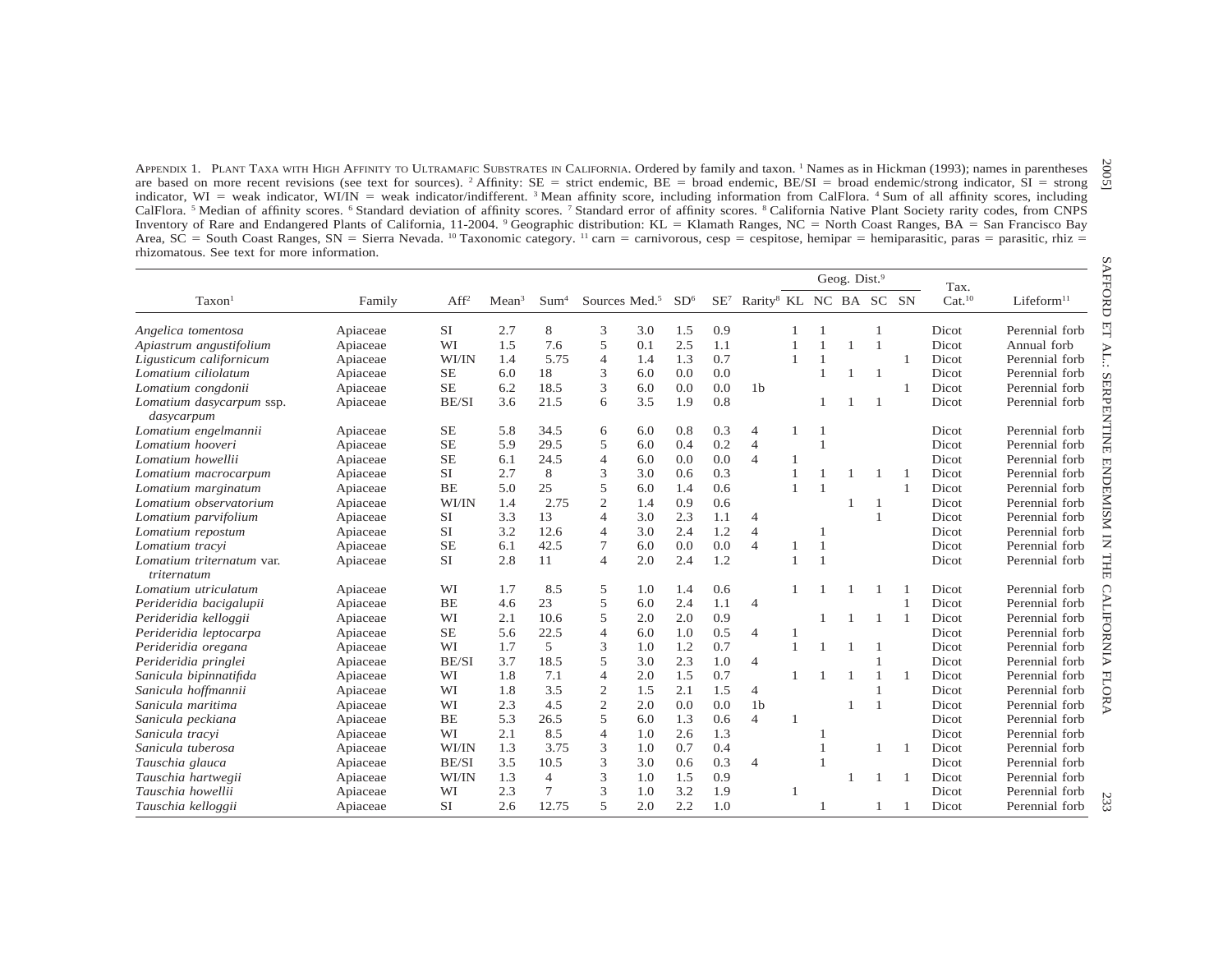|                                              |                |                  |                   |                  |                           |     |                 |        |                                    |              |              | Geog. Dist. <sup>9</sup> |                |                |                            |                           |          |
|----------------------------------------------|----------------|------------------|-------------------|------------------|---------------------------|-----|-----------------|--------|------------------------------------|--------------|--------------|--------------------------|----------------|----------------|----------------------------|---------------------------|----------|
| Taxon <sup>1</sup>                           | Family         | Aff <sup>2</sup> | Mean <sup>3</sup> | Sum <sup>4</sup> | Sources Med. <sup>5</sup> |     | SD <sup>6</sup> | $SE^7$ | Rarity <sup>8</sup> KL NC BA SC SN |              |              |                          |                |                | Tax.<br>Cat. <sup>10</sup> | $L$ ifeform $^{11}$       |          |
| Asclepias solanoana                          | Asclepiadaceae | $\rm SE$         | 6.0               | 42               | 7                         | 6.0 | 0.0             | 0.0    | $\overline{4}$                     |              | 1            |                          |                |                | Dicot                      | Perennial forb            |          |
| Agoseris heterophylla                        | Asteraceae     | WI/IN            | 1.4               | 4.1              | 3                         | 1.0 | 1.5             | 0.9    |                                    |              | 1            | $\mathbf{1}$             | -1             | $\overline{1}$ | Dicot                      | Annual forb               |          |
| Ancistrocarphus filagineus                   | Asteraceae     | <b>SI</b>        | 3.3               | 13               | 4                         | 3.0 | 0.5             | 0.3    |                                    |              | 1            | $\mathbf{1}$             | -1             |                | Dicot                      | Annual forb               |          |
| Antennaria argentea                          | Asteraceae     | WI               | 1.9               | 7.75             | $\overline{4}$            | 0.8 | 2.7             | 1.4    |                                    |              | $\mathbf{1}$ |                          |                |                | Dicot                      | Perennial forb            |          |
| Antennaria suffrutescens                     | Asteraceae     | <b>SE</b>        | 5.6               | 22.5             | 4                         | 6.0 | 1.0             | 0.5    | $\overline{4}$                     | 1            | $\mathbf{1}$ |                          |                |                | Dicot                      | Perennial forb            |          |
| Arnica cernua                                | Asteraceae     | <b>SE</b>        | 6.1               | 24.5             | $\overline{4}$            | 6.0 | 0.0             | 0.0    | $\overline{4}$                     | $\mathbf{1}$ |              |                          |                |                | Dicot                      | Perennial forb<br>(rhiz.) |          |
| Arnica spathulata                            | Asteraceae     | <b>SE</b>        | 5.5               | 16.5             | 3                         | 6.0 | 1.2             | 0.7    | $\overline{4}$                     | $\mathbf{1}$ |              |                          |                |                | Dicot                      | Perennial forb<br>(rhiz.) |          |
| Aster oregonensis                            | Asteraceae     | WI/IN            | 1.1               | 3.25             | 3                         | 1.0 | 0.9             | 0.5    |                                    | $\mathbf{1}$ | $\mathbf{1}$ |                          |                |                | Dicot                      | Perennial forb            |          |
| Balsamorhiza macrolepis var.<br>macrolepis   | Asteraceae     | SI               | 2.5               | 15               | 6                         | 2.0 | 1.1             | 0.5    | 1 <sub>b</sub>                     |              |              | -1                       |                |                | Dicot                      | Perennial forb            |          |
| Balsamorhiza sericea                         | Asteraceae     | <b>SE</b>        | 6.2               | 18.5             | 3                         | 6.0 | 0.0             | 0.0    | 1 <sub>b</sub>                     |              |              |                          |                |                | Dicot                      | Perennial forb            |          |
| Brickellia greenei                           | Asteraceae     | BE/SI            | 3.7               | 11               | 3                         | 4.0 | 0.6             | 0.3    |                                    | $\mathbf{1}$ | -1           |                          |                |                | Dicot                      | Perennial forb            |          |
| Cacaliopsis nardosmia                        | Asteraceae     | WI/IN            | 1.3               | $\overline{4}$   | 3                         | 2.0 | 1.2             | 0.7    |                                    | $\mathbf{1}$ | $\mathbf{1}$ |                          |                |                | Dicot                      | Perennial forb            |          |
| Calycadenia multiglandulosa                  | Asteraceae     | <b>SI</b>        | 3.1               | 15.5             | 5                         | 3.0 | 1.2             | 0.6    |                                    |              | $\mathbf{1}$ | -1                       | -1             |                | Dicot                      | Annual forb               |          |
| Calycadenia oppositifolia                    | Asteraceae     | <b>SI</b>        | 2.6               | 18               | $\overline{7}$            | 2.0 | 1.6             | 0.6    | 1 <sub>b</sub>                     |              |              |                          |                |                | Dicot                      | Annual forb               |          |
| Calycadenia pauciflora                       | Asteraceae     | BE               | 5.3               | 21               | $\overline{4}$            | 5.5 | 1.0             | 0.5    |                                    |              |              |                          |                |                | Dicot                      | Annual forb               |          |
| Calycadenia truncata                         | Asteraceae     | WI               | 2.1               | 12.5             | 6                         | 2.5 | 1.1             | 0.5    |                                    |              | $\mathbf{1}$ | $\mathbf{1}$             | -1             |                | Dicot                      | Annual forb               |          |
| Chaenactis glabriuscula var.<br>glabriuscula | Asteraceae     | WI               | 1.7               | 5.1              | 3                         | 2.0 | 1.5             | 0.9    |                                    |              |              | $\mathbf{1}$             | $\mathbf{1}$   | $\overline{1}$ | Dicot                      | Perennial forb            | MADROÑO  |
| Chaenactis glabriuscula var.<br>heterocarpha | Asteraceae     | <b>SI</b>        | 2.5               | 10               | $\overline{4}$            | 2.5 | 0.6             | 0.3    |                                    |              |              |                          |                |                | Dicot                      | Annual forb               |          |
| Chaenactis suffrutescens                     | Asteraceae     | <b>SE</b>        | 6.1               | 30.5             | 5                         | 6.0 | 0.0             | 0.0    | 1 <sub>b</sub>                     |              |              |                          |                |                | Dicot                      | Perennial forb            |          |
| Chrysothamnus nauseosus ssp.<br>consimilis   | Asteraceae     | WI               | 1.8               | 8.85             | 5                         | 2.0 | 1.5             | 0.7    |                                    | $\mathbf{1}$ | $\mathbf{1}$ |                          |                |                | Dicot                      | Shrub                     |          |
| Cirsium andrewsii                            | Asteraceae     | WI               | 1.7               | 5                | 3                         | 2.0 | 0.9             | 0.5    | 1 <sub>b</sub>                     |              |              |                          |                |                | Dicot                      | Perennial forb            |          |
| Cirsium cymosum                              | Asteraceae     | <b>SI</b>        | 3.0               | 12               | $\overline{4}$            | 2.0 | 2.0             | 1.0    |                                    |              | -1           | $\mathbf{1}$             | $\overline{1}$ |                | Dicot                      | Perennial forb            |          |
| Cirsium douglasii var. breweri               | Asteraceae     | <b>SI</b>        | 3.0               | 12               | $\overline{4}$            | 3.0 | 1.6             | 0.8    |                                    | $\mathbf{1}$ | $\mathbf{1}$ |                          |                | $\overline{1}$ | Dicot                      | Perennial forb            |          |
| Cirsium fontinale var. campylon              | Asteraceae     | <b>SE</b>        | 5.9               | 29.5             | 5                         | 6.0 | 0.4             | 0.2    | 1 <sub>b</sub>                     |              |              | 1                        | $\overline{1}$ |                | Dicot                      | Perennial forb            |          |
| Cirsium fontinale var. fontinale             | Asteraceae     | <b>SE</b>        | 6.1               | 30.5             | 5                         | 6.0 | 0.0             | 0.0    | 1 <sub>b</sub>                     |              |              | -1                       | $\overline{1}$ |                | Dicot                      | Perennial forb            |          |
| Cirsium fontinale var.<br>obispoense         | Asteraceae     | <b>SE</b>        | 6.1               | 24.5             | $\overline{4}$            | 6.0 | 0.0             | 0.0    | 1 <sub>b</sub>                     |              |              |                          | $\mathbf{1}$   |                | Dicot                      | Perennial forb            |          |
| Cirsium hydrophilum var.<br>vaseyi           | Asteraceae     | <b>SE</b>        | 6.1               | 24.5             | $\overline{4}$            | 6.0 | 0.0             | 0.0    | 1 <sub>b</sub>                     |              | 1            | $\overline{1}$           |                |                | Dicot                      | Perennial forb            |          |
| Cirsium remotifolium                         | Asteraceae     | WI/IN            | 1.0               | 3.1              | 3                         | 1.0 | 1.0             | 0.5    |                                    |              |              | $\mathbf{1}$             |                |                | <b>Dicot</b>               | Perennial forb            |          |
| Coreopsis stillmanii                         | Asteraceae     | <b>SI</b>        | 2.7               | 8                | 3                         | 3.0 | 0.6             | 0.3    |                                    |              | $\mathbf{1}$ |                          | 1              | -1             | Dicot                      | Annual forb               |          |
| Crepis pleurocarpa                           | Asteraceae     | WI               | 2.0               | 10               | 5                         | 2.0 | 0.7             | 0.3    |                                    |              | 1            |                          |                | $\overline{1}$ | Dicot                      | Perennial forb            |          |
| Ericameria arborescens                       | Asteraceae     | WI/IN            | 1.3               | $\overline{4}$   | 3                         | 1.0 | 1.5             | 0.9    |                                    |              | 1            |                          | 1              | $\overline{1}$ | Dicot                      | Shrub                     | [Vol.    |
| Ericameria greenei                           | Asteraceae     | WI               | 2.0               | 8.1              | $\overline{4}$            | 1.5 | 2.1             | 1.1    |                                    |              | $\mathbf{1}$ |                          |                |                | Dicot                      | Shrub                     | $\sigma$ |
| Ericameria ophitidis                         | Asteraceae     | <b>SE</b>        | 5.5               | 38.5             | 7                         | 6.0 | 1.0             | 0.4    | $\overline{4}$                     | $\mathbf{1}$ | $\mathbf{1}$ |                          |                |                | Dicot                      | Shrub                     | Ñ        |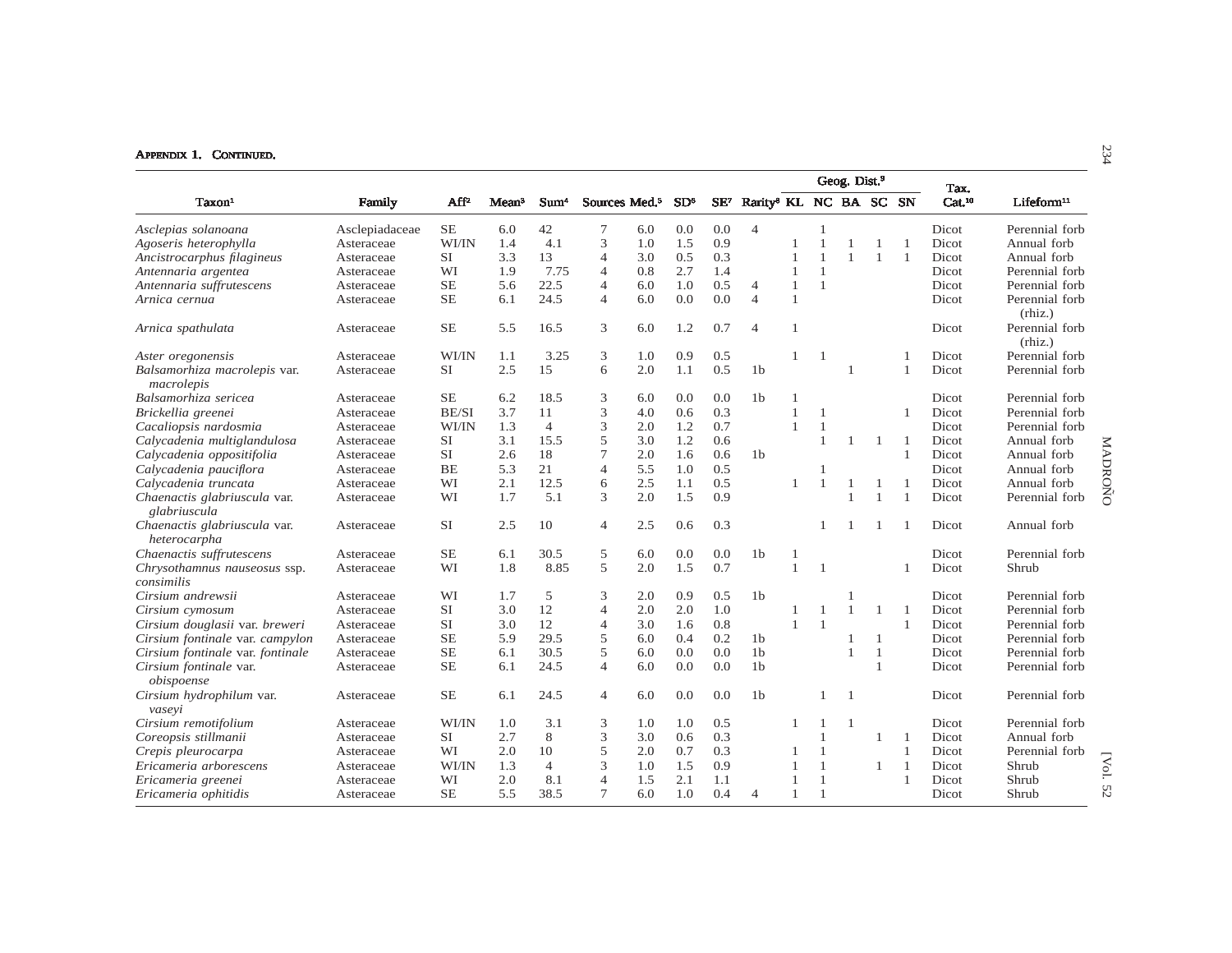|                                                   |            |                  |                   |                  |                           |     |                 |                 |                                    |              |                | Geog. Dist. <sup>9</sup> |              |              | Tax.               |                              |
|---------------------------------------------------|------------|------------------|-------------------|------------------|---------------------------|-----|-----------------|-----------------|------------------------------------|--------------|----------------|--------------------------|--------------|--------------|--------------------|------------------------------|
| Taxon <sup>1</sup>                                | Family     | Aff <sup>2</sup> | Mean <sup>3</sup> | Sum <sup>4</sup> | Sources Med. <sup>5</sup> |     | SD <sup>6</sup> | SE <sup>7</sup> | Rarity <sup>8</sup> KL NC BA SC SN |              |                |                          |              |              | Cat. <sup>10</sup> | Lifeform <sup>11</sup>       |
| Erigeron angustatus                               | Asteraceae | $SE$             | 5.7               | 28.5             | 5                         | 6.0 | 0.9             | 0.4             | 1 <sub>b</sub>                     |              | $\overline{1}$ |                          |              |              | Dicot              | Perennial forb               |
| Erigeron bloomeri var. nudatus                    | Asteraceae | <b>SE</b>        | 6.2               | 18.5             | 3                         | 6.0 | 0.0             | 0.0             | $\sqrt{2}$                         | 1            |                |                          |              |              | Dicot              | Perennial forb               |
| Erigeron cervinus                                 | Asteraceae | SI               | 3.3               | 10               | 3                         | 4.0 | 3.1             | 1.8             |                                    | $\mathbf{1}$ |                |                          |              |              | Dicot              | Perennial forb<br>(rhiz.)    |
| Erigeron decumbens var.<br>robustior              | Asteraceae | WI               | 1.5               | 4.5              | 3                         | 2.0 | 1.2             | 0.7             | $\overline{4}$                     |              | $\overline{1}$ |                          |              |              | Dicot              | Perennial forb               |
| Erigeron foliosus var. confinis                   | Asteraceae | BE/SI            | 3.7               | 11               | 3                         | 3.0 | 1.2             | 0.7             |                                    | $\mathbf{1}$ |                |                          |              |              | Dicot              | Perennial forb               |
| Erigeron lassenianus var.<br>deficiens            | Asteraceae | WI               | 1.7               | 5                | 3                         | 2.0 | 1.5             | 0.9             |                                    |              |                |                          |              | 1            | Dicot              | Perennial forb               |
| Erigeron petrophilus var.<br>sierrensis           | Asteraceae | BE               | 4.8               | 28.5             | 6                         | 6.0 | 2.1             | 0.8             | $\overline{4}$                     |              |                |                          |              | 1            | Dicot              | Perennial forb<br>(rhiz.)    |
| Erigeron petrophilus var.<br>viscidulus           | Asteraceae | WI               | 2.4               | 9.5              | $\overline{4}$            | 2.0 | 0.5             | 0.3             | $\overline{4}$                     | 1            |                |                          |              |              | Dicot              | Perennial forb<br>(rhiz.)    |
| Erigeron reductus                                 | Asteraceae | WI               | 2.0               | 8                | $\overline{4}$            | 2.0 | 1.6             | 0.8             |                                    | 1            | $\overline{1}$ |                          |              |              | Dicot              | Perennial forb               |
| Erigeron serpentinus                              | Asteraceae | <b>SE</b>        | 6.2               | 18.5             | 3                         | 6.0 | 0.0             | 0.0             | 1 <sub>b</sub>                     |              | $\overline{1}$ |                          |              |              | Dicot              | Perennial forb               |
| Eriophyllum confertiflorum var.<br>tanacetiflorum | Asteraceae | WI               | 1.9               | 3.75             | $\mathbf{2}$              | 1.9 | 1.6             | 1.1             |                                    |              |                |                          |              | $\mathbf{1}$ | Dicot              | Shrub                        |
| Eriophyllum jepsonii                              | Asteraceae | BE/SI            | 3.5               | 17.5             | 5                         | 3.0 | 1.5             | 0.7             | $\overline{4}$                     |              |                |                          |              |              | Dicot              | Shrub                        |
| Eriophyllum lanatum var.<br>achillaeoides         | Asteraceae | WI               | 2.3               | $\tau$           | 3                         | 2.0 | 0.6             | 0.3             |                                    | 1            | $\mathbf{1}$   | $\mathbf{1}$             | 1            | $\mathbf{1}$ | Dicot              | Shrub                        |
| Eriophyllum lanatum var.<br>lanceolatum           | Asteraceae | WI               | 1.7               | 5                | 3                         | 2.0 | 1.5             | 0.9             |                                    | $\mathbf{1}$ | $\overline{1}$ |                          |              |              | Dicot              | Shrub                        |
| Eriophyllum latilobum                             | Asteraceae | SЕ               | 5.5               | 16.5             | 3                         | 6.0 | 1.2             | 0.7             | 1 <sub>b</sub>                     |              |                |                          | -1           |              | Dicot              | Shrub                        |
| Grindelia hirsutula var. davyi                    | Asteraceae | WI               | 1.8               | 5.25             | 3                         | 2.0 | 1.4             | 0.8             |                                    |              | $\mathbf{1}$   |                          |              | 1            | Dicot              | Perennial forb               |
| Grindelia hirsutula var.<br>hirsutula             | Asteraceae | WI/IN            | 1.2               | 3.6              | 3                         | 1.0 | 1.0             | 0.5             |                                    |              |                | 1                        | -1           |              | Dicot              | Perennial forb               |
| Grindelia hirsutula var.<br>maritima              | Asteraceae | WI               | 1.7               | 5                | 3                         | 2.0 | 0.9             | 0.5             | 1 <sub>b</sub>                     |              |                | $\mathbf{1}$             |              |              | Dicot              | Perennial forb               |
| Gutierrezia californica                           | Asteraceae | WI               | 1.8               | 5.25             | 3                         | 2.0 | 1.4             | 0.8             |                                    |              | $\mathbf{1}$   | 1                        | -1           |              | Dicot              | Perennial<br>forb, Shrub     |
| Harmonia guggolziorum                             | Asteraceae | <b>SE</b>        | 6.0               | 18               | 3                         | 6.0 | 0.0             | 0.0             | 1 <sub>b</sub>                     |              | $\overline{1}$ |                          |              |              | Dicot              | Annual forb                  |
| Hazardia stenolepis                               | Asteraceae | WI               | 2.0               | 6.1              | 3                         | 3.0 | 1.7             | 1.0             |                                    |              |                |                          | 1            |              | Dicot              | Shrub (stem<br>succulent)    |
| Hazardia whitneyi var.<br>discoidea               | Asteraceae | WI               | 1.9               | 5.75             | 3                         | 2.0 | 1.1             | 0.7             |                                    | 1            |                |                          |              |              | Dicot              | Perennial<br>forb. Shrub     |
| Hazardia whitneyi var. whitneyi                   | Asteraceae | WI/IN            | 1.0               | $\overline{c}$   | $\mathbf{2}$              | 1.0 | 1.4             | 1.0             |                                    |              |                |                          |              |              | Dicot              | Perennial<br>forb. Shrub     |
| Helenium bigelovii                                | Asteraceae | SI               | 2.9               | 11.5             | $\overline{4}$            | 2.5 | 2.3             | 1.2             |                                    |              | -1             |                          |              |              | Dicot              | Perennial forb               |
| Helianthus exilis                                 | Asteraceae | <b>SE</b>        | 5.7               | 45.5             | 8                         | 6.0 | 1.1             | 0.4             | $\overline{4}$                     | 1            | $\mathbf{1}$   |                          | $\mathbf{1}$ | $\mathbf{1}$ | Dicot              | Annual,<br>Perennial<br>forb |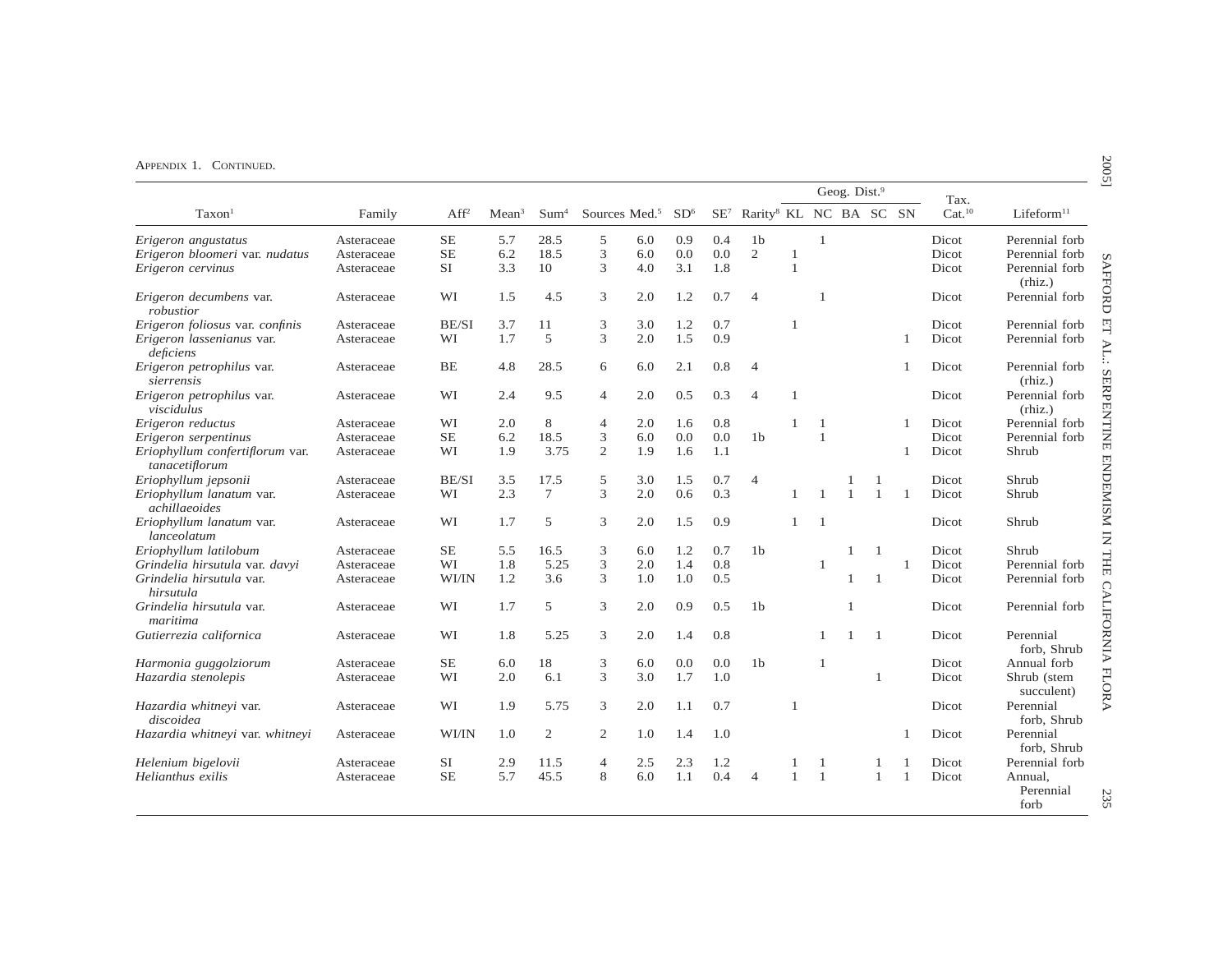|                                             |            |           |                   |                  |                           |     |                 |                 |                                    |                |                |                          |                |                |                            |                          | 96      |
|---------------------------------------------|------------|-----------|-------------------|------------------|---------------------------|-----|-----------------|-----------------|------------------------------------|----------------|----------------|--------------------------|----------------|----------------|----------------------------|--------------------------|---------|
| Taxon <sup>1</sup>                          | Family     | $AF^2$    | Mean <sup>3</sup> | Sum <sup>4</sup> | Sources Med. <sup>5</sup> |     | SD <sup>6</sup> | SE <sup>7</sup> | Rarity <sup>8</sup> KL NC BA SC SN |                |                | Geog. Dist. <sup>9</sup> |                |                | Tax.<br>Cat. <sup>10</sup> | Lifeform <sup>11</sup>   |         |
|                                             |            |           |                   |                  |                           |     |                 |                 |                                    |                |                |                          |                |                |                            |                          |         |
| Hemizonia congesta ssp.<br>calvculata       | Asteraceae | WI        | 1.5               | 4.5              | 3                         | 2.0 | 1.2             | 0.7             | $\overline{4}$                     |                | $\mathbf{1}$   |                          |                |                | Dicot                      | Annual forb              |         |
| Hemizonia congesta ssp.<br>congesta         | Asteraceae | WI/IN     | 1.3               | $\overline{4}$   | 3                         | 2.0 | 1.2             | 0.7             |                                    |                | $\mathbf{1}$   |                          | $\overline{1}$ |                | Dicot                      | Annual forb              |         |
| Hemizonia congesta ssp. tracyi              | Asteraceae | WI        | 1.8               | 5.25             | 3                         | 2.0 | 0.7             | 0.4             | $\overline{4}$                     |                | 1              |                          |                |                | Dicot                      | Annual forb              |         |
| Hemizonia halliana                          | Asteraceae | <b>SI</b> | 3.0               | 12               | $\overline{4}$            | 3.0 | 2.4             | 1.2             |                                    |                |                |                          | -1             |                | Dicot                      | Annual forb              |         |
| Hesperevax sparsiflora var.<br>sparsiflora  | Asteraceae | WI        | 1.8               | 7.25             | $\overline{4}$            | 1.5 | 1.6             | 0.8             |                                    |                | $\mathbf{1}$   |                          | $\mathbf{1}$   |                | Dicot                      | Annual forb              |         |
| Heterotheca oregona var.<br>oregona         | Asteraceae | WI        | 2.0               | 6                | 3                         | 3.0 | 1.7             | 1.0             |                                    |                | $\overline{1}$ |                          | $\overline{1}$ |                | Dicot                      | Perennial forb           |         |
| Hieracium bolanderi                         | Asteraceae | BE/SI     | 3.8               | 15               | $\overline{4}$            | 4.5 | 2.6             | 1.3             |                                    |                | $\mathbf{1}$   |                          |                |                | Dicot                      | Perennial forb           |         |
| Hieracium greenei                           | Asteraceae | WI        | 2.2               | 6.5              | 3                         | 3.0 | 1.4             | 0.8             |                                    |                | $\mathbf{1}$   |                          |                |                | Dicot                      | Perennial forb           |         |
| Lagophylla glandulosa                       | Asteraceae | WI        | 2.0               | 6.1              | 3                         | 3.0 | 1.7             | 1.0             |                                    |                | $\mathbf{1}$   |                          |                |                | Dicot                      | Annual forb              |         |
| Lagophylla minor                            | Asteraceae | <b>BE</b> | 4.7               | 23.5             | 5                         | 5.0 | 1.7             | 0.7             |                                    |                | 1              |                          |                | $\overline{1}$ | Dicot                      | Annual forb              |         |
| Layia discoidea                             | Asteraceae | <b>SE</b> | 6.1               | 24.5             | $\overline{4}$            | 6.0 | 0.0             | 0.0             | 1 <sub>b</sub>                     |                |                |                          | $\mathbf{1}$   |                | Dicot                      | Annual forb              |         |
| Layia jonesii                               | Asteraceae | BE/SI     | 3.5               | 10.5             | 3                         | 3.0 | 0.6             | 0.3             | 1 <sub>b</sub>                     |                |                |                          | $\overline{1}$ |                | Dicot                      | Annual forb              |         |
| Layia septentrionalis                       | Asteraceae | <b>SI</b> | 3.2               | 19               | 6                         | 3.5 | 1.4             | 0.6             | 1 <sub>b</sub>                     |                | 1              |                          |                |                | Dicot                      | Annual forb              |         |
| Lessingia arachnoidea                       | Asteraceae | <b>SE</b> | 6.2               | 18.5             | 3                         | 6.0 | 0.0             | 0.0             | 1 <sub>b</sub>                     |                |                | -1                       |                |                | Dicot                      | Annual forb              |         |
| Lessingia filaginifolia var.<br>californica | Asteraceae | WI/IN     | 1.3               | $\overline{4}$   | 3                         | 1.0 | 1.5             | 0.9             |                                    |                |                | $\overline{1}$           | $\overline{1}$ |                | Dicot                      | Perennial<br>forb, Shrub | MADROÑO |
| Lessingia hololeuca                         | Asteraceae | <b>SI</b> | 2.5               | 7.5              | 3                         | 3.0 | 1.2             | 0.7             | 3                                  |                | $\mathbf{1}$   | $\mathbf{1}$             |                |                | Dicot                      | Annual forb              |         |
| Lessingia micradenia var.<br>glabrata       | Asteraceae | BE        | 5.1               | 30.5             | 6                         | 5.5 | 1.3             | 0.5             | 1 <sub>b</sub>                     |                |                | $\mathbf{1}$             |                |                | Dicot                      | Annual forb              |         |
| Lessingia micradenia var.<br>micradenia     | Asteraceae | BE        | 5.3               | 31.5             | 6                         | 5.5 | 1.0             | 0.4             | 1 <sub>b</sub>                     |                |                | $\mathbf{1}$             |                |                | Dicot                      | Annual forb              |         |
| Lessingia nemaclada                         | Asteraceae | WI        | 2.0               | 6                | 3                         | 2.0 | 1.0             | 0.6             |                                    |                |                | -1                       | -1             |                | Dicot                      | Annual forb              |         |
| Lessingia occidentalis                      | Asteraceae | BE/SI     | 4.1               | 16.5             | $\overline{4}$            | 4.0 | 1.8             | 0.9             | $\overline{4}$                     |                |                |                          | $\mathbf{1}$   |                | Dicot                      | Annual forb              |         |
| Lessingia ramulosa                          | Asteraceae | BE        | 5.4               | 27               | 5                         | 6.0 | 1.3             | 0.6             |                                    |                | 1              |                          |                | 1              | Dicot                      | Annual forb              |         |
| Luina hypoleuca                             | Asteraceae | WI/IN     | 1.4               | 4.25             | 3                         | 2.0 | 1.0             | 0.6             |                                    | $\overline{1}$ | $\mathbf{1}$   | $\mathbf{1}$             |                |                | Dicot                      | Perennial forb           |         |
| Madia doris-nilesiae $(=$<br>Harmonia d.)   | Asteraceae | BE        | 5.4               | 32.5             | 6                         | 5.5 | 0.8             | 0.3             | 1 <sub>b</sub>                     | $\overline{1}$ |                |                          |                |                | Dicot                      | Annual forb              |         |
| Madia exigua                                | Asteraceae | WI        | 1.8               | 7.25             | $\overline{4}$            | 2.0 | 1.4             | 0.7             |                                    | $\overline{1}$ |                |                          | -1             |                | Dicot                      | Annual forb              |         |
| Madia hallii (= Harmonia h.)                | Asteraceae | <b>SE</b> | 6.1               | 24.5             | $\overline{4}$            | 6.0 | 0.0             | 0.0             | 1 <sub>b</sub>                     |                | -1             |                          |                |                | Dicot                      | Annual forb              |         |
| Madia stebbinsii<br>$(= Harmonia s.)$       | Asteraceae | <b>SE</b> | 6.1               | 42.5             | $\overline{7}$            | 6.0 | 0.0             | 0.0             | 1 <sub>b</sub>                     |                | $\mathbf{1}$   |                          |                |                | Dicot                      | Annual forb              |         |
| Malacothrix clevelandii                     | Asteraceae | <b>SI</b> | 3.0               | 9.1              | 3                         | 3.0 | 3.0             | 1.7             |                                    |                |                |                          | -1             |                | Dicot                      | Annual forb              |         |
| Malacothrix floccifera                      | Asteraceae | WI        | 2.1               | 6.25             | 3                         | 3.0 | 1.6             | 0.9             |                                    |                | $\mathbf{1}$   | $\overline{1}$           | $\overline{1}$ | $\mathbf{1}$   | Dicot                      | Annual forb              |         |
| Micropus amphibolus                         | Asteraceae | WI        | 2.4               | 7.25             | 3                         | 1.0 | 3.1             | 1.8             |                                    |                | 1              | $\overline{1}$           | $\mathbf{1}$   |                | Dicot                      | Annual forb              |         |
| Microseris douglasii                        | Asteraceae | WI/IN     | 1.3               | $\overline{4}$   | 3                         | 1.0 | 0.6             | 0.3             |                                    |                | $\mathbf{1}$   | $\overline{1}$           | $\overline{1}$ |                | Dicot                      | Annual forb              | [Vol.   |
| Monolopia gracilens                         | Asteraceae | WI        | 2.4               | 4.75             | $\mathbf{2}$              | 2.4 | 2.3             | 1.6             |                                    |                |                |                          | $\overline{1}$ |                | Dicot                      | Annual forb              |         |
| Pentachaeta bellidiflora                    | Asteraceae | WI        | 2.4               | 7.25             | 3                         | 3.0 | 1.3             | 0.8             | 1 <sub>b</sub>                     |                |                | $\overline{1}$           |                |                | Dicot                      | Annual forb              | 52      |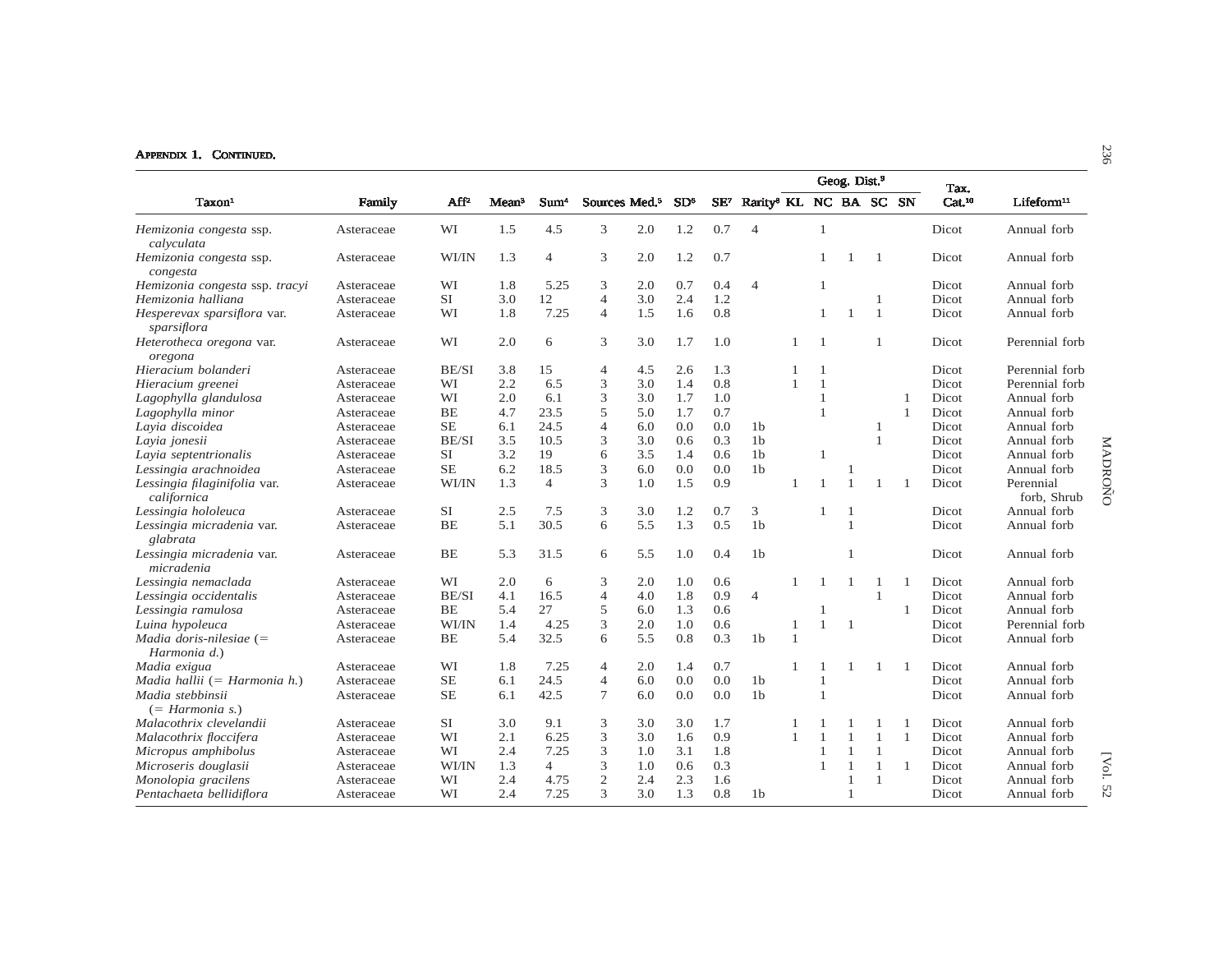|                                                                                            |               |                  |                   |                  |                           |     |                 |     |                                                    |              |                | Geog. Dist.9 |              |    | Tax.               |                                        |
|--------------------------------------------------------------------------------------------|---------------|------------------|-------------------|------------------|---------------------------|-----|-----------------|-----|----------------------------------------------------|--------------|----------------|--------------|--------------|----|--------------------|----------------------------------------|
| Taxon <sup>1</sup>                                                                         | Family        | Aff <sup>2</sup> | Mean <sup>3</sup> | Sum <sup>4</sup> | Sources Med. <sup>5</sup> |     | SD <sup>6</sup> |     | SE <sup>7</sup> Rarity <sup>8</sup> KL NC BA SC SN |              |                |              |              |    | Cat. <sup>10</sup> | Lifeform <sup>11</sup>                 |
| Pyrrocoma racemosa var.<br>congesta                                                        | Asteraceae    | $\rm SE$         | 6.2               | 18.5             | 3                         | 6.0 | 0.0             | 0.0 | 2                                                  | $\mathbf{1}$ |                |              |              |    | Dicot              | Perennial forb                         |
| Pyrrocoma racemosa var.<br>pinetorum                                                       | Asteraceae    | BE/SI            | 4.0               | 16               | 4                         | 4.5 | 2.4             | 1.2 |                                                    | $\mathbf{1}$ |                |              |              |    | Dicot              | Perennial forb                         |
| Pyrrocoma racemosa var.<br>racemosa                                                        | Asteraceae    | WI               | 1.7               | 5                | 3                         | 1.0 | 2.1             | 1.2 |                                                    |              | $\mathbf{1}$   | 1            | -1           |    | Dicot              | Perennial forb                         |
| Raillardella pringlei                                                                      | Asteraceae    | SЕ               | 6.0               | 30               | 5                         | 6.0 | 0.0             | 0.0 | 1 <sub>b</sub>                                     | 1            |                |              |              |    | Dicot              | Perennial forb                         |
| Rigiopappus leptocladus                                                                    | Asteraceae    | WI               | 1.9               | 7.5              | $\overline{4}$            | 2.0 | 1.3             | 0.7 |                                                    | 1            |                | -1           | 1            | -1 | Dicot              | Annual forb                            |
| Rudbeckia californica var.<br>glauca                                                       | Asteraceae    | <b>BE</b>        | 5.3               | 21               | $\overline{4}$            | 6.0 | 1.5             | 0.8 |                                                    | $\mathbf{1}$ | $\overline{1}$ |              |              |    | Dicot              | Perennial forb                         |
| Senecio clevelandii var.<br>$clevelandii (= Packera$<br>$c. \nu. c.)$                      | Asteraceae    | <b>SE</b>        | 5.8               | 46.5             | 8                         | 6.0 | 0.7             | 0.3 | $\overline{4}$                                     |              | -1             |              |              |    | Dicot              | Perennial forb                         |
| Senecio clevelandii var.<br>heterophyllus $(=$ Packera c.<br>v, h.                         | Asteraceae    | <b>SE</b>        | 6.1               | 24.5             | $\overline{4}$            | 6.0 | 0.0             | 0.0 | 1 <sub>b</sub>                                     |              |                |              |              |    | Dicot              | Perennial forb                         |
| Senecio eurycephalus var.<br>$eurycephalus (= Packera$<br>eurycephala var.<br>eurycephala) | Asteraceae    | BE/SI            | 3.8               | 15               | $\overline{4}$            | 3.0 | 1.5             | 0.8 |                                                    |              | $\mathbf{1}$   |              |              |    | Dicot              | Perennial forb                         |
| Senecio eurycephalus var.<br>$lewisrosei (= Packera$<br>eurycephala var. lewisrosei)       | Asteraceae    | <b>SE</b>        | 5.8               | 40.5             | 7                         | 6.0 | 0.8             | 0.3 | 1 <sub>b</sub>                                     |              |                |              |              |    | Dicot              | Perennial forb                         |
| Senecio greenei (= Packera g.)                                                             | Asteraceae    | <b>BE</b>        | 5.3               | 32               | 6                         | 6.0 | 1.6             | 0.7 |                                                    | 1            | $\overline{1}$ |              |              |    | Dicot              | Perennial forb                         |
| Senecio layneae $(=$ Packera l.)                                                           | Asteraceae    | <b>BE</b>        | 4.9               | 29.5             | 6                         | 5.0 | 1.3             | 0.5 | 1 <sub>b</sub>                                     |              |                |              |              | 1  | Dicot              | Perennial forb                         |
| Senecio macounii<br>$(=$ Packera m.)                                                       | Asteraceae    | <b>BE</b>        | 5.1               | 20.5             | $\overline{4}$            | 6.0 | 2.0             | 1.0 | $\overline{4}$                                     | $\mathbf{1}$ |                |              |              |    | Dicot              | <b>CALIFORNIA FI</b><br>Perennial forb |
| Solidago guiradonis                                                                        | Asteraceae    | <b>SE</b>        | 6.2               | 18.5             | 3                         | 6.0 | 0.0             | 0.0 | $\overline{4}$                                     |              |                |              | 1            |    | Dicot              | Perennial forb                         |
| Solidago multiradiata                                                                      | Asteraceae    | WI/IN            | 1.1               | 2.1              | $\sqrt{2}$                | 1.1 | 1.3             | 1.0 |                                                    | $\mathbf{1}$ |                |              |              | 1  | Dicot              | Perennial forb                         |
| Stebbinsoseris decipiens                                                                   | Asteraceae    | WI               | 1.8               | 5.5              | 3                         | 2.0 | 0.6             | 0.3 | 1 <sub>b</sub>                                     |              |                | $\mathbf{1}$ | $\mathbf{1}$ |    | Dicot              | Annual forb                            |
| Wyethia bolanderi                                                                          | Asteraceae    | WI               | 1.5               | 3                | $\mathbf{2}$              | 1.5 | 0.7             | 0.5 |                                                    |              |                |              |              | 1  | Dicot              | Perennial forb                         |
| Berberis aquifolium var.<br>aquifolium                                                     | Berberidaceae | WI               | 1.6               | 4.75             | 3                         | 1.0 | 1.2             | 0.7 |                                                    | 1            | $\overline{1}$ |              |              | 1  | Dicot              | Shrub                                  |
| Berberis aquifolium var. repens                                                            | Berberidaceae | WI               | 1.7               | 5                | 3                         | 1.0 | 1.2             | 0.7 |                                                    | 1            | $\mathbf{1}$   |              |              | 1  | Dicot              | Shrub                                  |
| Vancouveria chrysantha                                                                     | Berberidaceae | $\rm SE$         | 6.2               | 18.5             | 3                         | 6.0 | 0.0             | 0.0 | $\overline{4}$                                     | 1            | $\mathbf{1}$   |              |              |    | Dicot              | Perennial forb<br>(rhiz.)              |
| Vancouveria planipetala                                                                    | Berberidaceae | WI               | 1.7               | 5                | 3                         | 1.0 | 1.2             | 0.7 |                                                    |              |                | -1           | -1           |    | Dicot              | Perennial forb<br>(rhiz.)              |
| Cryptantha clevelandii var.<br>dissita                                                     | Boraginaceae  | BE/SI            | 4.4               | 17.5             | 4                         | 4.5 | 2.1             | 1.0 | 1 <sub>b</sub>                                     |              | $\mathbf{1}$   |              |              |    | Dicot              | Annual forb                            |
| Cryptantha excavata                                                                        | Boraginaceae  | WI               | 1.5               | 3                | $\mathbf{2}$              | 1.5 | 2.1             | 1.5 |                                                    |              | 1              |              |              |    | Dicot              | Annual forb                            |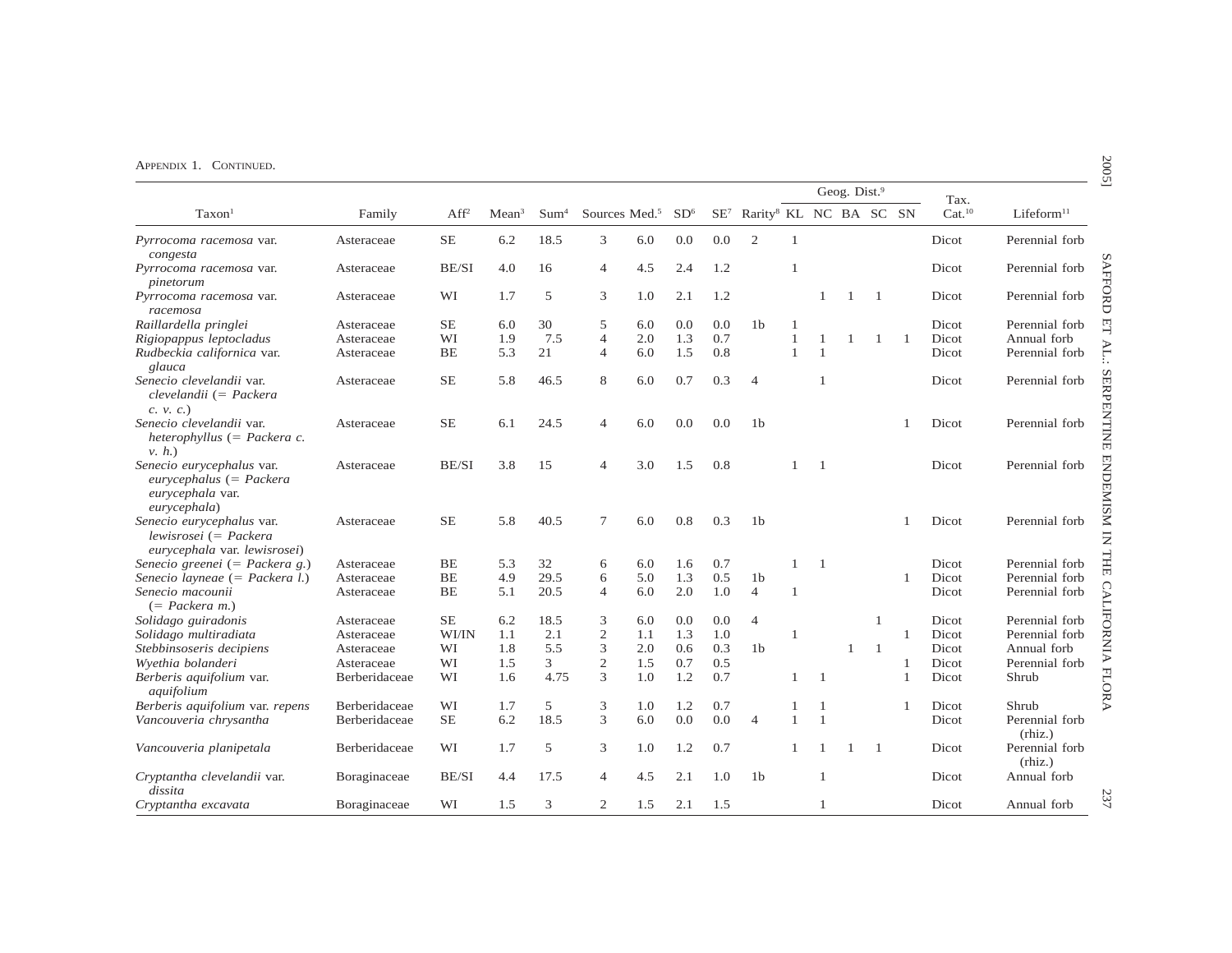|                                             |                     |           |                   |                  |                           |     |                 |        |                                    |                |              | Geog. Dist. <sup>9</sup> |                |                |                            |                           |         |
|---------------------------------------------|---------------------|-----------|-------------------|------------------|---------------------------|-----|-----------------|--------|------------------------------------|----------------|--------------|--------------------------|----------------|----------------|----------------------------|---------------------------|---------|
| Taxon <sup>1</sup>                          | Family              | $AF^2$    | Mean <sup>3</sup> | Sum <sup>4</sup> | Sources Med. <sup>5</sup> |     | SD <sup>6</sup> | $SE^7$ | Rarity <sup>8</sup> KL NC BA SC SN |                |              |                          |                |                | Tax.<br>Cat. <sup>10</sup> | Lifeform <sup>11</sup>    |         |
| Cryptantha flaccida                         | Boraginaceae        | WI        | 1.6               | 4.75             | 3                         | 2.0 | 0.7             | 0.4    |                                    |                |              | 1                        | 1              | $\overline{1}$ | Dicot                      | Annual forb               |         |
| Cryptantha hispidula                        | Boraginaceae        | <b>SE</b> | 6.0               | 24               | $\overline{4}$            | 6.0 | 0.0             | 0.0    |                                    |                |              |                          |                |                | Dicot                      | Annual forb               |         |
| Cryptantha intermedia                       | Boraginaceae        | WI/IN     | 1.4               | 4.1              | 3                         | 1.0 | 1.5             | 0.9    |                                    | $\overline{1}$ | $\mathbf{1}$ | $\mathbf{1}$             | -1             |                | Dicot                      | Annual forb               |         |
| Cryptantha mariposae                        | Boraginaceae        | <b>SE</b> | 6.2               | 18.5             | 3                         | 6.0 | 0.0             | 0.0    | 1 <sub>b</sub>                     |                |              |                          |                |                | Dicot                      | Annual forb               |         |
| Cryptantha milobakeri                       | Boraginaceae        | <b>SI</b> | 3.3               | 9.75             | 3                         | 3.0 | 2.6             | 1.5    |                                    |                | $\mathbf{1}$ |                          |                |                | Dicot                      | Annual forb               |         |
| Cryptantha sobolifera                       | Boraginaceae        | WI/IN     | 1.4               | 4.1              | 3                         | 1.0 | 1.5             | 0.9    |                                    | $\overline{1}$ |              |                          |                | $\overline{1}$ | Dicot                      | Perennial forb            |         |
| Hackelia bella                              | Boraginaceae        | WI/IN     | 1.3               | $\overline{4}$   | 3                         | 1.0 | 1.5             | 0.9    |                                    | $\mathbf{1}$   | $\mathbf{1}$ |                          |                |                | Dicot                      | Perennial forb            |         |
| Pectocarya pusilla                          | Boraginaceae        | WI/IN     | 1.3               | 2.5              | $\overline{c}$            | 1.3 | 1.1             | 0.8    |                                    |                | $\mathbf{1}$ | $\overline{1}$           | 1              | -1             | Dicot                      | Annual forb               |         |
| Arabis aculeolata                           | <b>Brassicaceae</b> | $\rm SE$  | 6.1               | 24.5             | $\overline{4}$            | 6.0 | 0.0             | 0.0    | $\overline{2}$                     | $\mathbf{1}$   |              |                          |                |                | Dicot                      | Perennial forb            |         |
| Arabis constancei                           | <b>Brassicaceae</b> | $\rm SE$  | 5.9               | 41.5             | 7                         | 6.0 | 0.4             | 0.1    | 1 <sub>b</sub>                     |                |              |                          |                | -1             | Dicot                      | Perennial forb            |         |
| Arabis koehleri var. stipitata              | <b>Brassicaceae</b> | <b>SE</b> | 5.5               | 16.5             | 3                         | 6.0 | 1.2             | 0.7    | 1 <sub>b</sub>                     |                |              |                          |                |                | Dicot                      | Perennial forb            |         |
| Arabis macdonaldiana                        | <b>Brassicaceae</b> | <b>BE</b> | 5.4               | 32.5             | 6                         | 6.0 | 1.0             | 0.4    | 1 <sub>b</sub>                     | $\overline{1}$ | $\mathbf{1}$ |                          |                |                | Dicot                      | Perennial forb            |         |
| Arabis oregana                              | <b>Brassicaceae</b> | BE/SI     | 3.8               | 11.5             | 3                         | 3.0 | 2.1             | 1.2    | $\overline{4}$                     |                | $\mathbf{1}$ |                          |                |                | Dicot                      | Perennial forb            |         |
| Arabis subpinnatifida                       | <b>Brassicaceae</b> | <b>SI</b> | 3.2               | 16               | 5                         | 3.0 | 1.6             | 0.7    |                                    |                | $\mathbf{1}$ |                          |                |                | Dicot                      | Perennial forb            |         |
| Arabis suffrutescens var.<br>horizontalis   | <b>Brassicaceae</b> | BE/SI     | 3.9               | 27               | $\tau$                    | 3.0 | 1.6             | 0.6    |                                    |                | $\mathbf{1}$ |                          |                |                | Dicot                      | Perennial forb            |         |
| Arabis suffrutescens var.<br>suffrutescens  | <b>Brassicaceae</b> | <b>SI</b> | 2.9               | 17.5             | 6                         | 2.5 | 1.9             | 0.8    |                                    |                |              |                          |                |                | Dicot                      | Perennial forb            | MADRONO |
| Cardamine californica var.<br>cuneata       | <b>Brassicaceae</b> | WI        | 1.9               | 3.75             | $\mathbf{2}$              | 1.9 | 1.6             | 1.1    |                                    |                |              |                          | -1             |                | Dicot                      | Perennial forb<br>(rhiz.) |         |
| Cardamine nuttallii var.<br>gemmata         | <b>Brassicaceae</b> | <b>BE</b> | 5.2               | 15.5             | 3                         | 5.0 | 1.0             | 0.6    | 1 <sub>b</sub>                     |                |              |                          |                |                | Dicot                      | Perennial forb<br>(rhiz.) |         |
| Cardamine pachystigma var.<br>dissectifolia | <b>Brassicaceae</b> | <b>BE</b> | 5.4               | 48.5             | 9                         | 6.0 | 1.0             | 0.3    | 3                                  |                | $\mathbf{1}$ |                          |                |                | Dicot                      | Perennial forb<br>(rhiz.) |         |
| Cardamine pachystigma var.<br>pachystigma   | <b>Brassicaceae</b> | WI        | 2.0               | 6                | 3                         | 2.0 | 1.0             | 0.6    |                                    |                | 1            |                          |                |                | Dicot                      | Perennial forb<br>(rhiz.) |         |
| Caulanthus amplexicaulis var.<br>barbarae   | <b>Brassicaceae</b> | <b>SE</b> | 6.2               | 18.5             | 3                         | 6.0 | 0.0             | 0.0    | 1 <sub>b</sub>                     |                |              |                          | $\mathbf{1}$   |                | Dicot                      | Annual forb               |         |
| Draba aureola                               | <b>Brassicaceae</b> | SI        | 2.7               | 8                | 3                         | 3.0 | 0.6             | 0.3    | 1 <sub>b</sub>                     |                |              |                          |                |                | Dicot                      | Perennial forb            |         |
| Draba carnosula                             | <b>Brassicaceae</b> | <b>SE</b> | 6.1               | 24.5             | $\overline{4}$            | 6.0 | 0.0             | 0.0    | 1 <sub>b</sub>                     | $\mathbf{1}$   |              |                          |                |                | Dicot                      | Perennial forb            |         |
| Draba howellii                              | <b>Brassicaceae</b> | WI/IN     | 1.4               | 4.25             | 3                         | 1.0 | 1.4             | 0.8    |                                    | $\overline{1}$ |              |                          |                |                | Dicot                      | Perennial forb            |         |
| Erysimum franciscanum                       | <b>Brassicaceae</b> | <b>SI</b> | 3.0               | 9                | 3                         | 3.0 | 0.0             | 0.0    | $\overline{4}$                     |                |              |                          | -1             |                | Dicot                      | Perennial forb            |         |
| Guillenia flavescens                        | <b>Brassicaceae</b> | WI        | 2.3               | 9.25             | $\overline{4}$            | 2.5 | 1.6             | 0.8    |                                    |                | $\mathbf{1}$ | $\overline{1}$           | $\overline{1}$ |                | Dicot                      | Annual forb               |         |
| Streptanthus albidus ssp.<br>albidus        | <b>Brassicaceae</b> | BE        | 5.3               | 31.5             | 6                         | 6.0 | 1.3             | 0.5    | 1 <sub>b</sub>                     |                |              | $\overline{1}$           | $\mathbf{1}$   |                | Dicot                      | Annual forb               |         |
| Streptanthus albidus ssp.<br>peramoenus     | <b>Brassicaceae</b> | BE/SI     | 4.3               | 34.5             | 8                         | 4.5 | 1.9             | 0.7    | 1 <sub>b</sub>                     |                |              |                          | $\overline{1}$ |                | Dicot                      | Annual forb               |         |
| Streptanthus barbatus                       | <b>Brassicaceae</b> | SE        | 5.6               | 28               | 5                         | 6.0 | 0.5             | 0.2    |                                    |                |              |                          |                |                | Dicot                      | Perennial forb            | [Vol.   |
| Streptanthus barbiger                       | <b>Brassicaceae</b> | <b>SE</b> | 6.0               | 24               | $\overline{4}$            | 6.0 | 0.0             | 0.0    | $\overline{4}$                     |                |              |                          |                |                | Dicot                      | Annual forb               |         |
| Streptanthus batrachopus                    | <b>Brassicaceae</b> | $\rm SE$  | 6.1               | 24.5             | 4                         | 6.0 | 0.0             | 0.0    | 1 <sub>b</sub>                     |                | 1            | -1                       |                |                | Dicot                      | Annual forb               | 52      |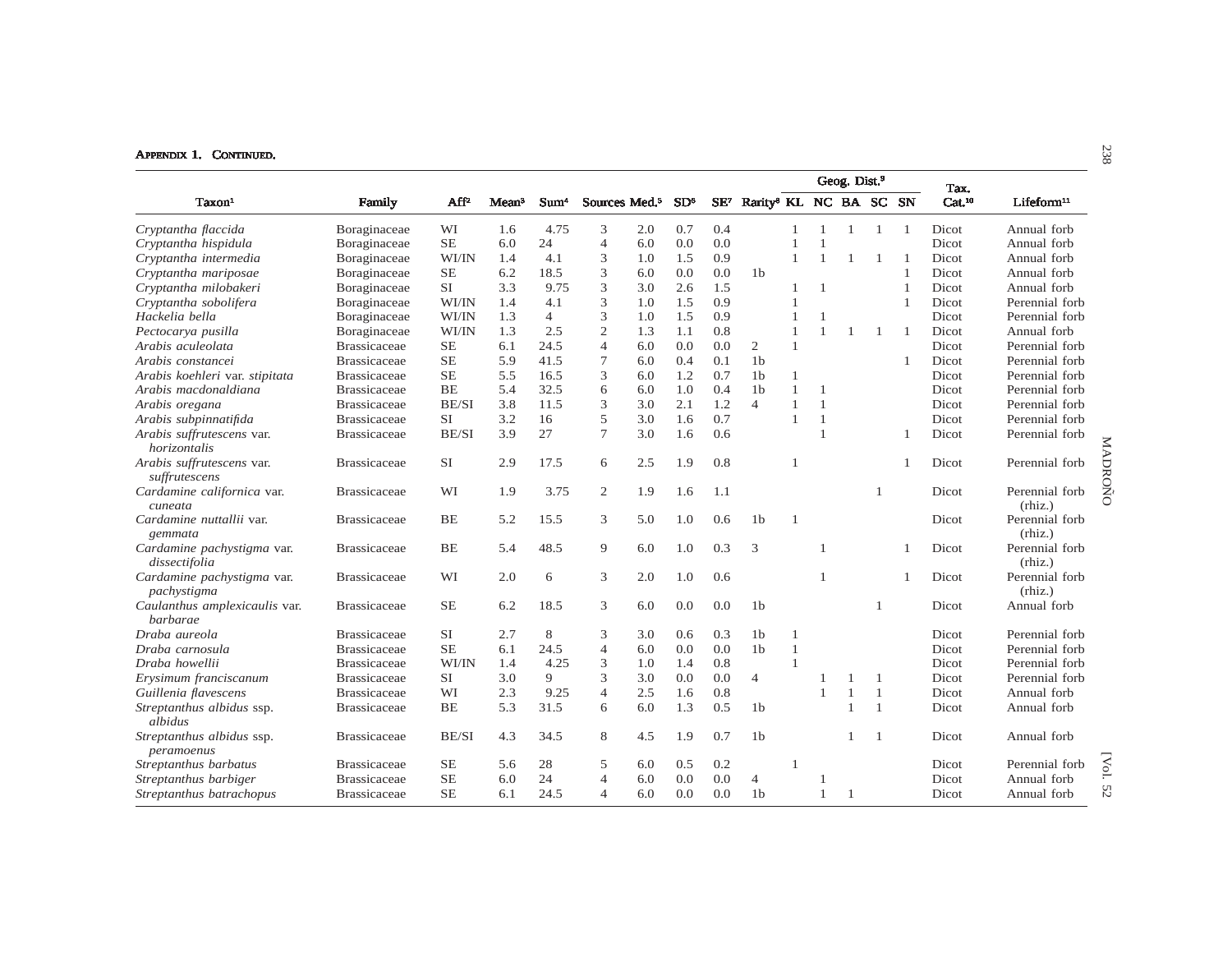|                                                          |                     |                  |                   |                  |                           |     |                 |     |                                                    |              |                | Geog. Dist. <sup>9</sup> |              |    | Tax.               |                              |
|----------------------------------------------------------|---------------------|------------------|-------------------|------------------|---------------------------|-----|-----------------|-----|----------------------------------------------------|--------------|----------------|--------------------------|--------------|----|--------------------|------------------------------|
| Taxon <sup>1</sup>                                       | Family              | Aff <sup>2</sup> | Mean <sup>3</sup> | Sum <sup>4</sup> | Sources Med. <sup>5</sup> |     | SD <sup>6</sup> |     | SE <sup>7</sup> Rarity <sup>8</sup> KL NC BA SC SN |              |                |                          |              |    | Cat. <sup>10</sup> | Lifeform <sup>11</sup>       |
| Streptanthus brachiatus var.<br><b>brachiatus</b>        | <b>Brassicaceae</b> | $SE$             | 5.6               | 22.5             | $\overline{4}$            | 6.0 | 1.0             | 0.5 | 1 <sub>b</sub>                                     |              | $\overline{1}$ |                          |              |    | Dicot              | Annual,<br>Perennial<br>forb |
| Streptanthus brachiatus var.<br>hoffmanii                | <b>Brassicaceae</b> | <b>SE</b>        | 6.1               | 24.5             | 4                         | 6.0 | 0.0             | 0.0 | 1 <sub>b</sub>                                     |              | $\overline{1}$ |                          |              |    | Dicot              | Annual,<br>Perennial<br>forb |
| Streptanthus breweri var.<br>breweri                     | <b>Brassicaceae</b> | $\rm SE$         | 5.7               | 40               | 7                         | 6.0 | 0.8             | 0.3 |                                                    |              |                | $\mathbf{1}$             | -1           |    | Dicot              | Annual forb                  |
| Streptanthus breweri var.<br>hesperidus                  | <b>Brassicaceae</b> | <b>SE</b>        | 6.1               | 24.5             | $\overline{4}$            | 6.0 | 0.0             | 0.0 | 1 <sub>b</sub>                                     |              | $\overline{1}$ |                          |              |    | Dicot              | Annual forb                  |
| Streptanthus drepanoides                                 | <b>Brassicaceae</b> | $\rm SE$         | 6.1               | 36.5             | 6                         | 6.0 | 0.0             | 0.0 | 4                                                  | 1            | 1              |                          |              | 1  | Dicot              | Annual forb                  |
| Streptanthus glandulosus ssp.<br>glandulosus             | <b>Brassicaceae</b> | WI               | 1.9               | 5.75             | 3                         | 2.0 | 1.1             | 0.7 |                                                    |              | $\overline{1}$ | $\mathbf{1}$             | -1           |    | Dicot              | Annual forb                  |
| Streptanthus glandulosus ssp.<br>pulchellus              | <b>Brassicaceae</b> | BE               | 4.9               | 24.5             | 5                         | 6.0 | 1.8             | 0.8 | 1 <sub>b</sub>                                     |              | $\mathbf{1}$   | $\overline{1}$           |              |    | Dicot              | Annual forb                  |
| Streptanthus glandulosus ssp.<br>secundus                | <b>Brassicaceae</b> | <b>SI</b>        | 3.3               | 20               | 6                         | 3.0 | 1.5             | 0.6 |                                                    |              | $\mathbf{1}$   | $\mathbf{1}$             |              |    | Dicot              | Annual forb                  |
| Streptanthus glandulosus ssp.<br>secundus var. hoffmanii | <b>Brassicaceae</b> | <b>SI</b>        | 3.0               | 3                | $\mathbf{1}$              | 3.0 |                 |     | 1 <sub>b</sub>                                     |              | $\overline{1}$ |                          |              |    | Dicot              | Annual forb                  |
| Streptanthus howellii                                    | <b>Brassicaceae</b> | $SE$             | 6.1               | 30.5             | 5                         | 6.0 | 0.0             | 0.0 | 1 <sub>b</sub>                                     | $\mathbf{1}$ |                |                          |              |    | Dicot              | Perennial forb               |
| Streptanthus insignis ssp.<br>insignis                   | <b>Brassicaceae</b> | BE/SI            | 4.0               | 20               | 5                         | 4.0 | 2.4             | 1.1 |                                                    |              |                |                          | $\mathbf{1}$ |    | Dicot              | Annual forb                  |
| Streptanthus insignis ssp. lyonii                        | <b>Brassicaceae</b> | <b>SI</b>        | 3.3               | 16.5             | 5                         | 2.0 | 2.7             | 1.2 | 1 <sub>b</sub>                                     |              |                |                          | 1            |    | Dicot              | Annual forb                  |
| Streptanthus morrisonii ssp.<br>elatus                   | <b>Brassicaceae</b> | <b>SE</b>        | 6.1               | 30.5             | 5                         | 6.0 | 0.0             | 0.0 | 1 <sub>b</sub>                                     |              | $\mathbf{1}$   |                          |              |    | Dicot              | Annual.<br>Perennial<br>forb |
| Streptanthus morrisonii ssp.<br>hirtiflorus              | <b>Brassicaceae</b> | <b>SE</b>        | 6.1               | 24.5             | 4                         | 6.0 | 0.0             | 0.0 | 1 <sub>b</sub>                                     |              | $\overline{1}$ |                          |              |    | Dicot              | Annual,<br>Perennial<br>forb |
| Streptanthus morrisonii ssp.<br>kruckebergii             | <b>Brassicaceae</b> | $\rm SE$         | 6.1               | 24.5             | 4                         | 6.0 | 0.0             | 0.0 | 1 <sub>b</sub>                                     |              | $\overline{1}$ |                          |              |    | Dicot              | Annual,<br>Perennial<br>forb |
| Streptanthus morrisonii ssp.<br>morrisonii               | <b>Brassicaceae</b> | <b>SE</b>        | 6.1               | 30.5             | 5                         | 6.0 | 0.0             | 0.0 | 1 <sub>b</sub>                                     |              | 1              |                          |              |    | Dicot              | Annual.<br>Perennial<br>forb |
| Streptanthus niger                                       | <b>Brassicaceae</b> | <b>SE</b>        | 6.1               | 30.5             | 5                         | 6.0 | 0.0             | 0.0 | 1 <sub>b</sub>                                     |              | $\mathbf{1}$   | $\overline{1}$           |              |    | Dicot              | Annual forb                  |
| Streptanthus polygaloides                                | <b>Brassicaceae</b> | <b>SE</b>        | 5.7               | 28.5             | 5                         | 6.0 | 0.9             | 0.4 |                                                    |              |                |                          |              |    | Dicot              | Annual forb                  |
| Streptanthus tortuosus var.<br>suffrutescens             | <b>Brassicaceae</b> | WI               | 1.6               | 8.2              | 5                         | 2.0 | 1.6             | 0.7 |                                                    |              |                |                          | $\mathbf{1}$ | -1 | Dicot              | Annual,<br>Perennial<br>forb |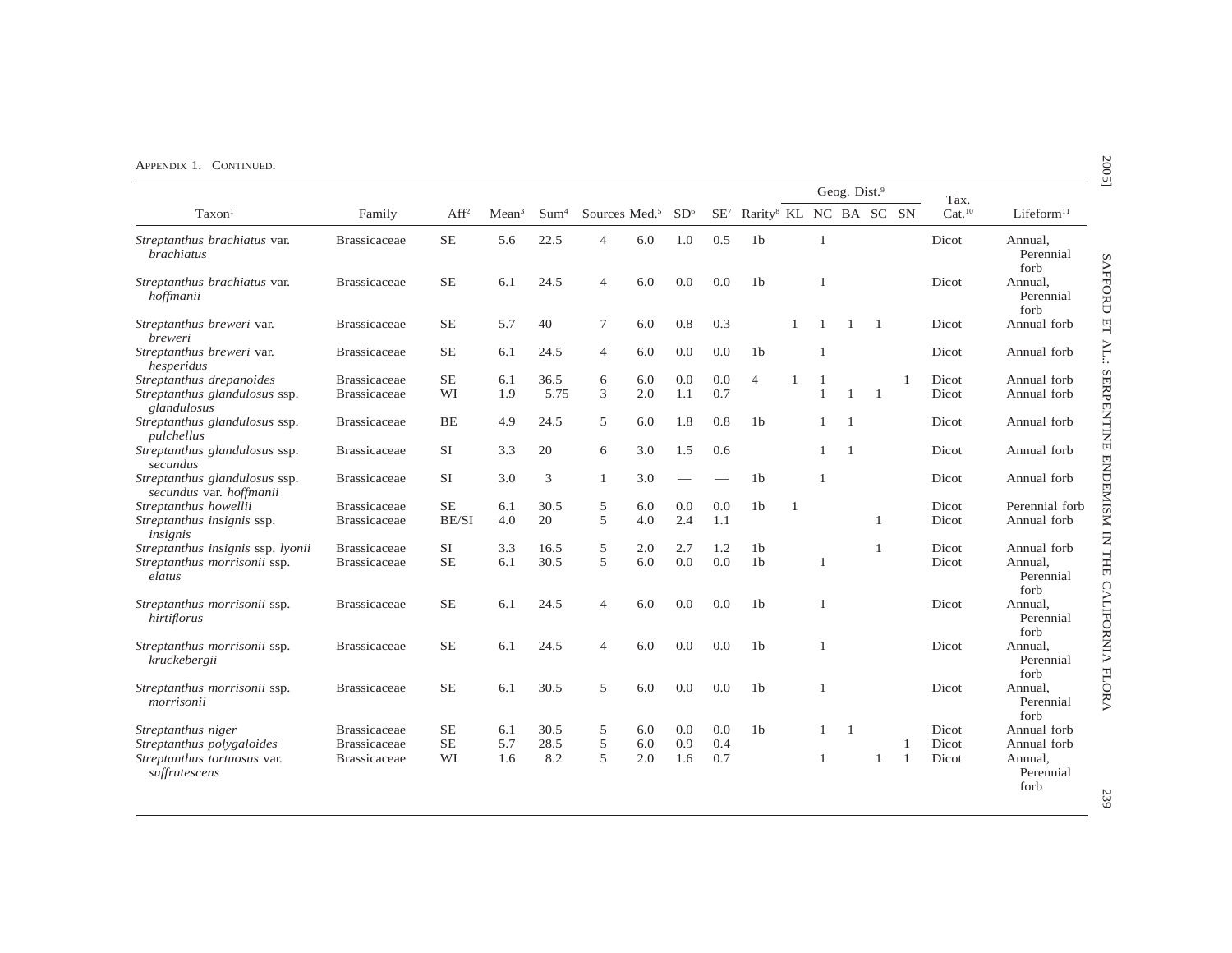|                                                   |                     |           |                   |                  |                           |     |                 |        |                                    |                |                | Geog. Dist. <sup>9</sup> |                |                |                            |                              |         |
|---------------------------------------------------|---------------------|-----------|-------------------|------------------|---------------------------|-----|-----------------|--------|------------------------------------|----------------|----------------|--------------------------|----------------|----------------|----------------------------|------------------------------|---------|
| Taxon <sup>1</sup>                                | Family              | $AF^2$    | Mean <sup>3</sup> | Sum <sup>4</sup> | Sources Med. <sup>5</sup> |     | SD <sup>6</sup> | $SE^7$ | Rarity <sup>8</sup> KL NC BA SC SN |                |                |                          |                |                | Tax.<br>Cat. <sup>10</sup> | Lifeform <sup>11</sup>       |         |
| <i>Streptanthus tortuosus var.</i><br>tortuosus   | <b>Brassicaceae</b> | WI/IN     | 1.4               | 4.25             | 3                         | 2.0 | 1.0             | 0.6    |                                    |                | 1              | $\overline{1}$           |                | $\mathbf{1}$   | Dicot                      | Annual,<br>Perennial<br>forb |         |
| Thelypodium brachycarpum                          | <b>Brassicaceae</b> | <b>SI</b> | 3.3               | 10               | 3                         | 3.0 | 0.6             | 0.3    | $\overline{4}$                     |                | - 1            |                          |                |                | Dicot                      | Annual.<br>Perennial<br>forb |         |
| Thlaspi californicum                              | <b>Brassicaceae</b> | <b>SE</b> | 6.1               | 30.5             | 5                         | 6.0 | 0.0             | 0.0    | 1 <sub>b</sub>                     |                | $\mathbf{1}$   |                          |                |                | Dicot                      | Perennial forb               |         |
| Thlaspi montanum var.<br>montanum                 | <b>Brassicaceae</b> | BE/SI     | 4.4               | 22               | 5                         | 4.0 | 1.5             | 0.7    |                                    |                | $\overline{1}$ |                          |                |                | Dicot                      | Perennial forb               |         |
| Campanula angustiflora                            | Campanulaceae       | BE/SI     | 3.9               | 19.25            | 5                         | 4.0 | 2.4             | 1.1    |                                    |                |                |                          |                |                | Dicot                      | Annual forb                  |         |
| Campanula exigua                                  | Campanulaceae       | BE/SI     | 3.9               | 19.5             | 5                         | 4.0 | 1.5             | 0.7    | 1 <sub>b</sub>                     |                |                | $\overline{1}$           | $\mathbf{1}$   |                | Dicot                      | Annual forb                  |         |
| Campanula griffinii                               | Campanulaceae       | $\rm SE$  | 6.0               | 18               | 3                         | 6.0 | 0.0             | 0.0    |                                    |                |                | $\mathbf{1}$             | $\mathbf{1}$   |                | Dicot                      | Annual forb                  |         |
| Campanula rotundifolia                            | Campanulaceae       | <b>BE</b> | 5.0               | 15               | 3                         | 6.0 | 1.7             | 1.0    |                                    | -1             |                |                          |                |                | Dicot                      | Perennial forb               |         |
| Campanula scabrella                               | Campanulaceae       | <b>SI</b> | 2.5               | 10               | $\overline{4}$            | 2.5 | 1.3             | 0.6    | $\overline{4}$                     | $\overline{1}$ |                |                          |                |                | Dicot                      | Perennial forb<br>(rhiz.)    |         |
| Campanula sharsmithiae                            | Campanulaceae       | $\rm SE$  | 6.2               | 18.5             | 3                         | 6.0 | 0.0             | 0.0    | 1 <sub>b</sub>                     |                |                |                          | $\overline{1}$ |                | Dicot                      | Annual forb                  |         |
| Campanula wilkinsiana                             | Campanulaceae       | WI/IN     | 1.0               | 5                | 5                         | 0.0 | 1.7             | 0.8    |                                    |                |                |                          |                |                | Dicot                      | Perennial forb<br>(rhiz.)    | MADROÑO |
| Githopsis diffusa ssp. candida                    | Campanulaceae       | WI/IN     | 1.0               | $\sqrt{2}$       | $\overline{c}$            | 1.0 | 1.4             | 1.0    |                                    |                |                |                          | $\mathbf{1}$   |                | Dicot                      | Annual forb                  |         |
| Githopsis pulchella ssp.<br>campestris            | Campanulaceae       | WI        | 1.6               | 3.25             | $\overline{c}$            | 1.6 | 1.9             | 1.4    |                                    |                |                |                          |                | $\mathbf{1}$   | Dicot                      | Annual forb                  |         |
| Githopsis pulchella ssp.<br>pulchella var. glabra | Campanulaceae       | BE/SI     | 3.8               | 19               | 5                         | 3.0 | 2.0             | 0.9    |                                    |                |                |                          |                |                | Dicot                      | Annual forb                  |         |
| Githopsis pulchella ssp.<br>serpentinicola        | Campanulaceae       | BE        | 5.3               | 21               | 4                         | 5.5 | 1.0             | 0.5    | $\overline{4}$                     |                |                |                          |                |                | Dicot                      | Annual forb                  |         |
| Nemacladus montanus                               | Campanulaceae       | $\rm SE$  | 6.0               | 18               | 3                         | 6.0 | 0.0             | 0.0    |                                    |                |                | $\overline{1}$           | -1             |                | Dicot                      | Annual forb                  |         |
| Arenaria kingii var. glabrescens                  | Caryophyllaceae     | WI/IN     | 1.4               | 4.1              | 3                         | 2.0 | 1.1             | 0.6    |                                    |                |                |                          |                |                | Dicot                      | Perennial forb               |         |
| Cerastium arvense                                 | Caryophyllaceae     | WI        | 2.1               | 8.5              | $\overline{4}$            | 0.9 | 2.6             | 1.3    |                                    |                |                |                          | 1              |                | Dicot                      | Perennial forb               |         |
| Minuartia californica                             | Caryophyllaceae     | WI        | 1.7               | 5                | 3                         | 2.0 | 1.5             | 0.9    |                                    |                | $\mathbf{1}$   | $\mathbf{1}$             | $\mathbf{1}$   | $\overline{1}$ | Dicot                      | Annual forb                  |         |
| Minuartia cismontana (new<br>taxon)               | Caryophyllaceae     | WI        | 1.8               | 3.5              | $\overline{2}$            | 1.8 | 1.8             | 1.3    |                                    | $\mathbf{1}$   | $\overline{1}$ | $\overline{1}$           | $\mathbf{1}$   | $\overline{1}$ | Dicot                      | Annual,<br>Perennial<br>forb |         |
| Minuartia decumbens                               | Caryophyllaceae     | SE        | 6.1               | 24.5             | 4                         | 6.0 | 0.0             | 0.0    | 1 <sub>b</sub>                     |                |                |                          |                |                | Dicot                      | Perennial forb               |         |
| Minuartia douglasii                               | Caryophyllaceae     | <b>SI</b> | 3.0               | 15               | 5                         | 3.0 | 0.7             | 0.3    |                                    | $\mathbf{1}$   | $\mathbf{1}$   | $\overline{1}$           | $\overline{1}$ | $\overline{1}$ | Dicot                      | Annual forb                  |         |
| Minuartia howellii                                | Caryophyllaceae     | <b>SE</b> | 5.7               | 28.5             | 5                         | 6.0 | 0.9             | 0.4    | 1 <sub>b</sub>                     |                |                |                          |                |                | Dicot                      | Perennial forb               |         |
| Minuartia nuttallii ssp.<br>gregaria              | Caryophyllaceae     | <b>SI</b> | 3.2               | 16               | 5                         | 3.0 | 1.9             | 0.9    |                                    | $\overline{1}$ | $\overline{1}$ |                          |                |                | Dicot                      | Perennial forb               |         |
| Minuartia rosei                                   | Caryophyllaceae     | <b>SE</b> | 6.1               | 30.5             | 5                         | 6.0 | 0.0             | 0.0    | $\overline{4}$                     |                | $\overline{1}$ |                          |                |                | Dicot                      | Perennial forb               |         |
| Minuartia stolonifera                             | Caryophyllaceae     | <b>SE</b> | 6.1               | 30.5             | 5                         | 6.0 | 0.0             | 0.0    | 1 <sub>b</sub>                     |                |                |                          |                |                | Dicot                      | Perennial forb               | [Vol.   |
| Moehringia macrophylla                            | Caryophyllaceae     | <b>SI</b> | 2.7               | 8                | 3                         | 3.0 | 0.6             | 0.3    |                                    |                |                |                          | $\mathbf{1}$   |                | Dicot                      | Perennial forb               |         |
| Silene antirrhina                                 | Caryophyllaceae     | WI/IN     | 1.1               | 3.25             | 3                         | 1.0 | 0.9             | 0.5    |                                    | $\overline{1}$ | $\mathbf{1}$   | $\overline{1}$           | $\overline{1}$ |                | Dicot                      | Annual forb                  | 52      |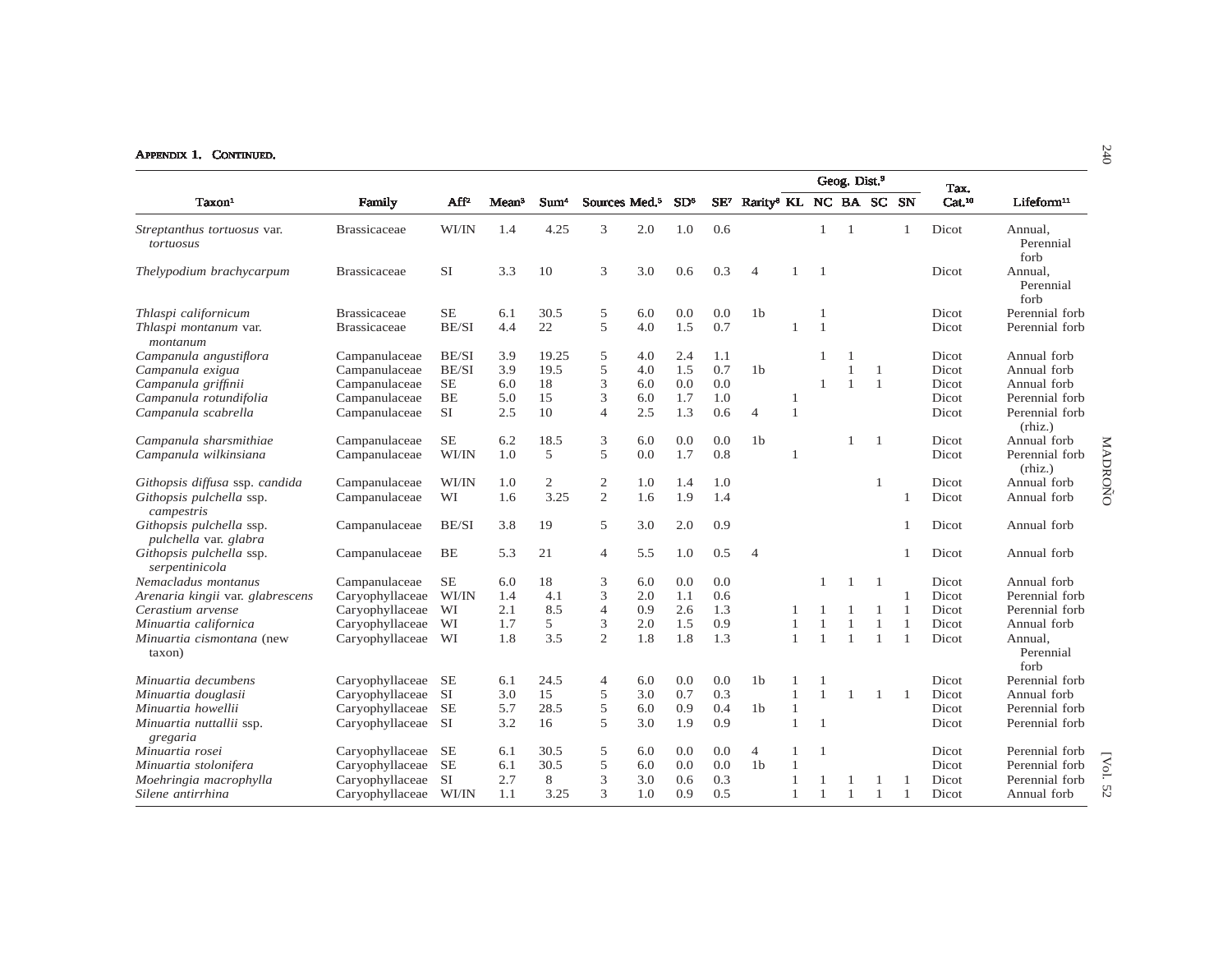|                                                           |                 |                  |                   |                  |                           |     |                 |     |                                                    |              |                | Geog. Dist.9   |              |    | Tax.               |                           |
|-----------------------------------------------------------|-----------------|------------------|-------------------|------------------|---------------------------|-----|-----------------|-----|----------------------------------------------------|--------------|----------------|----------------|--------------|----|--------------------|---------------------------|
| Taxon <sup>1</sup>                                        | Family          | Aff <sup>2</sup> | Mean <sup>3</sup> | Sum <sup>4</sup> | Sources Med. <sup>5</sup> |     | SD <sup>6</sup> |     | SE <sup>7</sup> Rarity <sup>8</sup> KL NC BA SC SN |              |                |                |              |    | Cat. <sup>10</sup> | Lifeform <sup>11</sup>    |
| Silene campanulata ssp.<br>campanulata                    | Caryophyllaceae | $\rm BE$         | 5.3               | 31.5             | 6                         | 5.5 | 1.0             | 0.4 | $\overline{4}$                                     | $\mathbf{1}$ | $\overline{1}$ |                |              |    | Dicot              | Perennial forb            |
| Silene campanulata ssp.<br>glandulosa                     | Caryophyllaceae | BE/SI            | 3.8               | 19               | 5                         | 3.0 | 1.3             | 0.6 |                                                    | 1            | $\overline{1}$ |                |              |    | Dicot              | Perennial forb            |
| Silene grayi                                              | Caryophyllaceae | WI               | 1.8               | 5.5              | 3                         | 2.0 | 1.3             | 0.7 |                                                    | 1            |                |                |              |    | Dicot              | Perennial forb            |
| Silene hookeri ssp. bolanderi                             | Caryophyllaceae | <b>BE</b>        | 4.5               | 18               | 4                         | 4.5 | 1.7             | 0.9 |                                                    | $\mathbf{1}$ | $\overline{1}$ |                |              |    | Dicot              | Perennial forb            |
| Silene hookeri ssp. hookeri                               | Caryophyllaceae | <b>SI</b>        | 3.0               | 12               | $\overline{4}$            | 2.5 | 2.2             | 1.1 |                                                    | 1            | $\overline{1}$ |                |              |    | Dicot              | Perennial forb            |
| Silene serpentinicola (new<br>taxon)                      | Caryophyllaceae | <b>SE</b>        | 6.0               | 6                | $\mathbf{1}$              | 6.0 |                 |     |                                                    | 1            |                |                |              |    | Dicot              | Perennial forb<br>(rhiz.) |
| Helianthemum suffrutescens (in<br>H. scoparium in Jepson) | Cistaceae       | WI/IN            | 1.0               | $\overline{c}$   | $\overline{c}$            | 1.0 | 1.4             | 1.0 | 3                                                  |              |                |                |              |    | Dicot              | Shrub                     |
| Calystegia collina ssp. collina                           | Convolvulaceae  | BE               | 4.7               | 33               | 7                         | 6.0 | 1.6             | 0.6 |                                                    |              | $\mathbf{1}$   | $\overline{1}$ |              |    | Dicot              | Perennial forb            |
| Calystegia collina ssp.<br>oxyphylla                      | Convolvulaceae  | <b>SE</b>        | 5.6               | 33.5             | 6                         | 6.0 | 1.2             | 0.5 | $\overline{4}$                                     |              | $\mathbf{1}$   |                |              |    | Dicot              | Perennial forb            |
| Calystegia collina ssp.<br>tridactylosa                   | Convolvulaceae  | <b>BE</b>        | 4.5               | 18               | $\overline{4}$            | 4.5 | 1.7             | 0.9 |                                                    |              | $\mathbf{1}$   |                |              |    | Dicot              | Perennial forb            |
| Calystegia collina ssp. venusta                           | Convolvulaceae  | BE               | 4.9               | 24.5             | 5                         | 5.0 | 1.3             | 0.6 | $\overline{4}$                                     |              |                |                | 1            |    | Dicot              | Perennial forb            |
| Calystegia malacophylla                                   | Convolvulaceae  | WI               | 1.5               | 4.5              | 3                         | 1.0 | 1.3             | 0.8 |                                                    |              |                | 1              | $\mathbf{1}$ | -1 | Dicot              | Perennial forb            |
| Convolvulus simulans                                      | Convolvulaceae  | BE/SI            | 3.7               | 14.75            | $\overline{4}$            | 4.0 | 2.4             | 1.2 | 4                                                  |              |                | $\mathbf{1}$   | $\mathbf{1}$ |    | Dicot              | Annual forb               |
| Dudleya abramsii ssp. bettinae                            | Crassulaceae    | <b>SE</b>        | 6.2               | 18.5             | 3                         | 6.0 | 0.0             | 0.0 | 1 <sub>b</sub>                                     |              |                |                | 1            |    | Dicot              | Perennial forb            |
| Dudleya abramsii ssp. murina                              | Crassulaceae    | <b>SE</b>        | 6.2               | 18.5             | 3                         | 6.0 | 0.0             | 0.0 | 1 <sub>b</sub>                                     |              |                |                | 1            |    | Dicot              | Perennial forb            |
| Dudleya blochmaniae ssp.<br>blochmaniae                   | Crassulaceae    | <b>SI</b>        | 3.2               | 9.5              | 3                         | 3.0 | 0.0             | 0.0 | 1 <sub>b</sub>                                     |              |                |                | 1            |    | Dicot              | Perennial forb            |
| Dudleya setchellii                                        | Crassulaceae    | <b>SE</b>        | 6.1               | 24.5             | 4                         | 6.0 | 0.0             | 0.0 | 1 <sub>b</sub>                                     |              |                |                | -1           |    | Dicot              | Perennial forb            |
| Parvisedum pentandrum                                     | Crassulaceae    | WI               | 2.0               | 8.1              | $\overline{4}$            | 1.5 | 2.1             | 1.1 |                                                    |              | $\mathbf{1}$   | $\mathbf{1}$   | $\mathbf{1}$ |    | Dicot              | Annual forb               |
| Parvisedum pumilum                                        | Crassulaceae    | WI               | 1.7               | 5.1              | 3                         | 2.0 | 1.5             | 0.9 |                                                    |              | $\overline{1}$ |                |              | 1  | Dicot              | Annual forb               |
| Sedum albomarginatum                                      | Crassulaceae    | <b>SE</b>        | 6.1               | 42.5             | $\tau$                    | 6.0 | 0.0             | 0.0 | 1 <sub>b</sub>                                     |              |                |                |              | 1  | Dicot              | Perennial forb            |
| Sedum eastwoodiae                                         | Crassulaceae    | <b>SE</b>        | 6.1               | 24.5             | 4                         | 6.0 | 0.0             | 0.0 | 1 <sub>b</sub>                                     |              | $\overline{1}$ |                |              |    | Dicot              | Perennial forb            |
| Sedum laxum ssp. flavidum                                 | Crassulaceae    | <b>SI</b>        | 3.1               | 18.5             | 6                         | 3.0 | 0.6             | 0.3 | $\overline{4}$                                     | 1            | $\overline{1}$ |                |              |    | Dicot              | Perennial forb            |
| Sedum laxum ssp. heckneri                                 | Crassulaceae    | BE/SI            | 3.5               | 10.5             | 3                         | 3.0 | 0.6             | 0.3 | $\overline{4}$                                     | 1            | 1              |                |              |    | Dicot              | Perennial forb            |
| Sedum laxum ssp. laxum                                    | Crassulaceae    | BE/SI            | 4.0               | 16               | $\overline{4}$            | 3.5 | 1.4             | 0.7 |                                                    | 1            | $\overline{1}$ |                |              |    | Dicot              | Perennial forb            |
| Sedum obtusatum ssp.<br>obtusatum                         | Crassulaceae    | <b>SI</b>        | 3.2               | 16               | 5                         | 3.0 | 2.2             | 1.0 |                                                    | 1            |                |                |              | 1  | Dicot              | Perennial forb<br>(rhiz.) |
| Sedum radiatum                                            | Crassulaceae    | WI               | 2.0               | 6                | 3                         | 2.0 | 2.0             | 1.2 |                                                    |              |                |                | 1            | 1  | Dicot              | Annual forb               |
| Calocedrus decurrens                                      | Cupressaceae    | <b>SI</b>        | 3.0               | 9                | 3                         | 3.0 | 0.0             | 0.0 |                                                    | $\mathbf{1}$ | $\mathbf{1}$   |                | -1           | 1  | Gymnosp.           | Tree                      |
| Cupressus bakeri                                          | Cupressaceae    | <b>SI</b>        | 2.6               | 13               | 5                         | 3.0 | 0.5             | 0.2 | $\overline{4}$                                     | $\mathbf{1}$ |                |                |              | 1  | Gymnosp.           | Tree                      |
| Cupressus lawsoniana                                      | Cupressaceae    | <b>SI</b>        | 3.0               | 15               | 5                         | 3.0 | 0.7             | 0.3 |                                                    | 1            | $\overline{1}$ |                |              |    | Gymnosp.           | Tree                      |
| Cupressus macnabiana                                      | Cupressaceae    | <b>BE</b>        | 4.7               | 28               | 6                         | 4.5 | 1.2             | 0.5 |                                                    |              |                |                |              | 1  | Gymnosp.           | Tree                      |
| Cupressus sargentii                                       | Cupressaceae    | BE               | 4.9               | 34               | $\overline{7}$            | 5.0 | 1.2             | 0.5 |                                                    |              |                | 1              | -1           |    | Gymnosp.           | Tree                      |
| Juniperus communis var. jackii                            | Cupressaceae    | BE/SI            | 4.0               | 8                | 2                         | 4.0 | 2.8             | 2.0 |                                                    | 1            |                |                |              |    | Gymnosp.           | Shrub                     |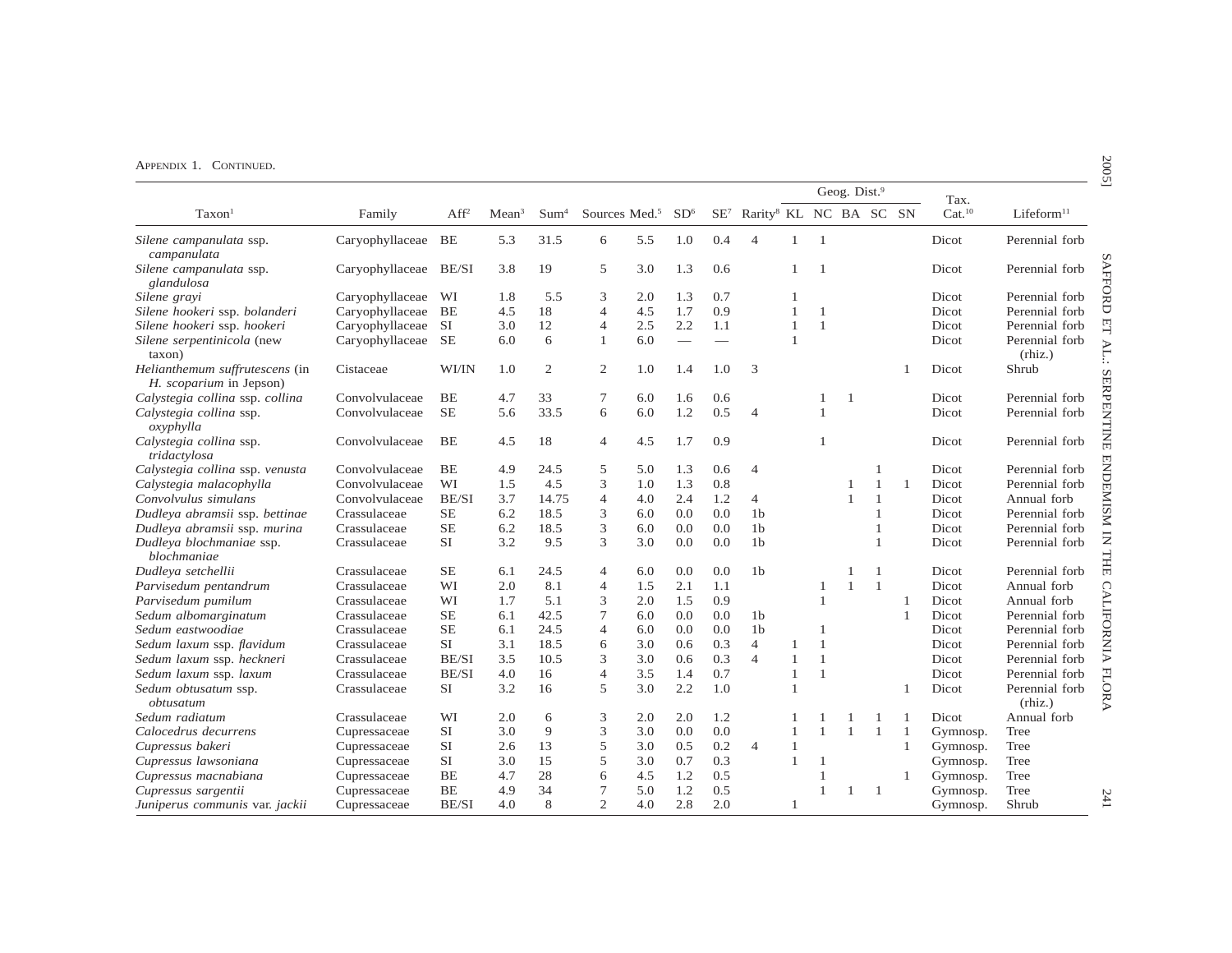| APPENDIX 1. CONTINUED.                      |                 |                  |                   |                  |                           |     |                 |     |                                                    |                |                |                          |              |                |                    |                               | $\ddot{4}$ |
|---------------------------------------------|-----------------|------------------|-------------------|------------------|---------------------------|-----|-----------------|-----|----------------------------------------------------|----------------|----------------|--------------------------|--------------|----------------|--------------------|-------------------------------|------------|
|                                             |                 |                  |                   |                  |                           |     |                 |     |                                                    |                |                | Geog. Dist. <sup>9</sup> |              |                | Tax.               |                               |            |
| Taxon <sup>1</sup>                          | Family          | Aff <sup>2</sup> | Mean <sup>3</sup> | Sum <sup>4</sup> | Sources Med. <sup>5</sup> |     | SD <sup>6</sup> |     | SE <sup>7</sup> Rarity <sup>8</sup> KL NC BA SC SN |                |                |                          |              |                | Cat. <sup>10</sup> | Lifeform <sup>11</sup>        |            |
| Carex amplectens                            | Cyperaceae      | SI               | 2.6               | 10.5             | $\overline{4}$            | 2.3 | 2.9             | 1.4 |                                                    |                |                |                          |              | 1              | Monocot            | Perennial<br>gram.<br>(cesp.) |            |
| Carex brainerdii                            | Cyperaceae      | WI/IN            | 1.4               | 4.25             | 3                         | 2.0 | 1.0             | 0.6 |                                                    | 1              | $\overline{1}$ |                          | -1           | -1             | Monocot            | Perennial<br>gram.<br>(rhiz.) |            |
| Carex gigas                                 | Cyperaceae      | BE               | 4.5               | 22.5             | 5                         | 4.0 | 1.7             | 0.7 | $\overline{4}$                                     | -1             |                |                          |              | 1              | Monocot            | Perennial<br>gram.<br>(rhiz.) |            |
| Carex mendocinensis                         | Cyperaceae      | BE/SI            | 3.8               | 23               | 6                         | 3.5 | 1.2             | 0.5 |                                                    | $\mathbf{1}$   | $\overline{1}$ |                          |              | -1             | Monocot            | Perennial<br>gram.<br>(cesp.) |            |
| Carex obispoensis                           | Cyperaceae      | BE               | 4.9               | 24.5             | 5                         | 6.0 | 1.6             | 0.7 | 1 <sub>b</sub>                                     |                |                |                          | -1           |                | Monocot            | Perennial<br>gram.<br>(cesp.) |            |
| Carex serpentinicola (new<br>taxon)         | Cyperaceae      | <b>SE</b>        | 5.5               | 11               | $\mathbf{2}$              | 5.5 | 0.7             | 0.5 | $\overline{2}$                                     | $\overline{1}$ |                |                          |              |                | Monocot            | Perennial<br>gram.<br>(rhiz.) | MADROÑO    |
| Carex serratodens                           | Cyperaceae      | BE               | 4.9               | 39               | 8                         | 5.0 | 1.1             | 0.4 |                                                    |                |                |                          | -1           | $\overline{1}$ | Monocot            | Perennial<br>gram.<br>(cesp.) |            |
| Carex spissa                                | Cyperaceae      | <b>SI</b>        | 2.8               | 8.25             | 3                         | 2.0 | 2.9             | 1.7 |                                                    |                |                |                          | $\mathbf{1}$ |                | Monocot            | Perennial<br>gram.<br>(rhiz.) |            |
| Polystichum lemmonii                        | Dryopteridaceae | <b>SE</b>        | 6.0               | 24               | $\overline{4}$            | 6.0 | 0.0             | 0.0 |                                                    | 1              | $\mathbf{1}$   |                          |              | 1              | Pteridoph.         | Perennial forb<br>(rhiz.)     |            |
| Polystichum scopulinum                      | Dryopteridaceae | WI               | 1.7               | 5.1              | 3                         | 2.0 | 1.5             | 0.9 |                                                    | -1             | $\overline{1}$ |                          |              | -1             | Pteridoph.         | Perennial forb<br>(rhiz.)     |            |
| Arctostaphylos bakeri ssp.<br>bakeri        | Ericaceae       | <b>SE</b>        | 5.5               | 27.5             | 5                         | 6.0 | 1.3             | 0.6 | 1 <sub>b</sub>                                     |                | $\mathbf{1}$   |                          |              |                | Dicot              | Shrub                         |            |
| Arctostaphylos bakeri ssp.<br>sublaevis     | Ericaceae       | <b>SE</b>        | 6.3               | 12.5             | 2                         | 6.0 | 0.0             | 0.0 | 1 <sub>b</sub>                                     |                | 1              |                          |              |                | Dicot              | Shrub                         |            |
| Arctostaphylos canescens ssp.<br>sonomensis | Ericaceae       | SI               | 2.5               | 12.5             | 5                         | 3.0 | 1.5             | 0.7 | 1 <sub>b</sub>                                     | 1              | -1             |                          |              |                | Dicot              | Shrub                         |            |
| Arctostaphylos hispidula                    | Ericaceae       | BE               | 4.5               | 22.5             | 5                         | 4.0 | 1.1             | 0.5 | $\overline{4}$                                     | 1              | $\mathbf{1}$   |                          |              |                | Dicot              | Shrub                         |            |
| Arctostaphylos hookeri ssp.<br>franciscana  | Ericaceae       | <b>SE</b>        | 6.2               | 18.5             | 3                         | 6.0 | 0.0             | 0.0 | 1a                                                 |                |                | $\mathbf{1}$             | -1           |                | Dicot              | Shrub                         |            |
| Arctostaphylos hookeri ssp.<br>montana      | Ericaceae       | BE               | 4.9               | 19.5             | $\overline{4}$            | 4.5 | 1.0             | 0.5 | 1 <sub>b</sub>                                     |                |                | 1                        | -1           |                | Dicot              | Shrub                         |            |
| Arctostaphylos hookeri ssp.<br>ravenii      | Ericaceae       | <b>SE</b>        | 6.2               | 18.5             | 3                         | 6.0 | 0.0             | 0.0 | 1 <sub>b</sub>                                     |                |                | $\mathbf{1}$             | -1           |                | Dicot              | Shrub                         | [Vol. 52   |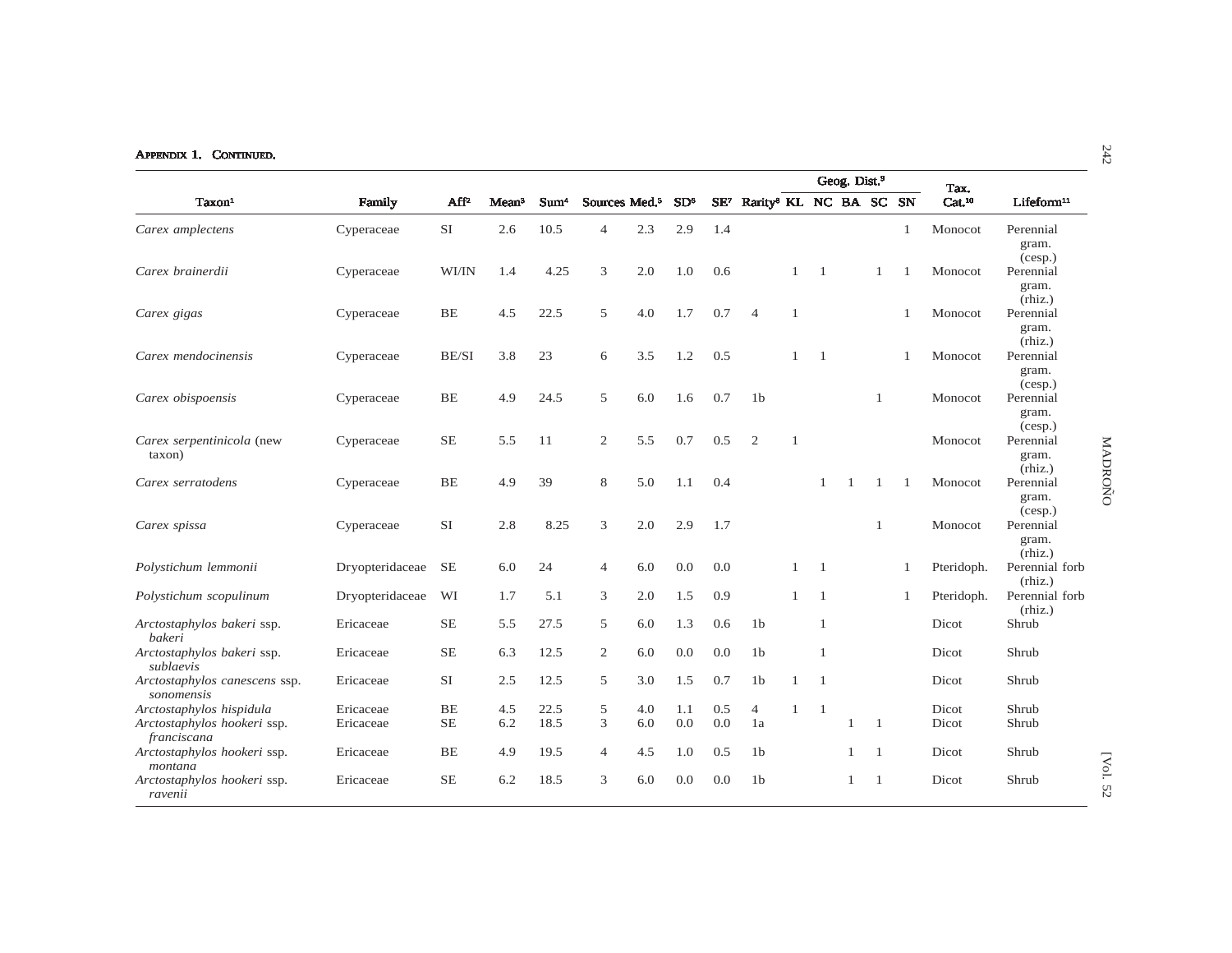|                                             |           |                  |                   |                  |                           |     |                 |     |                                                    |              |                | Geog. Dist.9   |              |                | Tax.               |                           |
|---------------------------------------------|-----------|------------------|-------------------|------------------|---------------------------|-----|-----------------|-----|----------------------------------------------------|--------------|----------------|----------------|--------------|----------------|--------------------|---------------------------|
| Taxon <sup>1</sup>                          | Family    | Aff <sup>2</sup> | Mean <sup>3</sup> | Sum <sup>4</sup> | Sources Med. <sup>5</sup> |     | SD <sup>6</sup> |     | SE <sup>7</sup> Rarity <sup>8</sup> KL NC BA SC SN |              |                |                |              |                | Cat. <sup>10</sup> | Lifeform <sup>11</sup>    |
| Arctostaphylos klamathensis                 | Ericaceae | BE/SI            | 3.9               | 19.5             | 5                         | 4.0 | 1.8             | 0.8 | 1 <sub>b</sub>                                     | $\mathbf{1}$ |                |                |              |                | Dicot              | Shrub                     |
| Arctostaphylos nortensis                    | Ericaceae | <b>SI</b>        | 2.8               | 5.5              | $\mathfrak{2}$            | 2.5 | 0.7             | 0.5 | $\overline{4}$                                     | 1            |                |                |              |                | Dicot              | Shrub                     |
| Arctostaphylos obispoensis                  | Ericaceae | <b>SE</b>        | 5.7               | 28.5             | 5                         | 6.0 | 0.9             | 0.4 | $\overline{4}$                                     |              |                |                | 1            |                | Dicot              | Shrub                     |
| Arctostaphylos stanfordiana<br>ssp. raichei | Ericaceae | <b>SI</b>        | 2.6               | 10.5             | $\overline{4}$            | 3.0 | 1.7             | 0.9 | 1 <sub>b</sub>                                     |              | $\overline{1}$ |                |              |                | Dicot              | Shrub                     |
| Arctostaphylos viscida ssp.<br>pulchella    | Ericaceae | BE               | 5.0               | 25               | 5                         | 5.0 | 1.0             | 0.4 |                                                    | -1           | -1             |                |              |                | Dicot              | Shrub                     |
| Arctostaphylos viscida ssp.<br>viscida      | Ericaceae | WI               | 2.2               | 10.75            | 5                         | 3.0 | 1.2             | 0.5 |                                                    | 1            |                |                |              |                | Dicot              | Shrub                     |
| Pyrola picta ssp. dentata                   | Ericaceae | WI               | 2.0               | 6                | 3                         | 3.0 | 1.7             | 1.0 |                                                    | 1            | $\overline{1}$ |                |              |                | Dicot              | Perennial forb<br>(rhiz.) |
| Vaccinium coccineum                         | Ericaceae | BE/SI            | 3.5               | 3.5              | $\mathbf{1}$              | 3.0 |                 |     | 3                                                  | $\mathbf{1}$ |                |                |              |                | Dicot              | Shrub                     |
| Astragalus breweri                          | Fabaceae  | <b>SI</b>        | 3.2               | 15.75            | 5                         | 3.0 | 2.0             | 0.9 | $\overline{4}$                                     |              | 1              | $\overline{1}$ |              |                | Dicot              | Annual forb               |
| Astragalus clarianus (claranus)             | Fabaceae  | <b>SI</b>        | 3.0               | 6                | $\mathbf 2$               | 3.0 | 0.0             | 0.0 | 1 <sub>b</sub>                                     |              | $\overline{1}$ |                |              |                | Dicot              | Annual forb               |
| Astragalus clevelandii                      | Fabaceae  | <b>SE</b>        | 6.1               | 24.5             | $\overline{4}$            | 6.0 | 0.0             | 0.0 | $\overline{4}$                                     |              | $\overline{1}$ |                | 1            |                | Dicot              | Perennial forb            |
| Astragalus curtipes                         | Fabaceae  | WI               | 1.8               | 3.5              | $\mathfrak{2}$            | 1.8 | 1.8             | 1.3 |                                                    |              |                |                | 1            |                | Dicot              | Perennial forb            |
| Astragalus macrodon                         | Fabaceae  | WI/IN            | 1.3               | 3.75             | 3                         | 1.0 | 0.7             | 0.4 | $\overline{4}$                                     |              |                |                | 1            |                | Dicot              | Perennial forb            |
| Astragalus rattanii var.<br>jepsonianus     | Fabaceae  | BE/SI            | 4.3               | 25.5             | 6                         | 4.0 | 1.2             | 0.5 | 1 <sub>b</sub>                                     |              | $\overline{1}$ |                |              |                | Dicot              | Annual forb               |
| Astragalus whitneyi var.<br>siskiyouensis   | Fabaceae  | BE               | 4.6               | 23               | 5                         | 5.0 | 1.1             | 0.5 |                                                    | 1            | $\overline{1}$ |                |              |                | Dicot              | Perennial forb            |
| Hoita strobilina                            | Fabaceae  | <b>SI</b>        | 2.5               | 5                | 2                         | 2.5 | 2.1             | 1.5 | 1 <sub>b</sub>                                     |              |                | 1              |              |                | Dicot              | Perennial forb            |
| Lathyrus biflorus                           | Fabaceae  | <b>SE</b>        | 6.1               | 24.5             | $\overline{4}$            | 6.0 | 0.0             | 0.0 | 1 <sub>b</sub>                                     |              | -1             |                |              |                | Dicot              | Perennial forb            |
| Lathyrus delnorticus                        | Fabaceae  | <b>BE</b>        | 5.3               | 10.5             | $\mathfrak{2}$            | 5.0 | 1.4             | 1.0 | $\overline{4}$                                     | $\mathbf{1}$ |                |                |              |                | Dicot              | Perennial forb            |
| Lathyrus vestitus var. vestitus             | Fabaceae  | WI               | 1.8               | 7.2              | $\overline{4}$            | 0.6 | 2.8             | 1.4 |                                                    |              | 1              | 1              | 1            |                | Dicot              | Perennial forb            |
| Lotus junceus var. junceus                  | Fabaceae  | WI               | 1.5               | 3                | $\overline{2}$            | 1.5 | 0.7             | 0.5 |                                                    |              |                |                | $\mathbf{1}$ |                | Dicot              | Perennial forb            |
| Lupinus constancei                          | Fabaceae  | <b>SE</b>        | 6.1               | 24.5             | $\overline{4}$            | 6.0 | 0.0             | 0.0 | 1 <sub>b</sub>                                     |              | $\mathbf{1}$   |                |              |                | Dicot              | Perennial forb            |
| Lupinus lapidicola                          | Fabaceae  | SI               | 3.0               | 15               | 5                         | 3.0 | 3.0             | 1.3 | $\overline{4}$                                     | 1            | $\overline{1}$ |                |              |                | Dicot              | Perennial forb            |
| Lupinus onustus                             | Fabaceae  | <b>SI</b>        | 3.1               | 15.25            | 5                         | 3.0 | 2.9             | 1.3 |                                                    | $\mathbf{1}$ |                |                |              | -1             | Dicot              | Perennial forb            |
| Lupinus spectabilis                         | Fabaceae  | <b>SE</b>        | 6.1               | 24.5             | $\overline{4}$            | 6.0 | 0.0             | 0.0 | 1 <sub>b</sub>                                     |              |                |                |              | $\mathbf{1}$   | Dicot              | Annual forb               |
| Pediomelum californicum                     | Fabaceae  | BE/SI            | 4.4               | 21.75            | 5                         | 6.0 | 2.4             | 1.1 |                                                    |              | 1              | 1              | 1            |                | Dicot              | Perennial forb            |
| Trifolium amoenum                           | Fabaceae  | WI/IN            | 1.3               | 2.5              | $\overline{2}$            | 1.0 | 1.4             | 1.0 | 1 <sub>b</sub>                                     |              | $\overline{1}$ | -1             |              |                | Dicot              | Annual forb               |
| Trifolium fucatum                           | Fabaceae  | WI/IN            | 1.3               | $\overline{4}$   | 3                         | 1.0 | 0.6             | 0.3 |                                                    |              | $\mathbf{1}$   |                | 1            |                | Dicot              | Annual forb               |
| Trifolium gracilentum var.<br>gracilentum   | Fabaceae  | WI/IN            | 1.0               | 3.1              | 3                         | 1.0 | 1.0             | 0.5 |                                                    | 1            | $\overline{1}$ |                | $\mathbf{1}$ | $\overline{1}$ | Dicot              | Annual forb               |
| Trifolium longipes var. elmeri              | Fabaceae  | BE               | 5.3               | 21               | $\overline{4}$            | 6.0 | 1.5             | 0.8 |                                                    | 1            | $\mathbf{1}$   |                |              |                | Dicot              | Perennial forb            |
| Trifolium longipes var.<br>oreganum         | Fabaceae  | BE/SI            | 4.0               | 12               | 3                         | 4.0 | 2.0             | 1.2 |                                                    | $\mathbf{1}$ | $\overline{1}$ |                |              |                | Dicot              | Perennial forb            |
| Trifolium microcephalum                     | Fabaceae  | WI/IN            | 1.4               | 7                | 5                         | 1.0 | 1.1             | 0.5 |                                                    |              |                |                |              |                | Dicot              | Annual forb               |
| Trifolium willdenovii                       | Fabaceae  | WI/IN            | 1.3               | $\overline{4}$   | 3                         | 1.0 | 0.6             | 0.3 |                                                    | $\mathbf{1}$ | $\overline{1}$ | -1             | -1           | 1              | Dicot              | Annual forb               |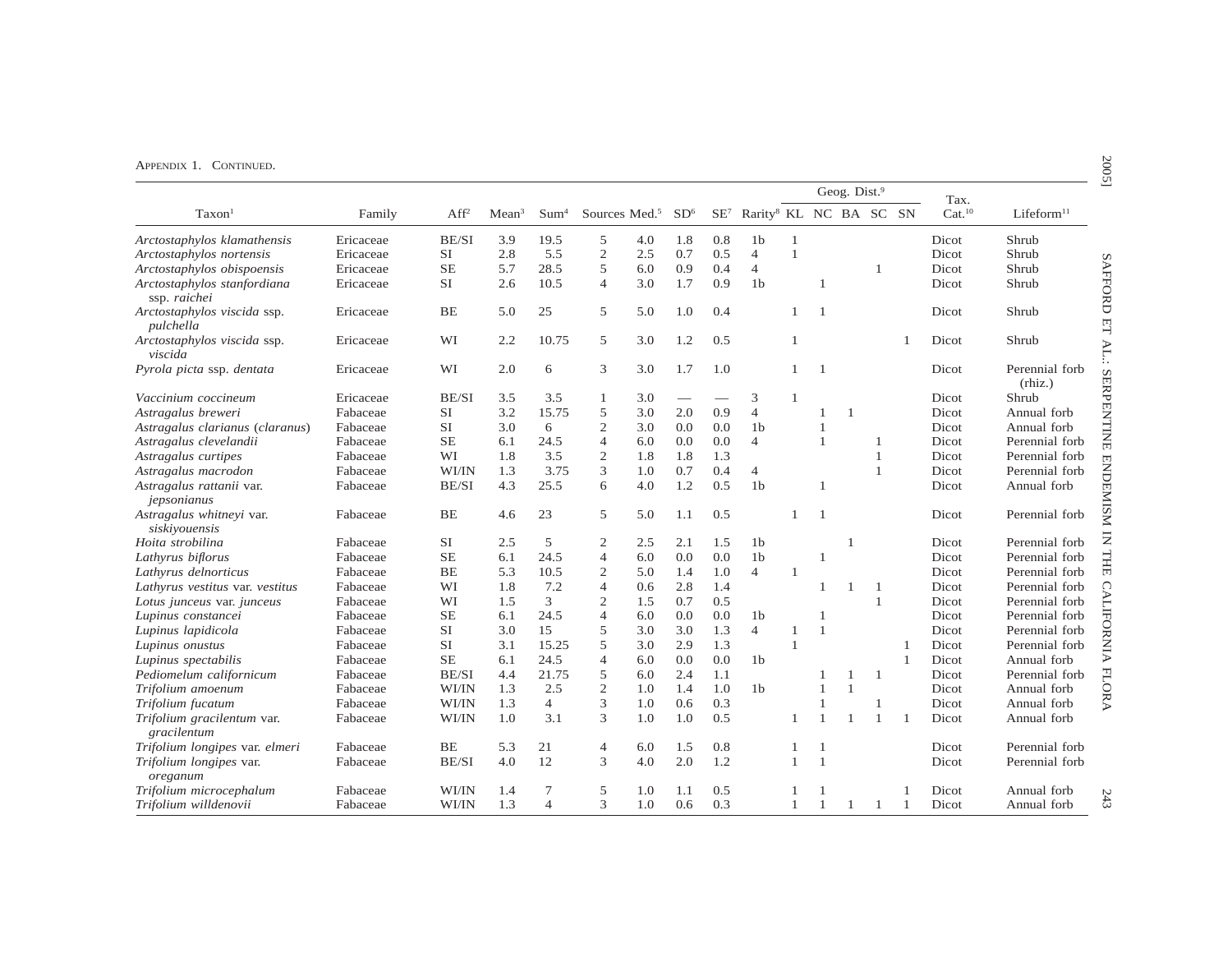|                                              |                       |           |                   |                  |                |                           |                 |                 |                                    |                |                | Geog. Dist. <sup>9</sup> |                |                | Tax.               |                           |
|----------------------------------------------|-----------------------|-----------|-------------------|------------------|----------------|---------------------------|-----------------|-----------------|------------------------------------|----------------|----------------|--------------------------|----------------|----------------|--------------------|---------------------------|
| Taxon <sup>1</sup>                           | Family                | $AF^2$    | Mean <sup>3</sup> | Sum <sup>4</sup> |                | Sources Med. <sup>5</sup> | SD <sup>6</sup> | SE <sup>7</sup> | Rarity <sup>8</sup> KL NC BA SC SN |                |                |                          |                |                | Cat. <sup>10</sup> | Lifeform <sup>11</sup>    |
| Lithocarpus densiflorus var.<br>echinoides   | Fagaceae              | <b>SI</b> | 2.5               | 12.25            | 5              | 1.0                       | 2.5             | 1.1             |                                    | 1              |                |                          |                | $\mathbf{1}$   | Dicot              | Shrub                     |
| Quercus durata var. durata                   | Fagaceae              | <b>SE</b> | 5.8               | 40.5             | 7              | 6.0                       | 0.8             | 0.3             |                                    |                |                | 1                        | $\overline{1}$ |                | <b>Dicot</b>       | Shrub                     |
| Quercus vaccinifolia                         | Fagaceae              | <b>SI</b> | 2.5               | 12.25            | 5              | 2.0                       | 2.2             | 1.0             |                                    |                | $\mathbf{1}$   |                          |                | $\mathbf{1}$   | Dicot              | Shrub                     |
| Garrya buxifolia                             | Garryaceae            | <b>SE</b> | 5.8               | 29               | 5              | 6.0                       | 0.4             | 0.2             |                                    |                | $\mathbf{1}$   |                          |                |                | Dicot              | Shrub                     |
| Garrya congdonii                             | Garryaceae            | <b>BE</b> | 5.0               | 30               | 6              | 5.5                       | 1.3             | 0.5             |                                    | -1             | 1              | -1                       |                | 1              | Dicot              | Shrub                     |
| Centaurium tricanthum                        | Gentianaceae          | <b>SE</b> | 5.5               | 11               | $\overline{c}$ | 5.5                       | 0.7             | 0.5             |                                    |                | $\mathbf{1}$   | $\mathbf{1}$             |                |                | Dicot              | Annual forb               |
| Gentiana setigera                            | Gentianaceae          | <b>SE</b> | 5.8               | 17.5             | 3              | 6.0                       | 0.3             | 0.2             |                                    | $\mathbf{1}$   | $\mathbf{1}$   |                          |                |                | Dicot              | Perennial forb            |
| Swertia fastigiata                           | Gentianaceae          | WI        | 1.5               | 3                | $\mathbf{2}$   | 1.5                       | 2.1             | 1.5             |                                    | $\overline{1}$ |                |                          |                |                | Dicot              | Perennial forb            |
| Emmenanthe penduliflora var.<br>penduliflora | Hydrophyllaceae       | WI        | 1.8               | $\overline{7}$   | $\overline{4}$ | 2.0                       | 0.5             | 0.3             |                                    |                | 1              | $\overline{1}$           | $\overline{1}$ | $\overline{1}$ | Dicot              | Annual forb               |
| Emmenanthe penduliflora var.<br>rosea        | Hydrophyllaceae BE/SI |           | 4.3               | 17               | $\overline{4}$ | 4.5                       | 1.7             | 0.9             |                                    |                |                | $\mathbf{1}$             | $\mathbf{1}$   |                | Dicot              | Annual forb               |
| Phacelia breweri                             | Hydrophyllaceae       | <b>SE</b> | 5.5               | 11               | $\mathfrak{2}$ | 5.5                       | 0.7             | 0.5             |                                    |                |                |                          | $\mathbf{1}$   |                | Dicot              | Annual forb               |
| Phacelia californica                         | Hydrophyllaceae       | WI/IN     | 1.4               | 4.25             | 3              | 1.0                       | 1.4             | 0.8             |                                    |                | 1              | $\mathbf{1}$             | -1             |                | Dicot              | Perennial forb            |
| Phacelia corymbosa                           | Hydrophyllaceae       | <b>SE</b> | 5.5               | 33               | 6              | 6.0                       | 0.8             | 0.3             |                                    | -1             | $\mathbf{1}$   |                          |                |                | Dicot              | Perennial forb            |
| Phacelia dalesiana                           | Hydrophyllaceae       | <b>SE</b> | 6.1               | 30.5             | 5              | 6.0                       | 0.0             | 0.0             | $\overline{4}$                     | $\mathbf{1}$   |                |                          |                |                | Dicot              | Perennial forb            |
| Phacelia distans                             | Hydrophyllaceae       | WI/IN     | 1.1               | 2.1              | $\sqrt{2}$     | 1.1                       | 1.3             | 1.0             |                                    |                |                |                          | $\overline{1}$ |                | Dicot              | Annual forb               |
| Phacelia divaricata                          | Hydrophyllaceae       | WI        | 2.3               | $\tau$           | 3              | 3.0                       | 1.2             | 0.7             |                                    |                | $\mathbf{1}$   | $\mathbf{1}$             | 1              |                | Dicot              | MADROÑO<br>Annual forb    |
| Phacelia egena                               | Hydrophyllaceae       | WI        | 2.1               | 6.25             | 3              | 3.0                       | 1.6             | 0.9             |                                    | $\overline{1}$ | $\mathbf{1}$   | $\overline{1}$           | $\mathbf{1}$   | $\mathbf{1}$   | Dicot              | Perennial forb            |
| Phacelia greenei                             | Hydrophyllaceae       | <b>SE</b> | 6.1               | 36.5             | 6              | 6.0                       | 0.0             | 0.0             | 1 <sub>b</sub>                     |                |                |                          |                |                | Dicot              | Annual forb               |
| Phacelia imbricata ssp.<br>imbricata         | Hydrophyllaceae       | WI        | 1.7               | 5                | 3              | 1.0                       | 1.2             | 0.7             |                                    |                |                |                          | -1             | -1             | Dicot              | Perennial forb            |
| Phacelia leonis                              | Hydrophyllaceae       | BE/SI     | 3.9               | 27.5             | 7              | 4.0                       | 1.1             | 0.4             | 1 <sub>b</sub>                     | 1              |                |                          |                |                | Dicot              | Annual forb               |
| Phacelia phacelioides                        | Hydrophyllaceae       | BE/SI     | 4.2               | 12.5             | 3              | 6.0                       | 3.2             | 1.8             |                                    |                |                | 1                        | -1             |                | Dicot              | Annual forb               |
| Phacelia pringlei                            | Hydrophyllaceae       | BE/SI     | 4.0               | 12               | 3              | 4.0                       | 1.0             | 0.6             |                                    | -1             |                |                          |                |                | Dicot              | Annual forb               |
| Phacelia purpusii                            | Hydrophyllaceae       | WI/IN     | 1.1               | 2.1              | $\sqrt{2}$     | 1.1                       | 1.3             | 1.0             |                                    |                |                |                          |                | $\mathbf{1}$   | Dicot              | Annual forb               |
| Iris bracteata                               | Iridaceae             | <b>SE</b> | 5.8               | 11.5             | $\overline{2}$ | 5.5                       | 0.7             | 0.5             | 3                                  | $\mathbf{1}$   |                |                          |                |                | Monocot            | Perennial forb<br>(rhiz.) |
| Iris innominata                              | Iridaceae             | <b>SE</b> | 5.8               | 11.5             | 2              | 5.5                       | 0.7             | 0.5             | $\overline{4}$                     | $\mathbf{1}$   | $\overline{1}$ |                          |                |                | Monocot            | Perennial forb<br>(rhiz.) |
| Iris macrosiphon                             | Iridaceae             | WI/IN     | 1.1               | 3.25             | 3              | 1.0                       | 0.9             | 0.5             |                                    |                |                | $\overline{1}$           |                | -1             | Monocot            | Perennial forb<br>(rhiz.) |
| Iris tenuissima ssp.<br>purdviformis         | Iridaceae             | WI        | 1.5               | 3                | 2              | 1.5                       | 2.1             | 1.5             |                                    | $\overline{1}$ |                |                          |                |                | Monocot            | Perennial forb<br>(rhiz.) |
| Acanthomintha duttonii                       | Lamiaceae             | <b>SE</b> | 6.1               | 30.5             | 5              | 6.0                       | 0.0             | 0.0             | 1 <sub>b</sub>                     |                |                | $\overline{1}$           | -1             |                | Dicot              | Annual forb               |
| Acanthomintha ilicifolia                     | Lamiaceae             | WI/IN     | 1.3               | 3                | 3              | 0.0                       | 1.7             | 1.0             |                                    |                |                |                          | $\mathbf{1}$   |                | Dicot              | Annual forb               |
| Acanthomintha lanceolata                     | Lamiaceae             | <b>SI</b> | 3.4               | 16.75            | 5              | 3.0                       | 2.1             | 0.9             | $\overline{4}$                     |                |                | $\overline{1}$           | $\mathbf{1}$   |                | Dicot              | Annual forb               |
| Acanthomintha obovata ssp.<br>obovata        | Lamiaceae             | BE/SI     | 3.5               | 10.5             | 3              | 3.0                       | 2.5             | 1.5             | 4                                  |                |                |                          | $\mathbf{1}$   |                | Dicot              | [Vol. 52<br>Annual forb   |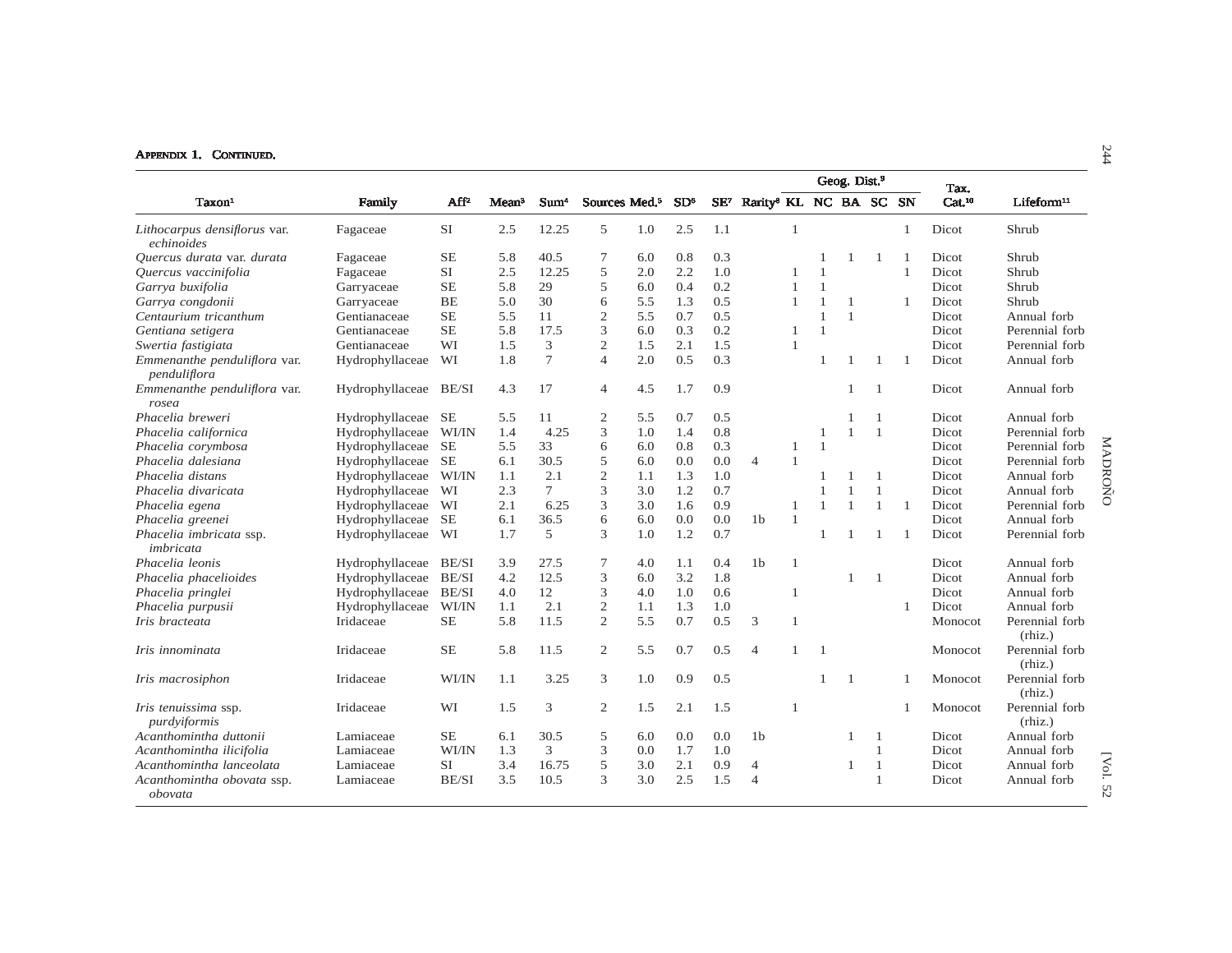|                                        |                  |                  |                   |                  |                |                           |                 |     |                                                    |              |                | Geog. Dist. <sup>9</sup> |              |                | Tax.               |                           |
|----------------------------------------|------------------|------------------|-------------------|------------------|----------------|---------------------------|-----------------|-----|----------------------------------------------------|--------------|----------------|--------------------------|--------------|----------------|--------------------|---------------------------|
| Taxon <sup>1</sup>                     | Family           | Aff <sup>2</sup> | Mean <sup>3</sup> | Sum <sup>4</sup> |                | Sources Med. <sup>5</sup> | SD <sup>6</sup> |     | SE <sup>7</sup> Rarity <sup>8</sup> KL NC BA SC SN |              |                |                          |              |                | Cat. <sup>10</sup> | Lifeform <sup>11</sup>    |
| Monardella antonina ssp.<br>benitensis | Lamiaceae        | $\rm SE$         | 6.1               | 24.5             | $\overline{4}$ | 6.0                       | 0.0             | 0.0 | $\overline{4}$                                     |              |                |                          | $\mathbf{1}$ |                | Dicot              | Perennial forb<br>(rhiz.) |
| Monardella douglasii ssp.<br>douglasii | Lamiaceae        | SI               | 3.0               | 6                | $\overline{c}$ | 3.0                       | 1.4             | 1.0 |                                                    |              | $\mathbf{1}$   | -1                       | 1            |                | Dicot              | Annual forb               |
| Monardella follettii                   | Lamiaceae        | <b>SE</b>        | 5.8               | 34.5             | 6              | 6.0                       | 0.8             | 0.3 | 1 <sub>b</sub>                                     |              |                |                          |              | 1              | Dicot              | Shrub                     |
| Monardella palmeri                     | Lamiaceae        | BE               | 4.8               | 28.5             | 6              | 6.0                       | 2.2             | 0.9 | 1 <sub>b</sub>                                     |              |                |                          | 1            |                | Dicot              | Perennial forb<br>(rhiz.) |
| Monardella purpurea                    | Lamiaceae        | BE/SI            | 4.4               | 22               | 5              | 6.0                       | 2.3             | 1.0 |                                                    |              |                |                          | -1           |                | Dicot              | Perennial forb            |
| Monardella sheltonii                   | Lamiaceae        | SI               | 3.0               | 18               | 6              | 3.0                       | 1.7             | 0.7 |                                                    | 1            | $\mathbf{1}$   |                          |              | 1              | Dicot              | Perennial forb            |
| Monardella stebbinsii                  | Lamiaceae        | <b>SE</b>        | 6.1               | 30.5             | 5              | 6.0                       | 0.0             | 0.0 | 1 <sub>b</sub>                                     |              |                |                          |              | $\mathbf{1}$   | Dicot              | Perennial forb<br>(rhiz.) |
| Monardella viridis ssp. viridis        | Lamiaceae        | BE/SI            | 4.3               | 17               | $\overline{4}$ | 4.5                       | 2.1             | 1.0 |                                                    |              |                |                          |              |                | Dicot              | Perennial forb            |
| Salvia sonomensis                      | Lamiaceae        | WI               | 1.6               | 9.5              | 6              | 1.5                       | 1.3             | 0.5 |                                                    | 1            |                |                          | -1           | $\overline{1}$ | Dicot              | Shrub                     |
| Scutellaria antirrhinoides             | Lamiaceae        | WI               | 2.3               | 11.5             | 5              | 3.0                       | 1.5             | 0.7 |                                                    | 1            |                |                          |              | $\mathbf{1}$   | Dicot              | Perennial forb            |
| Stachys pycnantha                      | Lamiaceae        | WI               | 2.2               | 11               | 5              | 1.0                       | 2.4             | 1.1 |                                                    | $\mathbf{1}$ |                |                          | 1            | $\mathbf{1}$   | Dicot              | Perennial forb            |
| Trichostema laxum                      | Lamiaceae        | BE/SI            | 4.0               | 16               | $\overline{4}$ | 4.5                       | 2.4             | 1.2 |                                                    | 1            |                |                          |              |                | Dicot              | Annual forb               |
| Trichostema rubisepalum                | Lamiaceae        | BE               | 5.4               | 21.5             | $\overline{4}$ | 6.0                       | 1.5             | 0.8 | $\overline{4}$                                     |              | $\overline{1}$ |                          | 1            | $\overline{1}$ | Dicot              | Annual forb               |
| Pinguicula vulgaris ssp.<br>macroceras | Lentibulariaceae | $\rm SE$         | 6.2               | 18.5             | 3              | 6.0                       | 0.0             | 0.0 | 2                                                  | 1            |                |                          |              |                | Dicot              | Perennial forb<br>(carn.) |
| Allium acuminatum                      | Liliaceae        | WI               | 1.5               | 4.5              | 3              | 2.0                       | 0.9             | 0.5 |                                                    | 1            |                | $\overline{1}$           |              |                | Monocot            | Perennial forb<br>(bulb)  |
| Allium amplectens                      | Liliaceae        | WI               | 2.3               | 11.25            | 5              | 2.0                       | 2.2             | 1.0 |                                                    |              |                |                          | -1           | -1             | Monocot            | Perennial forb<br>(bulb)  |
| Allium bolanderi var. bolanderi        | Liliaceae        | WI/IN            | 1.1               | 4.5              | 4              | 1.0                       | 0.6             | 0.3 |                                                    |              | $\mathbf{1}$   | $\overline{1}$           |              |                | Monocot            | Perennial forb<br>(bulb)  |
| Allium bolanderi var. mirabile         | Liliaceae        | WI               | 2.0               | $\overline{4}$   | 2              | 2.0                       | 0.0             | 0.0 |                                                    | 1            | $\overline{1}$ |                          |              |                | Monocot            | Perennial forb<br>(bulb)  |
| Allium cratericola                     | Liliaceae        | SI               | 2.6               | 15.75            | 6              | 2.5                       | 1.9             | 0.8 |                                                    | 1            | -1             |                          |              | 1              | Monocot            | Perennial forb<br>(bulb)  |
| Allium crispum                         | Liliaceae        | WI/IN            | 1.3               | 3.75             | 3              | 1.0                       | 0.7             | 0.4 |                                                    |              |                | 1                        | -1           |                | Monocot            | Perennial forb<br>(bulb)  |
| Allium diabloense                      | Liliaceae        | <b>SE</b>        | 6.0               | 18               | 3              | 6.0                       | 0.0             | 0.0 |                                                    |              |                |                          | $\mathbf{1}$ |                | Monocot            | Perennial forb<br>(bulb)  |
| Allium falcifolium                     | Liliaceae        | BE/SI            | 4.2               | 38               | 9              | 4.0                       | 1.6             | 0.5 |                                                    |              | $\overline{1}$ | $\overline{1}$           |              |                | Monocot            | Perennial forb<br>(bulb)  |
| Allium fimbriatum var. purdyi          | Liliaceae        | BE               | 5.4               | 21.5             | $\overline{4}$ | 6.0                       | 1.5             | 0.8 | $\overline{4}$                                     |              | $\overline{1}$ |                          |              |                | Monocot            | Perennial forb<br>(bulb)  |
| Allium hoffmanii                       | Liliaceae        | $\rm SE$         | 6.1               | 30.5             | 5              | 6.0                       | 0.0             | 0.0 | $\overline{4}$                                     | 1            | $\overline{1}$ |                          |              |                | Monocot            | Perennial forb<br>(bulb)  |
| Allium howellii var.<br>sanbenitense   | Liliaceae        | BE/SI            | 4.0               | 12               | 3              | 4.0                       | 1.0             | 0.6 |                                                    |              |                |                          | 1            |                | Monocot            | Perennial forb<br>(bulb)  |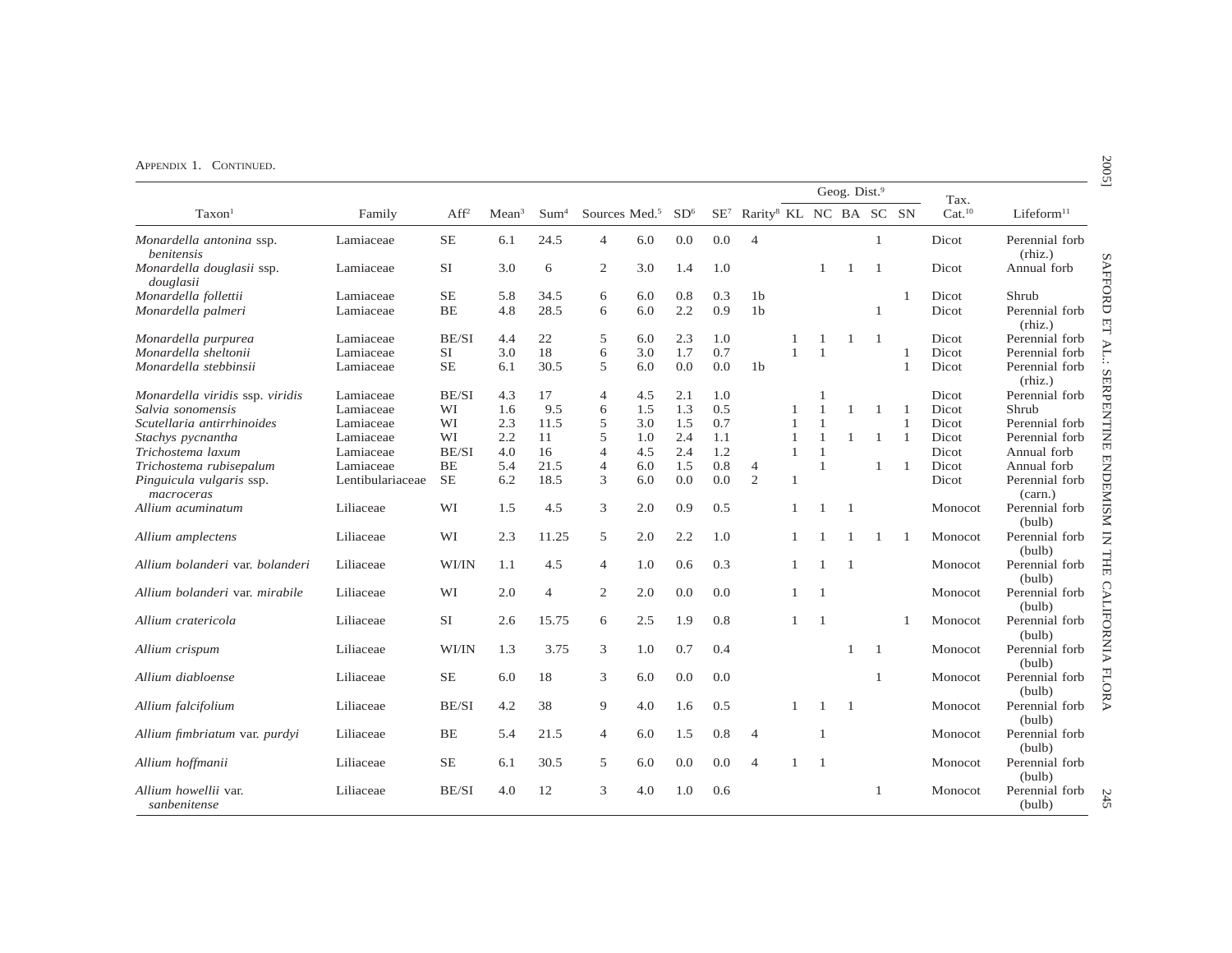|                                          |           |           |                   |                  |                           |     |                 |        |                                    |                |                | Geog. Dist. <sup>9</sup> |                |                |                            |                                     |
|------------------------------------------|-----------|-----------|-------------------|------------------|---------------------------|-----|-----------------|--------|------------------------------------|----------------|----------------|--------------------------|----------------|----------------|----------------------------|-------------------------------------|
| Taxon <sup>1</sup>                       | Family    | $AF^2$    | Mean <sup>3</sup> | Sum <sup>4</sup> | Sources Med. <sup>5</sup> |     | SD <sup>6</sup> | $SE^7$ | Rarity <sup>8</sup> KL NC BA SC SN |                |                |                          |                |                | Tax.<br>Cat. <sup>10</sup> | Lifeform <sup>11</sup>              |
| Allium jepsonii                          | Liliaceae | <b>BE</b> | 5.4               | 37.5             | $\tau$                    | 6.0 | 1.0             | 0.4    | 1 <sub>b</sub>                     |                |                |                          |                | $\mathbf{1}$   | Monocot                    | Perennial forb<br>(bulb)            |
| Allium lacunosum var.<br>lacunosum       | Liliaceae | BE/SI     | 3.8               | 15.25            | 4                         | 4.5 | 2.8             | 1.4    |                                    |                |                | -1                       | -1             |                | Monocot                    | Perennial forb<br>(bulb)            |
| Allium lacunosum var.<br>micranthum      | Liliaceae | BE/SI     | 4.3               | 13               | 3                         | 6.0 | 2.9             | 1.7    |                                    |                |                |                          | $\mathbf{1}$   |                | Monocot                    | Perennial forb<br>(bulb)            |
| Allium membranaceum                      | Liliaceae | WI/IN     | 1.3               | $\overline{4}$   | 3                         | 1.0 | 1.5             | 0.9    |                                    | $\overline{1}$ |                |                          |                |                | Monocot                    | Perennial forb<br>(bulb)            |
| Allium obtusum var.<br>conspicuum        | Liliaceae | WI/IN     | 1.0               | 2                | $\overline{c}$            | 1.0 | 1.4             | 1.0    |                                    |                |                |                          |                |                | Monocot                    | Perennial forb<br>(bulb)            |
| Allium peninsulare var.<br>franciscanum  | Liliaceae | WI        | 1.8               | 3.5              | $\overline{c}$            | 1.8 | 1.8             | 1.3    | 1 <sub>b</sub>                     |                |                | $\overline{1}$           | -1             |                | Monocot                    | Perennial forb<br>(bulb)            |
| Allium sanbornii var. congdonii          | Liliaceae | <b>SE</b> | 5.6               | 22.5             | $\overline{4}$            | 6.0 | 1.0             | 0.5    | $\overline{4}$                     |                |                |                          |                |                | Monocot                    | Perennial forb<br>(bulb)            |
| Allium sanbornii var. sanbornii          | Liliaceae | <b>SI</b> | 3.4               | 27               | 8                         | 3.5 | 2.2             | 0.8    | $\overline{4}$                     |                |                |                          |                |                | Monocot                    | Perennial forb<br>(bulb)            |
| Allium serra                             | Liliaceae | <b>SI</b> | 2.6               | 10.5             | $\overline{4}$            | 3.0 | 1.5             | 0.7    |                                    |                | $\mathbf{1}$   | 1                        | -1             |                | Monocot                    | MADROÑO<br>Perennial forb<br>(bulb) |
| Allium sharsmithiae                      | Liliaceae | BE        | 5.1               | 20.5             | $\overline{4}$            | 6.0 | 2.0             | 1.0    | 1 <sub>b</sub>                     |                |                | $\overline{1}$           | $\overline{1}$ |                | Monocot                    | Perennial forb<br>(bulb)            |
| Allium siskiyouense                      | Liliaceae | <b>SI</b> | 2.8               | 14               | 5                         | 2.0 | 1.8             | 0.8    | $\overline{4}$                     |                | $\overline{1}$ |                          |                |                | Monocot                    | Perennial forb<br>(bulb)            |
| Allium tuolumnense                       | Liliaceae | $\rm SE$  | 6.2               | 18.5             | 3                         | 6.0 | 0.0             | 0.0    | 1 <sub>b</sub>                     |                |                |                          |                |                | Monocot                    | Perennial forb<br>(bulb)            |
| Allium unifolium                         | Liliaceae | WI/IN     | 1.0               | 3                | 3                         | 1.0 | 1.0             | 0.6    |                                    |                | 1              | -1                       | -1             |                | Monocot                    | Perennial forb<br>(bulb)            |
| Brodiaea californica var.<br>californica | Liliaceae | WI/IN     | 1.1               | 4.5              | 4                         | 1.3 | 1.0             | 0.5    |                                    |                | 1              |                          |                |                | Monocot                    | Perennial forb                      |
| Brodiaea californica var.<br>leptandra   | Liliaceae | WI        | 2.0               | $\overline{4}$   | $\overline{c}$            | 2.0 | 1.4             | 1.0    |                                    |                | $\mathbf{1}$   |                          |                |                | Monocot                    | Perennial forb                      |
| Brodiaea coronaria ssp.<br>coronaria     | Liliaceae | WI/IN     | 1.0               | 2                | $\overline{c}$            | 1.0 | 1.4             | 1.0    |                                    |                | $\mathbf{1}$   |                          |                |                | Monocot                    | Perennial forb                      |
| Brodiaea coronaria ssp. rosea            | Liliaceae | <b>SE</b> | 5.5               | 27.5             | 5                         | 6.0 | 1.3             | 0.6    | 1 <sub>b</sub>                     |                | $\mathbf{1}$   |                          |                |                | Monocot                    | Perennial forb                      |
| Brodiaea pallida                         | Liliaceae | BE        | 4.9               | 19.5             | $\overline{4}$            | 5.0 | 1.5             | 0.8    | 1 <sub>b</sub>                     |                |                |                          |                | $\overline{1}$ | Monocot                    | Perennial forb                      |
| Brodiaea purdvi                          | Liliaceae | WI        | 2.2               | 11               | 5                         | 2.0 | 0.8             | 0.4    |                                    |                |                |                          |                |                | Monocot                    | Perennial forb                      |
| Brodiaea stellaris                       | Liliaceae | $\rm SE$  | 6.0               | 18               | 3                         | 6.0 | 0.0             | 0.0    |                                    |                | $\mathbf{1}$   |                          |                |                | Monocot                    | Perennial forb                      |
| Calochortus clavatus var.<br>clavatus    | Liliaceae | <b>BE</b> | 4.5               | 13.5             | 3                         | 4.0 | 0.6             | 0.3    | $\overline{4}$                     |                |                |                          | $\mathbf{1}$   |                | Monocot                    | Perennial forb<br>(bulb)            |
| Calochortus coeruleus var.<br>fimbriatus | Liliaceae | WI        | 1.5               | 4.5              | 3                         | 1.0 | 1.3             | 0.8    |                                    |                | $\overline{1}$ |                          |                |                | Monocot                    | Perennial forb<br>[Vol.<br>(bulb)   |
| Calochortus elegans var. nanus           | Liliaceae | WI        | 2.0               | $\overline{4}$   | $\overline{2}$            | 2.0 | 1.4             | 1.0    |                                    |                |                |                          |                |                | Monocot                    | Perennial forb<br>52<br>(bulb)      |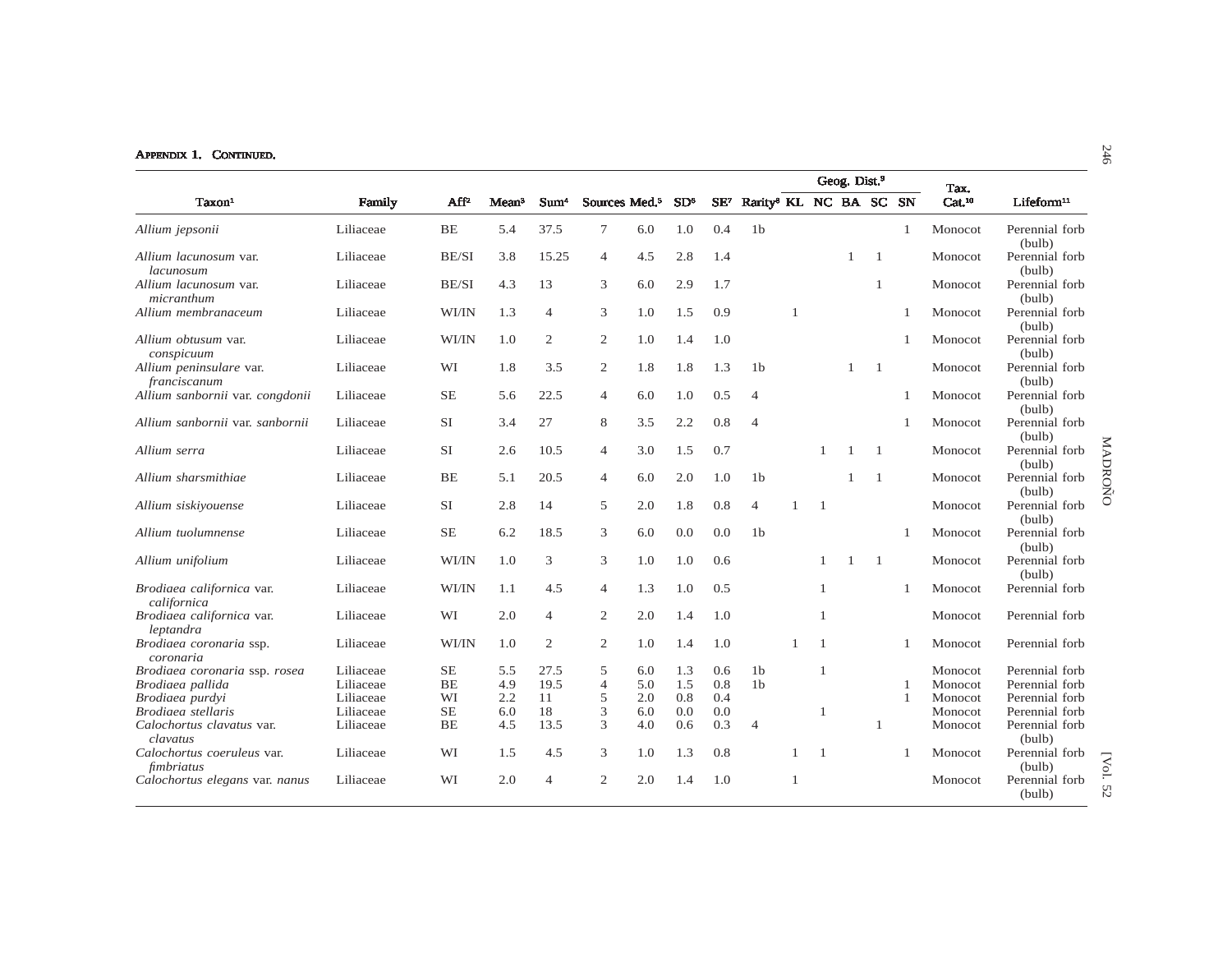|                                         |           |                  |                   |                  |                           |     |                 |     |                                                    |                |                | Geog. Dist. <sup>9</sup> |                |   | Tax.               |                          |
|-----------------------------------------|-----------|------------------|-------------------|------------------|---------------------------|-----|-----------------|-----|----------------------------------------------------|----------------|----------------|--------------------------|----------------|---|--------------------|--------------------------|
| Taxon <sup>1</sup>                      | Family    | Aff <sup>2</sup> | Mean <sup>3</sup> | Sum <sup>4</sup> | Sources Med. <sup>5</sup> |     | SD <sup>6</sup> |     | SE <sup>7</sup> Rarity <sup>8</sup> KL NC BA SC SN |                |                |                          |                |   | Cat. <sup>10</sup> | Lifeform <sup>11</sup>   |
| Calochortus greenei                     | Liliaceae | $\rm SE$         | 6.0               | 12               | $\mathbf{2}$              | 6.0 | 0.0             | 0.0 |                                                    | $\mathbf{1}$   |                |                          |                |   | Monocot            | Perennial forb<br>(bulb) |
| Calochortus nudus                       | Liliaceae | WI               | 2.1               | 8.5              | 4                         | 2.5 | 1.2             | 0.6 |                                                    | $\mathbf{1}$   |                |                          |                |   | Monocot            | Perennial forb<br>(bulb) |
| Calochortus obispoensis                 | Liliaceae | <b>BE</b>        | 5.4               | 21.5             | 4                         | 6.0 | 1.5             | 0.8 | 1 <sub>b</sub>                                     |                |                |                          | -1             |   | Monocot            | Perennial forb<br>(bulb) |
| Calochortus raichei                     | Liliaceae | SE               | 6.2               | 18.5             | 3                         | 6.0 | 0.0             | 0.0 | 1 <sub>b</sub>                                     |                | $\mathbf{1}$   |                          |                |   | Monocot            | Perennial forb<br>(bulb) |
| Calochortus tiburonensis                | Liliaceae | <b>SE</b>        | 6.1               | 24.5             | $\overline{4}$            | 6.0 | 0.0             | 0.0 | 1 <sub>b</sub>                                     |                | $\overline{1}$ | $\overline{1}$           |                |   | Monocot            | Perennial forb<br>(bulb) |
| Calochortus umbellatus                  | Liliaceae | <b>SI</b>        | 2.9               | 14.5             | 5                         | 3.0 | 1.1             | 0.5 | $\overline{4}$                                     |                | -1             | $\overline{1}$           |                |   | Monocot            | Perennial forb<br>(bulb) |
| Calochortus uniflorus                   | Liliaceae | WI               | 1.7               | 5                | 3                         | 1.0 | 1.2             | 0.7 |                                                    | 1              |                | $\overline{1}$           | $\overline{1}$ |   | Monocot            | Perennial forb<br>(bulb) |
| Calochortus vestae                      | Liliaceae | WI               | 2.0               | 6                | 3                         | 2.0 | 1.0             | 0.6 |                                                    | 1              | $\overline{1}$ |                          |                |   | Monocot            | Perennial forb<br>(bulb) |
| Calochortus weedii var. vestus          | Liliaceae | WI/IN            | 1.0               | 3                | 3                         | 0.0 | 1.7             | 1.0 | 1 <sub>b</sub>                                     |                |                |                          | 1              |   | Monocot            | Perennial forb<br>(bulb) |
| Chlorogalum angustifolium               | Liliaceae | WI               | 2.4               | 9.5              | $\overline{4}$            | 1.8 | 2.8             | 1.4 |                                                    |                |                |                          |                | 1 | Monocot            | Perennial forb<br>(bulb) |
| Chlorogalum grandiflorum                | Liliaceae | <b>BE</b>        | 5.2               | 26               | 5                         | 6.0 | 1.1             | 0.5 | 1 <sub>b</sub>                                     |                |                |                          |                | 1 | Monocot            | Perennial forb<br>(bulb) |
| Chlorogalum pomeridianum<br>var. minus  | Liliaceae | <b>SE</b>        | 6.1               | 30.5             | 5                         | 6.0 | 0.0             | 0.0 | 1 <sub>b</sub>                                     |                | 1              | $\mathbf{1}$             | -1             |   | Monocot            | Perennial forb<br>(bulb) |
| Chlorogalum purpureum var.<br>reductum  | Liliaceae | <b>SE</b>        | 5.5               | 16.5             | 3                         | 6.0 | 1.2             | 0.7 | 1 <sub>b</sub>                                     |                |                |                          | 1              |   | Monocot            | Perennial forb<br>(bulb) |
| Erythronium californicum                | Liliaceae | <b>SI</b>        | 2.7               | 8                | 3                         | 2.0 | 2.1             | 1.2 |                                                    | 1              | $\mathbf{1}$   |                          |                |   | Monocot            | Perennial forb<br>(bulb) |
| Erythronium citrinum var.<br>citrinum   | Liliaceae | BE/SI            | 4.3               | 21.5             | 5                         | 4.0 | 0.4             | 0.2 | $\overline{4}$                                     | $\mathbf{1}$   |                |                          |                |   | Monocot            | Perennial forb<br>(bulb) |
| Erythronium citrinum var.<br>roderickii | Liliaceae | <b>BE</b>        | 4.7               | 37.5             | 8                         | 4.5 | 1.4             | 0.5 | 1 <sub>b</sub>                                     | $\mathbf{1}$   |                |                          |                |   | Monocot            | Perennial forb<br>(bulb) |
| Erythronium helenae                     | Liliaceae | BE               | 4.5               | 18               | $\overline{4}$            | 4.5 | 1.7             | 0.9 | $\overline{4}$                                     |                | $\mathbf{1}$   |                          |                |   | Monocot            | Perennial forb<br>(bulb) |
| Erythronium hendersonii                 | Liliaceae | <b>SI</b>        | 2.5               | 5                | 2                         | 2.5 | 3.5             | 2.5 |                                                    | $\overline{1}$ |                |                          |                |   | Monocot            | Perennial forb<br>(bulb) |
| Erythronium howellii                    | Liliaceae | WI               | 2.3               | $\tau$           | 3                         | 2.0 | 2.5             | 1.5 | 1 <sub>b</sub>                                     | 1              |                |                          |                |   | Monocot            | Perennial forb<br>(bulb) |
| Erythronium multiscapoideum             | Liliaceae | <b>SI</b>        | 3.0               | 15               | 5                         | 2.0 | 1.7             | 0.8 |                                                    |                |                |                          |                | 1 | Monocot            | Perennial forb<br>(bulb) |
| Erythronium purpurascens                | Liliaceae | WI/IN            | 1.0               | $\overline{2}$   | $\mathbf{2}$              | 1.0 | 1.4             | 1.0 |                                                    |                |                |                          |                |   | Monocot            | Perennial forb<br>(bulb) |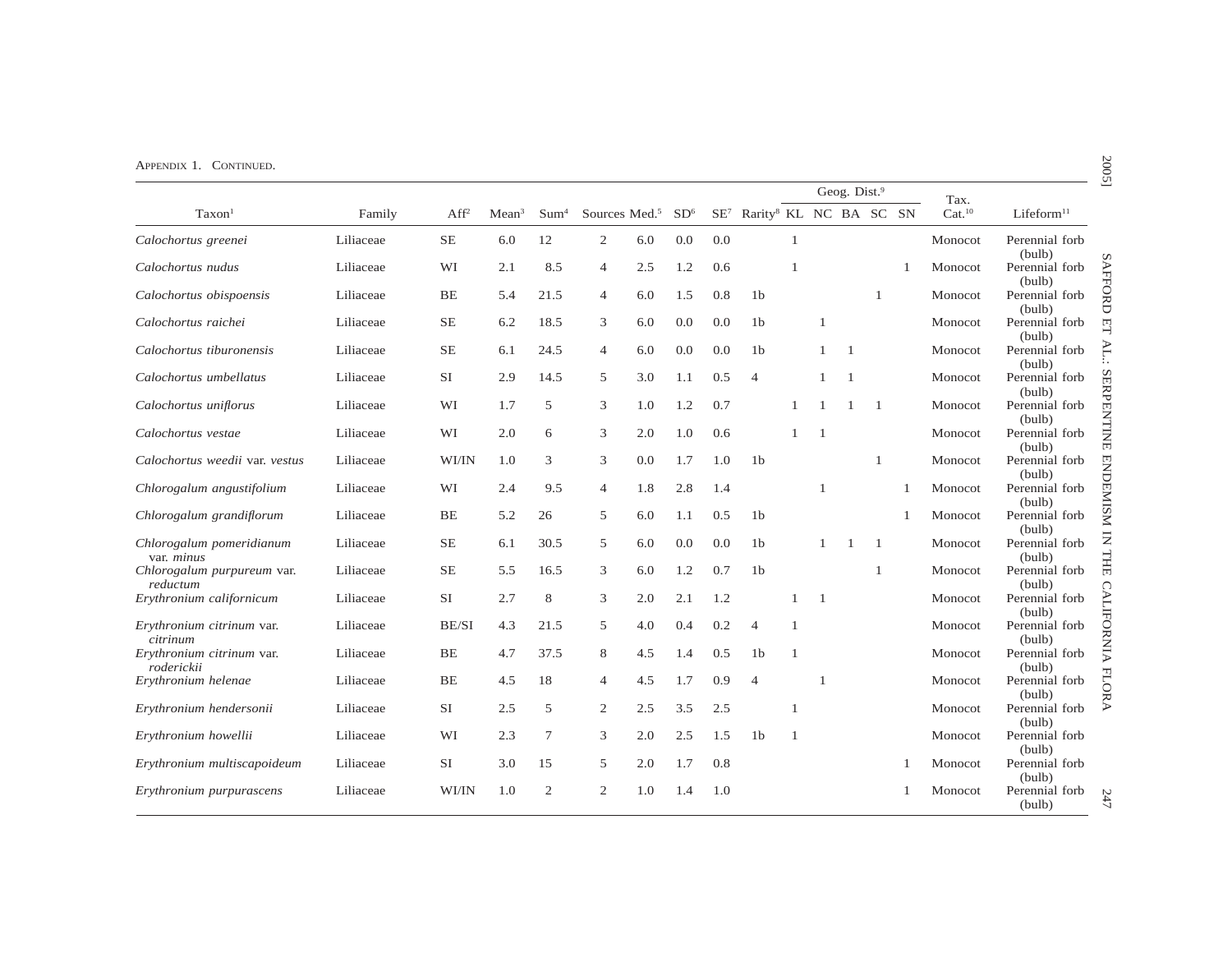|                                             |           |                  |                   |                  |                           |     |                 |     |                                                    |              |                | Geog. Dist. <sup>9</sup> |                |              |                            |                                     |
|---------------------------------------------|-----------|------------------|-------------------|------------------|---------------------------|-----|-----------------|-----|----------------------------------------------------|--------------|----------------|--------------------------|----------------|--------------|----------------------------|-------------------------------------|
| Taxon <sup>1</sup>                          | Family    | Aff <sup>2</sup> | Mean <sup>3</sup> | Sum <sup>4</sup> | Sources Med. <sup>5</sup> |     | SD <sup>6</sup> |     | SE <sup>7</sup> Rarity <sup>8</sup> KL NC BA SC SN |              |                |                          |                |              | Tax.<br>Cat. <sup>10</sup> | Lifeform <sup>11</sup>              |
| Erythronium tuolumnense                     | Liliaceae | <b>SI</b>        | 2.5               | 5                | $\mathfrak{2}$            | 2.5 | 3.5             | 2.5 |                                                    |              |                |                          |                | 1            | Monocot                    | Perennial forb<br>(bulb)            |
| Fritillaria affinis var. affinis            | Liliaceae | WI               | 2.0               | 6                | 3                         | 2.0 | 0.0             | 0.0 |                                                    |              |                | 1                        |                |              | Monocot                    | Perennial forb<br>(bulb)            |
| Fritillaria agrestis                        | Liliaceae | <b>SI</b>        | 2.7               | 13.25            | 5                         | 2.0 | 1.6             | 0.7 | $\overline{4}$                                     |              | 1              | $\mathbf{1}$             | 1              |              | Monocot                    | Perennial forb<br>(bulb)            |
| Fritillaria biflora var. biflora            | Liliaceae | WI               | 2.3               | 9                | $\overline{4}$            | 2.5 | 1.7             | 0.9 |                                                    |              | 1              | 1                        | -1             |              | Monocot                    | Perennial forb                      |
| Fritillaria biflora var. ineziana           | Liliaceae | BE               | 5.4               | 21.5             | $\overline{4}$            | 6.0 | 1.5             | 0.8 | 1 <sub>b</sub>                                     |              |                | -1                       |                |              | Monocot                    | Perennial forb<br>(bulb)            |
| Fritillaria eastwoodiae                     | Liliaceae | WI               | 2.3               | 13.5             | 6                         | 2.0 | 0.4             | 0.2 | 3                                                  |              |                |                          |                | $\mathbf{1}$ | Monocot                    | Perennial forb<br>(bulb)            |
| Fritillaria falcata                         | Liliaceae | <b>SE</b>        | 6.1               | 24.5             | $\overline{4}$            | 6.0 | 0.0             | 0.0 | 1 <sub>b</sub>                                     |              |                | -1                       | -1             |              | Monocot                    | Perennial forb<br>(bulb)            |
| Fritillaria glauca                          | Liliaceae | BE/SI            | 4.3               | 17.25            | $\overline{4}$            | 5.5 | 2.7             | 1.4 |                                                    | -1           | $\overline{1}$ |                          |                |              | Monocot                    | Perennial forb                      |
| Fritillaria liliacea                        | Liliaceae | WI               | 1.8               | 7                | $\overline{4}$            | 1.5 | 1.1             | 0.6 | 1 <sub>b</sub>                                     |              |                | $\mathbf{1}$             | $\overline{1}$ |              | Monocot                    | Perennial forb<br>(bulb)            |
| Fritillaria pluriflora                      | Liliaceae | WI               | 2.4               | 9.5              | $\overline{4}$            | 2.5 | 1.5             | 0.7 |                                                    |              | $\mathbf{1}$   |                          |                |              | Monocot                    | MADROÑO<br>Perennial forb<br>(bulb) |
| Fritillaria purdyi                          | Liliaceae | BE               | 4.5               | 31.5             | $\tau$                    | 4.0 | 1.8             | 0.7 | $\overline{4}$                                     |              | $\overline{1}$ |                          |                |              | Monocot                    | Perennial forb<br>(bulb)            |
| Fritillaria recurva var.<br>coccinea        | Liliaceae | <b>SI</b>        | 2.7               | 8                | 3                         | 2.0 | 3.1             | 1.8 |                                                    |              | $\mathbf{1}$   |                          |                |              | Monocot                    | Perennial forb<br>(bulb)            |
| Fritillaria recurva var. recurva            | Liliaceae | <b>SI</b>        | 2.7               | 8                | 3                         | 3.0 | 0.6             | 0.3 |                                                    | 1            | $\overline{1}$ |                          |                | -1           | Monocot                    | Perennial forb<br>(bulb)            |
| Fritillaria viridea                         | Liliaceae | <b>SE</b>        | 6.2               | 18.5             | 3                         | 6.0 | 0.0             | 0.0 | 1 <sub>b</sub>                                     |              |                |                          | 1              |              | Monocot                    | Perennial forb<br>(bulb)            |
| Hastingsia alba                             | Liliaceae | <b>SI</b>        | 3.4               | 17               | 5                         | 3.0 | 1.5             | 0.7 |                                                    | 1            | $\overline{1}$ |                          |                |              | Monocot                    | Perennial forb<br>(bulb)            |
| Hastingsia serpentinicola                   | Liliaceae | <b>SE</b>        | 6.0               | 18               | 3                         | 6.0 | 0.0             | 0.0 |                                                    | 1            | $\overline{1}$ |                          |                |              | Monocot                    | Perennial forb<br>(bulb)            |
| Lilium bolanderi                            | Liliaceae | <b>SE</b>        | 6.2               | 18.5             | 3                         | 6.0 | 0.0             | 0.0 | $\overline{4}$                                     | $\mathbf{1}$ |                |                          |                |              | Monocot                    | Perennial forb<br>(bulb)            |
| Lilium kelloggii                            | Liliaceae | <b>SI</b>        | 2.5               | 10               | $\overline{4}$            | 2.0 | 1.9             | 1.0 |                                                    | 1            | $\overline{1}$ |                          |                |              | Monocot                    | Perennial forb<br>(bulb)            |
| Lilium rubescens                            | Liliaceae | WI               | 2.0               | 9.75             | 5                         | 2.0 | 1.4             | 0.6 | $\overline{4}$                                     | -1           |                | $\overline{1}$           |                |              | Monocot                    | Perennial forb<br>(bulb)            |
| Lilium washingtonianum ssp.<br>purpurascens | Liliaceae | BE/SI            | 3.5               | 10.5             | 3                         | 3.0 | 2.5             | 1.5 | $\overline{4}$                                     | $\mathbf{1}$ |                |                          |                |              | Monocot                    | Perennial forb<br>(bulb)            |
| Muilla maritima                             | Liliaceae | WI               | 2.0               | 6                | 3                         | 2.0 | 1.0             | 0.6 |                                                    |              |                |                          | -1             |              | Monocot                    | [Vol.<br>Perennial forb             |
| Odontostomum hartwegii                      | Liliaceae | SI               | 2.7               | $\,$ 8 $\,$      | 3                         | 3.0 | 0.6             | 0.3 |                                                    |              |                |                          |                |              | Monocot                    | Perennial forb                      |
| Triteleia bridgesii                         | Liliaceae | <b>SI</b>        | 3.3               | 13               | $\overline{4}$            | 3.5 | 1.7             | 0.9 |                                                    | 1            | -1             |                          |                |              | Monocot                    | 52<br>Perennial forb                |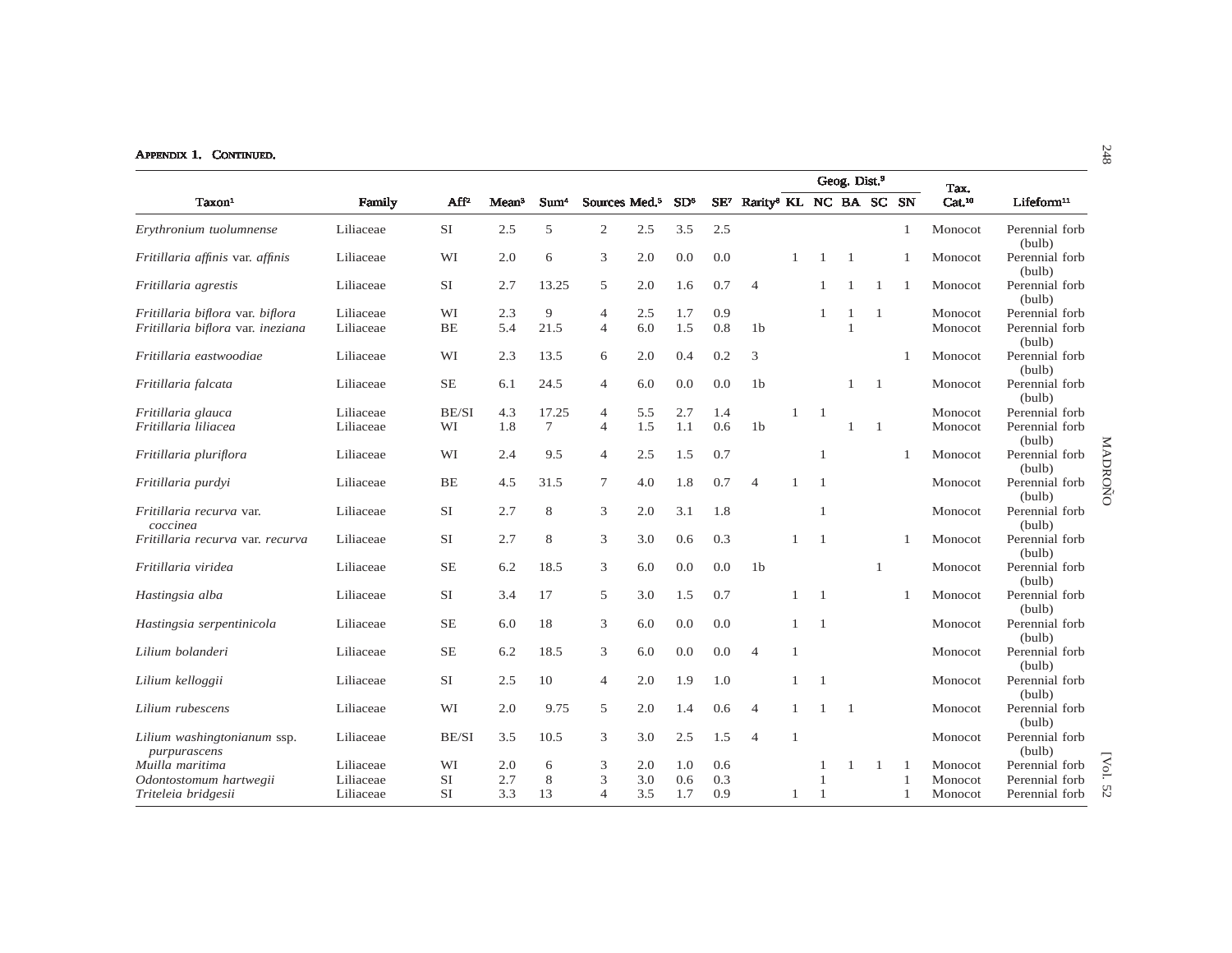| Rarity <sup>8</sup> KL NC BA SC SN<br>Cat. <sup>10</sup><br>Sources Med. <sup>5</sup><br>SD <sup>6</sup><br>$SE^7$<br>Lifeform <sup>11</sup><br>Taxon <sup>1</sup><br>Family<br>Aff <sup>2</sup><br>Sum <sup>4</sup><br>Mean <sup>3</sup><br><b>SI</b><br>3.3<br>10<br>3<br>3.0<br>2.5<br>1.5<br>$\overline{4}$<br>$\mathbf{1}$<br>Perennial forb<br>Liliaceae<br>Monocot<br>Triteleia crocea var. crocea<br>22.5<br>0.7<br>5<br>$\overline{4}$<br>$\mathbf{1}$<br>Liliaceae<br>BE<br>4.5<br>4.0<br>1.5<br>Perennial forb<br>Triteleia crocea var. modesta<br>Monocot<br>13.5<br>3<br>BE<br>4.5<br>6.0<br>2.9<br>1.7<br>1 <sub>b</sub><br>Perennial forb<br>Triteleia ixioides ssp. cookii<br>Liliaceae<br>Monocot<br>1<br>3.8<br>19<br>2.2<br>Triteleia peduncularis<br><b>BE/SI</b><br>5<br>3.0<br>1.0<br>Monocot<br>Perennial forb<br>Liliaceae<br>1<br>1<br>5<br>8<br>1.0<br>0.9<br>0.4<br>WI<br>1.6<br>1<br>Xerophyllum tenax<br>Liliaceae<br>$\mathbf{1}$<br>$\mathbf{1}$<br>$\mathbf{1}$<br>Monocot<br>Perennial forb<br>1<br>(rhiz.)<br>BE/SI<br>3.8<br>23<br>4.0<br>0.8<br>0.3<br>Zigadenus micranthus var.<br>6<br>$\overline{4}$<br>Monocot<br>Perennial forb<br>Liliaceae<br>(bulb)<br>fontanus<br>3<br>0.7<br>0.4<br>Zigadenus paniculatus<br>WI<br>1.6<br>4.75<br>2.0<br>1<br>Monocot<br>Perennial forb<br>Liliaceae<br>$\overline{1}$<br>(bulb)<br>Hesperolinon adenophyllum<br><b>SE</b><br>5.7<br>28.5<br>5<br>6.0<br>0.9<br>0.4<br>1 <sub>b</sub><br>Dicot<br>Annual forb<br>Linaceae<br>$\mathbf{1}$<br>1 <sub>b</sub><br><b>SE</b><br>6.2<br>18.5<br>3<br>0.0<br>0.0<br>Hesperolinon bicarpellatum<br>Linaceae<br>6.0<br>Dicot<br>Annual forb<br>$\mathbf{1}$<br>0.7<br>1 <sub>b</sub><br>Hesperolinon breweri<br><b>SI</b><br>2.5<br>10<br>$\overline{4}$<br>2.5<br>1.5<br>Dicot<br>Linaceae<br>$\overline{1}$<br>Annual forb<br>1<br><b>SI</b><br>8.5<br>3<br>0.3<br>Hesperolinon californicum<br>2.8<br>3.0<br>0.6<br>1<br>1<br>Dicot<br>Annual forb<br>Linaceae<br>$\mathbf{1}$<br>8<br>WI<br>2.0<br>$\overline{4}$<br>1.8<br>0.9<br>Hesperolinon clevelandii<br>2.0<br>1<br>Dicot<br>Annual forb<br>Linaceae<br>$\mathbf{1}$<br>SE<br>24.5<br>0.0<br>Hesperolinon congestum<br>6.1<br>$\overline{4}$<br>6.0<br>0.0<br>1 <sub>b</sub><br>$\mathbf{1}$<br>$\mathbf{1}$<br>Dicot<br>Annual forb<br>Linaceae<br>18.5<br>3<br>0.0<br>1 <sub>b</sub><br>Hesperolinon didymocarpum<br>SЕ<br>6.2<br>6.0<br>0.0<br>Dicot<br>Annual forb<br>Linaceae<br>$\mathbf{1}$<br>18<br>3<br>Hesperolinon disjunctum<br>$\rm SE$<br>6.0<br>6.0<br>0.0<br>0.0<br>$\overline{1}$<br>1<br>$\overline{1}$<br>Dicot<br>Annual forb<br>Linaceae<br><b>SE</b><br>24.5<br>$\overline{4}$<br>0.0<br>Dicot<br>Hesperolinon drymarioides<br>6.1<br>6.0<br>0.0<br>1 <sub>b</sub><br>Annual forb<br>Linaceae<br>Hesperolinon micranthum<br>WI<br>2.4<br>11.75<br>5<br>1.0<br>0.4<br>3.0<br>Dicot<br>Annual forb<br>Linaceae<br>$\mathbf{1}$<br>-1<br>3<br>6.2<br>18.5<br>0.0<br>0.0<br>1 <sub>b</sub><br><b>SE</b><br>Dicot<br>Hesperolinon serpentinum<br>Linaceae<br>6.0<br>$\mathbf{1}$<br>Annual forb<br>3<br>Hesperolinon spergulinum<br>BE<br>4.7<br>14<br>6.0<br>2.3<br>1.3<br>$\mathbf{1}$<br>$\mathbf{1}$<br>Dicot<br>Annual forb<br>Linaceae<br>SE<br>6<br>0.3<br>5.8<br>34.5<br>6.0<br>0.8<br>1 <sub>b</sub><br>Dicot<br>Hesperolinon tehamense<br>Linaceae<br>Annual forb<br>3<br>1.3<br>$\overline{4}$<br>0.9<br>WI/IN<br>1.0<br>1.5<br>Dicot<br>Linum lewisii<br>Linaceae<br>$\mathbf{1}$<br>$\overline{1}$<br>Perennial forb<br>1<br>$\mathbf{1}$<br>-1<br>13<br>5<br><b>SI</b><br>2.6<br>3.0<br>2.3<br>1.0<br>$\mathbf{1}$<br>$\mathbf{1}$<br>$\mathbf{1}$<br>$\mathbf{1}$<br>Dicot<br>Sidalcea diploscypha<br>Malvaceae<br>Annual forb<br>3<br>0.4<br>WI<br>1.6<br>4.75<br>2.0<br>0.7<br>$\mathbf{1}$<br>1<br>Dicot<br>Sidalcea hartwegii<br>Malvaceae<br>Annual forb<br><b>SE</b><br>5.6<br>22.5<br>$\overline{4}$<br>6.0<br>1.0<br>0.5<br>Sidalcea hickmanii ssp.<br>1 <sub>b</sub><br>Dicot<br>Malvaceae<br>Perennial forb<br>anomala<br>$\mathbf{2}$<br>0.0<br>Sidalcea hickmanii ssp. viridis<br>$\rm SE$<br>6.3<br>12.5<br>6.0<br>0.0<br>1 <sub>b</sub><br>Dicot<br>Perennial forb<br>Malvaceae<br>1<br>$\overline{1}$<br>$\sqrt{2}$<br>6<br>2.8<br>2.0<br>1 <sub>b</sub><br>Sidalcea keckii<br>SI<br>3.0<br>3.0<br>$\mathbf{1}$<br>Dicot<br>Annual forb<br>Malvaceae<br>$\overline{4}$<br>0.0<br>1 <sub>b</sub><br>$\rm SE$<br>24.5<br>0.0<br>Camissonia benitensis<br>6.1<br>6.0<br>$\mathbf{1}$<br>Dicot<br>Annual forb<br>Onagraceae<br>9<br><b>SI</b><br>3.0<br>3<br>Camissonia lacustris<br>3.0<br>3.0<br>1.7<br><b>Dicot</b><br>Annual forb<br>Onagraceae<br>$\overline{1}$<br>1<br>$\tau$<br>3<br>WI<br>2.3<br>0.3<br>2.0<br>0.6<br>$\mathbf{1}$<br>Dicot<br>Annual forb<br>Clarkia arcuata<br>Onagraceae<br>$\overline{2}$<br>0.9<br>0.6<br>WI/IN<br>1.4<br>2.75<br>1<br>Clarkia biloba ssp. biloba<br>Onagraceae<br>1.4<br>Dicot<br>Annual forb<br>1<br>BE/SI<br>3<br>1.2<br>3.8<br>11.5<br>3.0<br>2.1<br>$\overline{4}$<br>1<br>Dicot<br>Annual forb<br>Clarkia breweri<br>Onagraceae<br>24.5<br>$\overline{4}$<br>0.0<br>6.1<br>0.0<br>1 <sub>b</sub><br>$\mathbf{1}$<br>Dicot<br>Clarkia franciscana<br>Onagraceae<br>SE<br>6.0<br>$\mathbf{1}$<br>Annual forb<br>3<br>1 <sub>b</sub><br>WI<br>2.2<br>6.5<br>2.0<br>1.0<br>0.6<br>Dicot<br>Annual forb<br>Clarkia gracilis ssp. albicaulis<br>Onagraceae<br>1<br>5<br>5.0<br>25<br>0.4<br>$\overline{4}$<br>ВE<br>5.0<br>1.0<br>Dicot<br>Clarkia gracilis ssp. tracyi<br>Onagraceae<br>Annual forb<br>3<br>WI<br>2.0<br>6<br>2.0<br>1.0<br>0.6<br>Epilobium minutum<br>Onagraceae<br>$\overline{1}$<br>1<br>$\mathbf{1}$<br>Dicot<br>1<br>$\mathbf{1}$<br>Annual forb<br>$BE/SI$<br>3.8<br>23<br>4.0<br>2.2<br>0.9<br>Epilobium oreganum<br>6<br>1<br>$\overline{1}$<br>Dicot<br>Perennial forb<br>Onagraceae |  |  |  |  |  |  | Geog. Dist.9 |  | Tax. |  |
|-------------------------------------------------------------------------------------------------------------------------------------------------------------------------------------------------------------------------------------------------------------------------------------------------------------------------------------------------------------------------------------------------------------------------------------------------------------------------------------------------------------------------------------------------------------------------------------------------------------------------------------------------------------------------------------------------------------------------------------------------------------------------------------------------------------------------------------------------------------------------------------------------------------------------------------------------------------------------------------------------------------------------------------------------------------------------------------------------------------------------------------------------------------------------------------------------------------------------------------------------------------------------------------------------------------------------------------------------------------------------------------------------------------------------------------------------------------------------------------------------------------------------------------------------------------------------------------------------------------------------------------------------------------------------------------------------------------------------------------------------------------------------------------------------------------------------------------------------------------------------------------------------------------------------------------------------------------------------------------------------------------------------------------------------------------------------------------------------------------------------------------------------------------------------------------------------------------------------------------------------------------------------------------------------------------------------------------------------------------------------------------------------------------------------------------------------------------------------------------------------------------------------------------------------------------------------------------------------------------------------------------------------------------------------------------------------------------------------------------------------------------------------------------------------------------------------------------------------------------------------------------------------------------------------------------------------------------------------------------------------------------------------------------------------------------------------------------------------------------------------------------------------------------------------------------------------------------------------------------------------------------------------------------------------------------------------------------------------------------------------------------------------------------------------------------------------------------------------------------------------------------------------------------------------------------------------------------------------------------------------------------------------------------------------------------------------------------------------------------------------------------------------------------------------------------------------------------------------------------------------------------------------------------------------------------------------------------------------------------------------------------------------------------------------------------------------------------------------------------------------------------------------------------------------------------------------------------------------------------------------------------------------------------------------------------------------------------------------------------------------------------------------------------------------------------------------------------------------------------------------------------------------------------------------------------------------------------------------------------------------------------------------------------------------------------------------------------------------------------------------------------------------------------------------------------------------------------------------------------------------------------------------------------------------------------------------------------------------------------------------------------------------------------------------------------------------------------------------------------------------------------------------------------------------------------------------------------------------------------------------------------------------------------------------------------------------------------------------------------------------------------------------------------------------------------------------------------------------------------------------------------------------------------------------------------------------------------------------------------------------------------------------------------------------------------------------------------------------------------------------------------------------------------------------------------------------------------------------------------------------------------------|--|--|--|--|--|--|--------------|--|------|--|
|                                                                                                                                                                                                                                                                                                                                                                                                                                                                                                                                                                                                                                                                                                                                                                                                                                                                                                                                                                                                                                                                                                                                                                                                                                                                                                                                                                                                                                                                                                                                                                                                                                                                                                                                                                                                                                                                                                                                                                                                                                                                                                                                                                                                                                                                                                                                                                                                                                                                                                                                                                                                                                                                                                                                                                                                                                                                                                                                                                                                                                                                                                                                                                                                                                                                                                                                                                                                                                                                                                                                                                                                                                                                                                                                                                                                                                                                                                                                                                                                                                                                                                                                                                                                                                                                                                                                                                                                                                                                                                                                                                                                                                                                                                                                                                                                                                                                                                                                                                                                                                                                                                                                                                                                                                                                                                                                                                                                                                                                                                                                                                                                                                                                                                                                                                                                                                                                                           |  |  |  |  |  |  |              |  |      |  |
|                                                                                                                                                                                                                                                                                                                                                                                                                                                                                                                                                                                                                                                                                                                                                                                                                                                                                                                                                                                                                                                                                                                                                                                                                                                                                                                                                                                                                                                                                                                                                                                                                                                                                                                                                                                                                                                                                                                                                                                                                                                                                                                                                                                                                                                                                                                                                                                                                                                                                                                                                                                                                                                                                                                                                                                                                                                                                                                                                                                                                                                                                                                                                                                                                                                                                                                                                                                                                                                                                                                                                                                                                                                                                                                                                                                                                                                                                                                                                                                                                                                                                                                                                                                                                                                                                                                                                                                                                                                                                                                                                                                                                                                                                                                                                                                                                                                                                                                                                                                                                                                                                                                                                                                                                                                                                                                                                                                                                                                                                                                                                                                                                                                                                                                                                                                                                                                                                           |  |  |  |  |  |  |              |  |      |  |
|                                                                                                                                                                                                                                                                                                                                                                                                                                                                                                                                                                                                                                                                                                                                                                                                                                                                                                                                                                                                                                                                                                                                                                                                                                                                                                                                                                                                                                                                                                                                                                                                                                                                                                                                                                                                                                                                                                                                                                                                                                                                                                                                                                                                                                                                                                                                                                                                                                                                                                                                                                                                                                                                                                                                                                                                                                                                                                                                                                                                                                                                                                                                                                                                                                                                                                                                                                                                                                                                                                                                                                                                                                                                                                                                                                                                                                                                                                                                                                                                                                                                                                                                                                                                                                                                                                                                                                                                                                                                                                                                                                                                                                                                                                                                                                                                                                                                                                                                                                                                                                                                                                                                                                                                                                                                                                                                                                                                                                                                                                                                                                                                                                                                                                                                                                                                                                                                                           |  |  |  |  |  |  |              |  |      |  |
|                                                                                                                                                                                                                                                                                                                                                                                                                                                                                                                                                                                                                                                                                                                                                                                                                                                                                                                                                                                                                                                                                                                                                                                                                                                                                                                                                                                                                                                                                                                                                                                                                                                                                                                                                                                                                                                                                                                                                                                                                                                                                                                                                                                                                                                                                                                                                                                                                                                                                                                                                                                                                                                                                                                                                                                                                                                                                                                                                                                                                                                                                                                                                                                                                                                                                                                                                                                                                                                                                                                                                                                                                                                                                                                                                                                                                                                                                                                                                                                                                                                                                                                                                                                                                                                                                                                                                                                                                                                                                                                                                                                                                                                                                                                                                                                                                                                                                                                                                                                                                                                                                                                                                                                                                                                                                                                                                                                                                                                                                                                                                                                                                                                                                                                                                                                                                                                                                           |  |  |  |  |  |  |              |  |      |  |
|                                                                                                                                                                                                                                                                                                                                                                                                                                                                                                                                                                                                                                                                                                                                                                                                                                                                                                                                                                                                                                                                                                                                                                                                                                                                                                                                                                                                                                                                                                                                                                                                                                                                                                                                                                                                                                                                                                                                                                                                                                                                                                                                                                                                                                                                                                                                                                                                                                                                                                                                                                                                                                                                                                                                                                                                                                                                                                                                                                                                                                                                                                                                                                                                                                                                                                                                                                                                                                                                                                                                                                                                                                                                                                                                                                                                                                                                                                                                                                                                                                                                                                                                                                                                                                                                                                                                                                                                                                                                                                                                                                                                                                                                                                                                                                                                                                                                                                                                                                                                                                                                                                                                                                                                                                                                                                                                                                                                                                                                                                                                                                                                                                                                                                                                                                                                                                                                                           |  |  |  |  |  |  |              |  |      |  |
|                                                                                                                                                                                                                                                                                                                                                                                                                                                                                                                                                                                                                                                                                                                                                                                                                                                                                                                                                                                                                                                                                                                                                                                                                                                                                                                                                                                                                                                                                                                                                                                                                                                                                                                                                                                                                                                                                                                                                                                                                                                                                                                                                                                                                                                                                                                                                                                                                                                                                                                                                                                                                                                                                                                                                                                                                                                                                                                                                                                                                                                                                                                                                                                                                                                                                                                                                                                                                                                                                                                                                                                                                                                                                                                                                                                                                                                                                                                                                                                                                                                                                                                                                                                                                                                                                                                                                                                                                                                                                                                                                                                                                                                                                                                                                                                                                                                                                                                                                                                                                                                                                                                                                                                                                                                                                                                                                                                                                                                                                                                                                                                                                                                                                                                                                                                                                                                                                           |  |  |  |  |  |  |              |  |      |  |
|                                                                                                                                                                                                                                                                                                                                                                                                                                                                                                                                                                                                                                                                                                                                                                                                                                                                                                                                                                                                                                                                                                                                                                                                                                                                                                                                                                                                                                                                                                                                                                                                                                                                                                                                                                                                                                                                                                                                                                                                                                                                                                                                                                                                                                                                                                                                                                                                                                                                                                                                                                                                                                                                                                                                                                                                                                                                                                                                                                                                                                                                                                                                                                                                                                                                                                                                                                                                                                                                                                                                                                                                                                                                                                                                                                                                                                                                                                                                                                                                                                                                                                                                                                                                                                                                                                                                                                                                                                                                                                                                                                                                                                                                                                                                                                                                                                                                                                                                                                                                                                                                                                                                                                                                                                                                                                                                                                                                                                                                                                                                                                                                                                                                                                                                                                                                                                                                                           |  |  |  |  |  |  |              |  |      |  |
|                                                                                                                                                                                                                                                                                                                                                                                                                                                                                                                                                                                                                                                                                                                                                                                                                                                                                                                                                                                                                                                                                                                                                                                                                                                                                                                                                                                                                                                                                                                                                                                                                                                                                                                                                                                                                                                                                                                                                                                                                                                                                                                                                                                                                                                                                                                                                                                                                                                                                                                                                                                                                                                                                                                                                                                                                                                                                                                                                                                                                                                                                                                                                                                                                                                                                                                                                                                                                                                                                                                                                                                                                                                                                                                                                                                                                                                                                                                                                                                                                                                                                                                                                                                                                                                                                                                                                                                                                                                                                                                                                                                                                                                                                                                                                                                                                                                                                                                                                                                                                                                                                                                                                                                                                                                                                                                                                                                                                                                                                                                                                                                                                                                                                                                                                                                                                                                                                           |  |  |  |  |  |  |              |  |      |  |
|                                                                                                                                                                                                                                                                                                                                                                                                                                                                                                                                                                                                                                                                                                                                                                                                                                                                                                                                                                                                                                                                                                                                                                                                                                                                                                                                                                                                                                                                                                                                                                                                                                                                                                                                                                                                                                                                                                                                                                                                                                                                                                                                                                                                                                                                                                                                                                                                                                                                                                                                                                                                                                                                                                                                                                                                                                                                                                                                                                                                                                                                                                                                                                                                                                                                                                                                                                                                                                                                                                                                                                                                                                                                                                                                                                                                                                                                                                                                                                                                                                                                                                                                                                                                                                                                                                                                                                                                                                                                                                                                                                                                                                                                                                                                                                                                                                                                                                                                                                                                                                                                                                                                                                                                                                                                                                                                                                                                                                                                                                                                                                                                                                                                                                                                                                                                                                                                                           |  |  |  |  |  |  |              |  |      |  |
|                                                                                                                                                                                                                                                                                                                                                                                                                                                                                                                                                                                                                                                                                                                                                                                                                                                                                                                                                                                                                                                                                                                                                                                                                                                                                                                                                                                                                                                                                                                                                                                                                                                                                                                                                                                                                                                                                                                                                                                                                                                                                                                                                                                                                                                                                                                                                                                                                                                                                                                                                                                                                                                                                                                                                                                                                                                                                                                                                                                                                                                                                                                                                                                                                                                                                                                                                                                                                                                                                                                                                                                                                                                                                                                                                                                                                                                                                                                                                                                                                                                                                                                                                                                                                                                                                                                                                                                                                                                                                                                                                                                                                                                                                                                                                                                                                                                                                                                                                                                                                                                                                                                                                                                                                                                                                                                                                                                                                                                                                                                                                                                                                                                                                                                                                                                                                                                                                           |  |  |  |  |  |  |              |  |      |  |
|                                                                                                                                                                                                                                                                                                                                                                                                                                                                                                                                                                                                                                                                                                                                                                                                                                                                                                                                                                                                                                                                                                                                                                                                                                                                                                                                                                                                                                                                                                                                                                                                                                                                                                                                                                                                                                                                                                                                                                                                                                                                                                                                                                                                                                                                                                                                                                                                                                                                                                                                                                                                                                                                                                                                                                                                                                                                                                                                                                                                                                                                                                                                                                                                                                                                                                                                                                                                                                                                                                                                                                                                                                                                                                                                                                                                                                                                                                                                                                                                                                                                                                                                                                                                                                                                                                                                                                                                                                                                                                                                                                                                                                                                                                                                                                                                                                                                                                                                                                                                                                                                                                                                                                                                                                                                                                                                                                                                                                                                                                                                                                                                                                                                                                                                                                                                                                                                                           |  |  |  |  |  |  |              |  |      |  |
|                                                                                                                                                                                                                                                                                                                                                                                                                                                                                                                                                                                                                                                                                                                                                                                                                                                                                                                                                                                                                                                                                                                                                                                                                                                                                                                                                                                                                                                                                                                                                                                                                                                                                                                                                                                                                                                                                                                                                                                                                                                                                                                                                                                                                                                                                                                                                                                                                                                                                                                                                                                                                                                                                                                                                                                                                                                                                                                                                                                                                                                                                                                                                                                                                                                                                                                                                                                                                                                                                                                                                                                                                                                                                                                                                                                                                                                                                                                                                                                                                                                                                                                                                                                                                                                                                                                                                                                                                                                                                                                                                                                                                                                                                                                                                                                                                                                                                                                                                                                                                                                                                                                                                                                                                                                                                                                                                                                                                                                                                                                                                                                                                                                                                                                                                                                                                                                                                           |  |  |  |  |  |  |              |  |      |  |
|                                                                                                                                                                                                                                                                                                                                                                                                                                                                                                                                                                                                                                                                                                                                                                                                                                                                                                                                                                                                                                                                                                                                                                                                                                                                                                                                                                                                                                                                                                                                                                                                                                                                                                                                                                                                                                                                                                                                                                                                                                                                                                                                                                                                                                                                                                                                                                                                                                                                                                                                                                                                                                                                                                                                                                                                                                                                                                                                                                                                                                                                                                                                                                                                                                                                                                                                                                                                                                                                                                                                                                                                                                                                                                                                                                                                                                                                                                                                                                                                                                                                                                                                                                                                                                                                                                                                                                                                                                                                                                                                                                                                                                                                                                                                                                                                                                                                                                                                                                                                                                                                                                                                                                                                                                                                                                                                                                                                                                                                                                                                                                                                                                                                                                                                                                                                                                                                                           |  |  |  |  |  |  |              |  |      |  |
|                                                                                                                                                                                                                                                                                                                                                                                                                                                                                                                                                                                                                                                                                                                                                                                                                                                                                                                                                                                                                                                                                                                                                                                                                                                                                                                                                                                                                                                                                                                                                                                                                                                                                                                                                                                                                                                                                                                                                                                                                                                                                                                                                                                                                                                                                                                                                                                                                                                                                                                                                                                                                                                                                                                                                                                                                                                                                                                                                                                                                                                                                                                                                                                                                                                                                                                                                                                                                                                                                                                                                                                                                                                                                                                                                                                                                                                                                                                                                                                                                                                                                                                                                                                                                                                                                                                                                                                                                                                                                                                                                                                                                                                                                                                                                                                                                                                                                                                                                                                                                                                                                                                                                                                                                                                                                                                                                                                                                                                                                                                                                                                                                                                                                                                                                                                                                                                                                           |  |  |  |  |  |  |              |  |      |  |
|                                                                                                                                                                                                                                                                                                                                                                                                                                                                                                                                                                                                                                                                                                                                                                                                                                                                                                                                                                                                                                                                                                                                                                                                                                                                                                                                                                                                                                                                                                                                                                                                                                                                                                                                                                                                                                                                                                                                                                                                                                                                                                                                                                                                                                                                                                                                                                                                                                                                                                                                                                                                                                                                                                                                                                                                                                                                                                                                                                                                                                                                                                                                                                                                                                                                                                                                                                                                                                                                                                                                                                                                                                                                                                                                                                                                                                                                                                                                                                                                                                                                                                                                                                                                                                                                                                                                                                                                                                                                                                                                                                                                                                                                                                                                                                                                                                                                                                                                                                                                                                                                                                                                                                                                                                                                                                                                                                                                                                                                                                                                                                                                                                                                                                                                                                                                                                                                                           |  |  |  |  |  |  |              |  |      |  |
|                                                                                                                                                                                                                                                                                                                                                                                                                                                                                                                                                                                                                                                                                                                                                                                                                                                                                                                                                                                                                                                                                                                                                                                                                                                                                                                                                                                                                                                                                                                                                                                                                                                                                                                                                                                                                                                                                                                                                                                                                                                                                                                                                                                                                                                                                                                                                                                                                                                                                                                                                                                                                                                                                                                                                                                                                                                                                                                                                                                                                                                                                                                                                                                                                                                                                                                                                                                                                                                                                                                                                                                                                                                                                                                                                                                                                                                                                                                                                                                                                                                                                                                                                                                                                                                                                                                                                                                                                                                                                                                                                                                                                                                                                                                                                                                                                                                                                                                                                                                                                                                                                                                                                                                                                                                                                                                                                                                                                                                                                                                                                                                                                                                                                                                                                                                                                                                                                           |  |  |  |  |  |  |              |  |      |  |
|                                                                                                                                                                                                                                                                                                                                                                                                                                                                                                                                                                                                                                                                                                                                                                                                                                                                                                                                                                                                                                                                                                                                                                                                                                                                                                                                                                                                                                                                                                                                                                                                                                                                                                                                                                                                                                                                                                                                                                                                                                                                                                                                                                                                                                                                                                                                                                                                                                                                                                                                                                                                                                                                                                                                                                                                                                                                                                                                                                                                                                                                                                                                                                                                                                                                                                                                                                                                                                                                                                                                                                                                                                                                                                                                                                                                                                                                                                                                                                                                                                                                                                                                                                                                                                                                                                                                                                                                                                                                                                                                                                                                                                                                                                                                                                                                                                                                                                                                                                                                                                                                                                                                                                                                                                                                                                                                                                                                                                                                                                                                                                                                                                                                                                                                                                                                                                                                                           |  |  |  |  |  |  |              |  |      |  |
|                                                                                                                                                                                                                                                                                                                                                                                                                                                                                                                                                                                                                                                                                                                                                                                                                                                                                                                                                                                                                                                                                                                                                                                                                                                                                                                                                                                                                                                                                                                                                                                                                                                                                                                                                                                                                                                                                                                                                                                                                                                                                                                                                                                                                                                                                                                                                                                                                                                                                                                                                                                                                                                                                                                                                                                                                                                                                                                                                                                                                                                                                                                                                                                                                                                                                                                                                                                                                                                                                                                                                                                                                                                                                                                                                                                                                                                                                                                                                                                                                                                                                                                                                                                                                                                                                                                                                                                                                                                                                                                                                                                                                                                                                                                                                                                                                                                                                                                                                                                                                                                                                                                                                                                                                                                                                                                                                                                                                                                                                                                                                                                                                                                                                                                                                                                                                                                                                           |  |  |  |  |  |  |              |  |      |  |
|                                                                                                                                                                                                                                                                                                                                                                                                                                                                                                                                                                                                                                                                                                                                                                                                                                                                                                                                                                                                                                                                                                                                                                                                                                                                                                                                                                                                                                                                                                                                                                                                                                                                                                                                                                                                                                                                                                                                                                                                                                                                                                                                                                                                                                                                                                                                                                                                                                                                                                                                                                                                                                                                                                                                                                                                                                                                                                                                                                                                                                                                                                                                                                                                                                                                                                                                                                                                                                                                                                                                                                                                                                                                                                                                                                                                                                                                                                                                                                                                                                                                                                                                                                                                                                                                                                                                                                                                                                                                                                                                                                                                                                                                                                                                                                                                                                                                                                                                                                                                                                                                                                                                                                                                                                                                                                                                                                                                                                                                                                                                                                                                                                                                                                                                                                                                                                                                                           |  |  |  |  |  |  |              |  |      |  |
|                                                                                                                                                                                                                                                                                                                                                                                                                                                                                                                                                                                                                                                                                                                                                                                                                                                                                                                                                                                                                                                                                                                                                                                                                                                                                                                                                                                                                                                                                                                                                                                                                                                                                                                                                                                                                                                                                                                                                                                                                                                                                                                                                                                                                                                                                                                                                                                                                                                                                                                                                                                                                                                                                                                                                                                                                                                                                                                                                                                                                                                                                                                                                                                                                                                                                                                                                                                                                                                                                                                                                                                                                                                                                                                                                                                                                                                                                                                                                                                                                                                                                                                                                                                                                                                                                                                                                                                                                                                                                                                                                                                                                                                                                                                                                                                                                                                                                                                                                                                                                                                                                                                                                                                                                                                                                                                                                                                                                                                                                                                                                                                                                                                                                                                                                                                                                                                                                           |  |  |  |  |  |  |              |  |      |  |
|                                                                                                                                                                                                                                                                                                                                                                                                                                                                                                                                                                                                                                                                                                                                                                                                                                                                                                                                                                                                                                                                                                                                                                                                                                                                                                                                                                                                                                                                                                                                                                                                                                                                                                                                                                                                                                                                                                                                                                                                                                                                                                                                                                                                                                                                                                                                                                                                                                                                                                                                                                                                                                                                                                                                                                                                                                                                                                                                                                                                                                                                                                                                                                                                                                                                                                                                                                                                                                                                                                                                                                                                                                                                                                                                                                                                                                                                                                                                                                                                                                                                                                                                                                                                                                                                                                                                                                                                                                                                                                                                                                                                                                                                                                                                                                                                                                                                                                                                                                                                                                                                                                                                                                                                                                                                                                                                                                                                                                                                                                                                                                                                                                                                                                                                                                                                                                                                                           |  |  |  |  |  |  |              |  |      |  |
|                                                                                                                                                                                                                                                                                                                                                                                                                                                                                                                                                                                                                                                                                                                                                                                                                                                                                                                                                                                                                                                                                                                                                                                                                                                                                                                                                                                                                                                                                                                                                                                                                                                                                                                                                                                                                                                                                                                                                                                                                                                                                                                                                                                                                                                                                                                                                                                                                                                                                                                                                                                                                                                                                                                                                                                                                                                                                                                                                                                                                                                                                                                                                                                                                                                                                                                                                                                                                                                                                                                                                                                                                                                                                                                                                                                                                                                                                                                                                                                                                                                                                                                                                                                                                                                                                                                                                                                                                                                                                                                                                                                                                                                                                                                                                                                                                                                                                                                                                                                                                                                                                                                                                                                                                                                                                                                                                                                                                                                                                                                                                                                                                                                                                                                                                                                                                                                                                           |  |  |  |  |  |  |              |  |      |  |
|                                                                                                                                                                                                                                                                                                                                                                                                                                                                                                                                                                                                                                                                                                                                                                                                                                                                                                                                                                                                                                                                                                                                                                                                                                                                                                                                                                                                                                                                                                                                                                                                                                                                                                                                                                                                                                                                                                                                                                                                                                                                                                                                                                                                                                                                                                                                                                                                                                                                                                                                                                                                                                                                                                                                                                                                                                                                                                                                                                                                                                                                                                                                                                                                                                                                                                                                                                                                                                                                                                                                                                                                                                                                                                                                                                                                                                                                                                                                                                                                                                                                                                                                                                                                                                                                                                                                                                                                                                                                                                                                                                                                                                                                                                                                                                                                                                                                                                                                                                                                                                                                                                                                                                                                                                                                                                                                                                                                                                                                                                                                                                                                                                                                                                                                                                                                                                                                                           |  |  |  |  |  |  |              |  |      |  |
|                                                                                                                                                                                                                                                                                                                                                                                                                                                                                                                                                                                                                                                                                                                                                                                                                                                                                                                                                                                                                                                                                                                                                                                                                                                                                                                                                                                                                                                                                                                                                                                                                                                                                                                                                                                                                                                                                                                                                                                                                                                                                                                                                                                                                                                                                                                                                                                                                                                                                                                                                                                                                                                                                                                                                                                                                                                                                                                                                                                                                                                                                                                                                                                                                                                                                                                                                                                                                                                                                                                                                                                                                                                                                                                                                                                                                                                                                                                                                                                                                                                                                                                                                                                                                                                                                                                                                                                                                                                                                                                                                                                                                                                                                                                                                                                                                                                                                                                                                                                                                                                                                                                                                                                                                                                                                                                                                                                                                                                                                                                                                                                                                                                                                                                                                                                                                                                                                           |  |  |  |  |  |  |              |  |      |  |
|                                                                                                                                                                                                                                                                                                                                                                                                                                                                                                                                                                                                                                                                                                                                                                                                                                                                                                                                                                                                                                                                                                                                                                                                                                                                                                                                                                                                                                                                                                                                                                                                                                                                                                                                                                                                                                                                                                                                                                                                                                                                                                                                                                                                                                                                                                                                                                                                                                                                                                                                                                                                                                                                                                                                                                                                                                                                                                                                                                                                                                                                                                                                                                                                                                                                                                                                                                                                                                                                                                                                                                                                                                                                                                                                                                                                                                                                                                                                                                                                                                                                                                                                                                                                                                                                                                                                                                                                                                                                                                                                                                                                                                                                                                                                                                                                                                                                                                                                                                                                                                                                                                                                                                                                                                                                                                                                                                                                                                                                                                                                                                                                                                                                                                                                                                                                                                                                                           |  |  |  |  |  |  |              |  |      |  |
|                                                                                                                                                                                                                                                                                                                                                                                                                                                                                                                                                                                                                                                                                                                                                                                                                                                                                                                                                                                                                                                                                                                                                                                                                                                                                                                                                                                                                                                                                                                                                                                                                                                                                                                                                                                                                                                                                                                                                                                                                                                                                                                                                                                                                                                                                                                                                                                                                                                                                                                                                                                                                                                                                                                                                                                                                                                                                                                                                                                                                                                                                                                                                                                                                                                                                                                                                                                                                                                                                                                                                                                                                                                                                                                                                                                                                                                                                                                                                                                                                                                                                                                                                                                                                                                                                                                                                                                                                                                                                                                                                                                                                                                                                                                                                                                                                                                                                                                                                                                                                                                                                                                                                                                                                                                                                                                                                                                                                                                                                                                                                                                                                                                                                                                                                                                                                                                                                           |  |  |  |  |  |  |              |  |      |  |
|                                                                                                                                                                                                                                                                                                                                                                                                                                                                                                                                                                                                                                                                                                                                                                                                                                                                                                                                                                                                                                                                                                                                                                                                                                                                                                                                                                                                                                                                                                                                                                                                                                                                                                                                                                                                                                                                                                                                                                                                                                                                                                                                                                                                                                                                                                                                                                                                                                                                                                                                                                                                                                                                                                                                                                                                                                                                                                                                                                                                                                                                                                                                                                                                                                                                                                                                                                                                                                                                                                                                                                                                                                                                                                                                                                                                                                                                                                                                                                                                                                                                                                                                                                                                                                                                                                                                                                                                                                                                                                                                                                                                                                                                                                                                                                                                                                                                                                                                                                                                                                                                                                                                                                                                                                                                                                                                                                                                                                                                                                                                                                                                                                                                                                                                                                                                                                                                                           |  |  |  |  |  |  |              |  |      |  |
|                                                                                                                                                                                                                                                                                                                                                                                                                                                                                                                                                                                                                                                                                                                                                                                                                                                                                                                                                                                                                                                                                                                                                                                                                                                                                                                                                                                                                                                                                                                                                                                                                                                                                                                                                                                                                                                                                                                                                                                                                                                                                                                                                                                                                                                                                                                                                                                                                                                                                                                                                                                                                                                                                                                                                                                                                                                                                                                                                                                                                                                                                                                                                                                                                                                                                                                                                                                                                                                                                                                                                                                                                                                                                                                                                                                                                                                                                                                                                                                                                                                                                                                                                                                                                                                                                                                                                                                                                                                                                                                                                                                                                                                                                                                                                                                                                                                                                                                                                                                                                                                                                                                                                                                                                                                                                                                                                                                                                                                                                                                                                                                                                                                                                                                                                                                                                                                                                           |  |  |  |  |  |  |              |  |      |  |
|                                                                                                                                                                                                                                                                                                                                                                                                                                                                                                                                                                                                                                                                                                                                                                                                                                                                                                                                                                                                                                                                                                                                                                                                                                                                                                                                                                                                                                                                                                                                                                                                                                                                                                                                                                                                                                                                                                                                                                                                                                                                                                                                                                                                                                                                                                                                                                                                                                                                                                                                                                                                                                                                                                                                                                                                                                                                                                                                                                                                                                                                                                                                                                                                                                                                                                                                                                                                                                                                                                                                                                                                                                                                                                                                                                                                                                                                                                                                                                                                                                                                                                                                                                                                                                                                                                                                                                                                                                                                                                                                                                                                                                                                                                                                                                                                                                                                                                                                                                                                                                                                                                                                                                                                                                                                                                                                                                                                                                                                                                                                                                                                                                                                                                                                                                                                                                                                                           |  |  |  |  |  |  |              |  |      |  |
|                                                                                                                                                                                                                                                                                                                                                                                                                                                                                                                                                                                                                                                                                                                                                                                                                                                                                                                                                                                                                                                                                                                                                                                                                                                                                                                                                                                                                                                                                                                                                                                                                                                                                                                                                                                                                                                                                                                                                                                                                                                                                                                                                                                                                                                                                                                                                                                                                                                                                                                                                                                                                                                                                                                                                                                                                                                                                                                                                                                                                                                                                                                                                                                                                                                                                                                                                                                                                                                                                                                                                                                                                                                                                                                                                                                                                                                                                                                                                                                                                                                                                                                                                                                                                                                                                                                                                                                                                                                                                                                                                                                                                                                                                                                                                                                                                                                                                                                                                                                                                                                                                                                                                                                                                                                                                                                                                                                                                                                                                                                                                                                                                                                                                                                                                                                                                                                                                           |  |  |  |  |  |  |              |  |      |  |
|                                                                                                                                                                                                                                                                                                                                                                                                                                                                                                                                                                                                                                                                                                                                                                                                                                                                                                                                                                                                                                                                                                                                                                                                                                                                                                                                                                                                                                                                                                                                                                                                                                                                                                                                                                                                                                                                                                                                                                                                                                                                                                                                                                                                                                                                                                                                                                                                                                                                                                                                                                                                                                                                                                                                                                                                                                                                                                                                                                                                                                                                                                                                                                                                                                                                                                                                                                                                                                                                                                                                                                                                                                                                                                                                                                                                                                                                                                                                                                                                                                                                                                                                                                                                                                                                                                                                                                                                                                                                                                                                                                                                                                                                                                                                                                                                                                                                                                                                                                                                                                                                                                                                                                                                                                                                                                                                                                                                                                                                                                                                                                                                                                                                                                                                                                                                                                                                                           |  |  |  |  |  |  |              |  |      |  |
|                                                                                                                                                                                                                                                                                                                                                                                                                                                                                                                                                                                                                                                                                                                                                                                                                                                                                                                                                                                                                                                                                                                                                                                                                                                                                                                                                                                                                                                                                                                                                                                                                                                                                                                                                                                                                                                                                                                                                                                                                                                                                                                                                                                                                                                                                                                                                                                                                                                                                                                                                                                                                                                                                                                                                                                                                                                                                                                                                                                                                                                                                                                                                                                                                                                                                                                                                                                                                                                                                                                                                                                                                                                                                                                                                                                                                                                                                                                                                                                                                                                                                                                                                                                                                                                                                                                                                                                                                                                                                                                                                                                                                                                                                                                                                                                                                                                                                                                                                                                                                                                                                                                                                                                                                                                                                                                                                                                                                                                                                                                                                                                                                                                                                                                                                                                                                                                                                           |  |  |  |  |  |  |              |  |      |  |
|                                                                                                                                                                                                                                                                                                                                                                                                                                                                                                                                                                                                                                                                                                                                                                                                                                                                                                                                                                                                                                                                                                                                                                                                                                                                                                                                                                                                                                                                                                                                                                                                                                                                                                                                                                                                                                                                                                                                                                                                                                                                                                                                                                                                                                                                                                                                                                                                                                                                                                                                                                                                                                                                                                                                                                                                                                                                                                                                                                                                                                                                                                                                                                                                                                                                                                                                                                                                                                                                                                                                                                                                                                                                                                                                                                                                                                                                                                                                                                                                                                                                                                                                                                                                                                                                                                                                                                                                                                                                                                                                                                                                                                                                                                                                                                                                                                                                                                                                                                                                                                                                                                                                                                                                                                                                                                                                                                                                                                                                                                                                                                                                                                                                                                                                                                                                                                                                                           |  |  |  |  |  |  |              |  |      |  |
|                                                                                                                                                                                                                                                                                                                                                                                                                                                                                                                                                                                                                                                                                                                                                                                                                                                                                                                                                                                                                                                                                                                                                                                                                                                                                                                                                                                                                                                                                                                                                                                                                                                                                                                                                                                                                                                                                                                                                                                                                                                                                                                                                                                                                                                                                                                                                                                                                                                                                                                                                                                                                                                                                                                                                                                                                                                                                                                                                                                                                                                                                                                                                                                                                                                                                                                                                                                                                                                                                                                                                                                                                                                                                                                                                                                                                                                                                                                                                                                                                                                                                                                                                                                                                                                                                                                                                                                                                                                                                                                                                                                                                                                                                                                                                                                                                                                                                                                                                                                                                                                                                                                                                                                                                                                                                                                                                                                                                                                                                                                                                                                                                                                                                                                                                                                                                                                                                           |  |  |  |  |  |  |              |  |      |  |
|                                                                                                                                                                                                                                                                                                                                                                                                                                                                                                                                                                                                                                                                                                                                                                                                                                                                                                                                                                                                                                                                                                                                                                                                                                                                                                                                                                                                                                                                                                                                                                                                                                                                                                                                                                                                                                                                                                                                                                                                                                                                                                                                                                                                                                                                                                                                                                                                                                                                                                                                                                                                                                                                                                                                                                                                                                                                                                                                                                                                                                                                                                                                                                                                                                                                                                                                                                                                                                                                                                                                                                                                                                                                                                                                                                                                                                                                                                                                                                                                                                                                                                                                                                                                                                                                                                                                                                                                                                                                                                                                                                                                                                                                                                                                                                                                                                                                                                                                                                                                                                                                                                                                                                                                                                                                                                                                                                                                                                                                                                                                                                                                                                                                                                                                                                                                                                                                                           |  |  |  |  |  |  |              |  |      |  |
|                                                                                                                                                                                                                                                                                                                                                                                                                                                                                                                                                                                                                                                                                                                                                                                                                                                                                                                                                                                                                                                                                                                                                                                                                                                                                                                                                                                                                                                                                                                                                                                                                                                                                                                                                                                                                                                                                                                                                                                                                                                                                                                                                                                                                                                                                                                                                                                                                                                                                                                                                                                                                                                                                                                                                                                                                                                                                                                                                                                                                                                                                                                                                                                                                                                                                                                                                                                                                                                                                                                                                                                                                                                                                                                                                                                                                                                                                                                                                                                                                                                                                                                                                                                                                                                                                                                                                                                                                                                                                                                                                                                                                                                                                                                                                                                                                                                                                                                                                                                                                                                                                                                                                                                                                                                                                                                                                                                                                                                                                                                                                                                                                                                                                                                                                                                                                                                                                           |  |  |  |  |  |  |              |  |      |  |
|                                                                                                                                                                                                                                                                                                                                                                                                                                                                                                                                                                                                                                                                                                                                                                                                                                                                                                                                                                                                                                                                                                                                                                                                                                                                                                                                                                                                                                                                                                                                                                                                                                                                                                                                                                                                                                                                                                                                                                                                                                                                                                                                                                                                                                                                                                                                                                                                                                                                                                                                                                                                                                                                                                                                                                                                                                                                                                                                                                                                                                                                                                                                                                                                                                                                                                                                                                                                                                                                                                                                                                                                                                                                                                                                                                                                                                                                                                                                                                                                                                                                                                                                                                                                                                                                                                                                                                                                                                                                                                                                                                                                                                                                                                                                                                                                                                                                                                                                                                                                                                                                                                                                                                                                                                                                                                                                                                                                                                                                                                                                                                                                                                                                                                                                                                                                                                                                                           |  |  |  |  |  |  |              |  |      |  |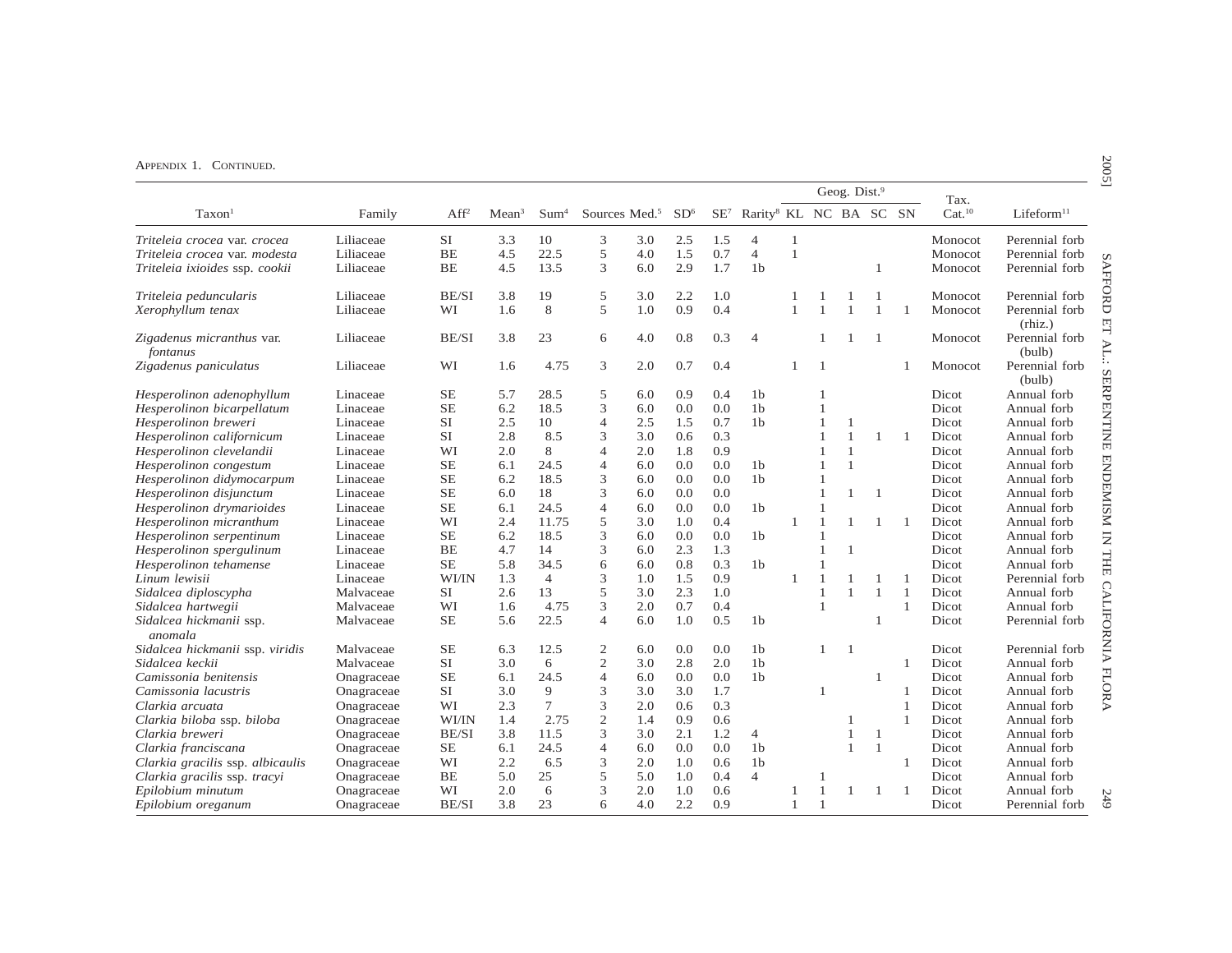|                                        |                |                  |                   |                  |                           |     |                 |                 |                                    |              |              | Geog. Dist. <sup>9</sup> |                |              | Tax.               |                                          |
|----------------------------------------|----------------|------------------|-------------------|------------------|---------------------------|-----|-----------------|-----------------|------------------------------------|--------------|--------------|--------------------------|----------------|--------------|--------------------|------------------------------------------|
| Taxon <sup>1</sup>                     | Family         | Aff <sup>2</sup> | Mean <sup>3</sup> | Sum <sup>4</sup> | Sources Med. <sup>5</sup> |     | SD <sup>6</sup> | SE <sup>7</sup> | Rarity <sup>8</sup> KL NC BA SC SN |              |              |                          |                |              | Cat. <sup>10</sup> | Lifeform <sup>11</sup>                   |
| Epilobium rigidum                      | Onagraceae     | BE               | 5.1               | 20.5             | $\overline{4}$            | 6.0 | 2.0             | 1.0             | $\overline{4}$                     | 1            |              |                          |                |              | Dicot              | Perennial forb                           |
| Epilobium siskiyouense                 | Onagraceae     | $\rm SE$         | 5.5               | 38.5             | 7                         | 6.0 | 1.0             | 0.4             | 1 <sub>b</sub>                     | $\mathbf{1}$ |              |                          |                |              | <b>Dicot</b>       | Perennial forb                           |
| Cypripedium californicum               | Orchidaceae    | <b>BE</b>        | 4.5               | 40.5             | 9                         | 4.0 | 1.3             | 0.4             | $\overline{4}$                     | 1            |              | $\overline{1}$           |                |              | Monocot            | Perennial forb<br>(bulb)                 |
| Cypripedium fasciculatum               | Orchidaceae    | SI               | 2.5               | 12.25            | 5                         | 2.0 | 1.6             | 0.7             | $\overline{4}$                     | 1            |              | $\overline{1}$           |                | $\mathbf{1}$ | Monocot            | Perennial forb<br>(bulb)                 |
| Piperia candida                        | Orchidaceae    | WI/IN            | 1.2               | 3.5              | 3                         | 1.0 | 1.0             | 0.6             | $\overline{4}$                     |              |              | $\overline{1}$           |                |              | Monocot            | Perennial forb<br>(bulb)                 |
| Orobanche valida ssp. howellii         | Orobanchaceae  | SI               | 3.4               | 13.5             | 4                         | 3.0 | 1.3             | 0.6             | $\overline{4}$                     |              | $\mathbf{1}$ |                          |                |              | Dicot              | Perennial forb<br>(paras.)               |
| Dicentra chrysantha                    | Papaveraceae   | WI/IN            | 1.1               | 3.25             | 3                         | 1.0 | 0.9             | 0.5             |                                    |              |              |                          | 1              | -1           | Dicot              | Perennial forb                           |
| Dicentra formosa ssp. oregana          | Papaveraceae   | $\rm SE$         | 5.6               | 22.5             | $\overline{4}$            | 6.0 | 1.0             | 0.5             | $\overline{4}$                     | $\mathbf{1}$ |              |                          |                |              | Dicot              | Perennial forb                           |
| Dicentra pauciflora                    | Papaveraceae   | WI               | 2.2               | 6.5              | 3                         | 3.0 | 1.4             | 0.8             |                                    | $\mathbf{1}$ |              |                          |                | 1            | Dicot              | Perennial forb                           |
| Eschscholzia hypecoides                | Papaveraceae   | SI.              | 2.6               | 7.75             | 3                         | 1.0 | 3.1             | 1.8             | $\overline{4}$                     |              |              |                          | 1              |              | Dicot              | Annual forb                              |
| Platystemon californicus               | Papaveraceae   | WI               | 1.7               | 5                | 3                         | 2.0 | 0.6             | 0.3             |                                    | $\mathbf{1}$ | 1            | 1                        | 1              | $\mathbf{1}$ | Dicot              | Annual forb                              |
| Picea breweriana                       | Pinaceae       | WI               | 2.2               | 6.5              | 3                         | 3.0 | 1.4             | 0.8             |                                    |              |              |                          |                |              | Gymnosp.           | Tree                                     |
| Pinus attenuata                        | Pinaceae       | <b>SI</b>        | 2.5               | 12.6             | 5                         | 3.0 | 2.4             | 1.1             |                                    | 1            | 1            | -1                       | 1              | -1           | Gymnosp.           | Tree                                     |
| Pinus balfouriana ssp.<br>balfouriana  | Pinaceae       | BE/SI            | 4.3               | 26               | 6                         | 4.0 | 1.5             | 0.6             |                                    | $\mathbf{1}$ |              |                          |                |              | Gymnosp.           | Tree                                     |
| Pinus coulteri                         | Pinaceae       | WI/IN            | 1.3               | $\overline{4}$   | 3                         | 1.0 | 1.5             | 0.9             |                                    |              |              | $\mathbf{1}$             | -1             |              | Gymnosp.           | Tree                                     |
| Pinus jeffreyi                         | Pinaceae       | <b>SI</b>        | 2.7               | 8                | 3                         | 3.0 | 0.6             | 0.3             |                                    |              |              |                          | $\mathbf{1}$   | 1            | Gymnosp.           | Tree                                     |
| Pinus sabiniana                        | Pinaceae       | WI/IN            | 1.4               | 4.25             | 3                         | 1.0 | 1.4             | 0.8             |                                    |              | $\mathbf{1}$ | -1                       | $\mathbf{1}$   | $\mathbf{1}$ | Gymnosp.           | Tree                                     |
| Plantago erecta                        | Plantaginaceae | WI/IN            | 1.0               | 3                | 3                         | 1.0 | 1.0             | 0.6             |                                    | 1            | $\mathbf{1}$ | $\mathbf{1}$             | $\mathbf{1}$   | $\mathbf{1}$ | Dicot              | Annual forb                              |
| Achnatherum lemmonii var.<br>pubescens | Poaceae        | BE               | 4.8               | 14.5             | 3                         | 6.0 | 2.3             | 1.3             | 3                                  | $\mathbf{1}$ | $\mathbf{1}$ |                          |                |              | Monocot            | Perennial<br>gram.<br>(cesp.)            |
| Achnatherum nelsonii var. dorei        | Poaceae        | WI/IN            | 1.0               | 2                | $\mathfrak{2}$            | 1.0 | 1.4             | 1.0             |                                    |              |              |                          |                |              | Monocot            | Perennial<br>gram.                       |
| Achnatherum stillmanii                 | Poaceae        | WI/IN            | 1.1               | 2.1              | 2                         | 1.1 | 1.3             | 1.0             |                                    |              |              |                          |                |              | Monocot            | (cesp.)<br>Perennial<br>gram.<br>(cesp.) |
| Agrostis microphylla                   | Poaceae        | WI/IN            | 1.1               | 4.25             | $\overline{4}$            | 1.1 | 1.1             | 0.5             |                                    |              |              |                          | -1             |              | Monocot            | Annual gram.                             |
| <i>Bromus laevipes</i>                 | Poaceae        | WI               | 1.7               | 65               | 3                         | 2.0 | 0.6             | 0.3             |                                    | -1           | 1            | $\mathbf{1}$             | $\overline{1}$ | -1           | Monocot            | Perennial                                |
|                                        |                |                  |                   |                  |                           |     |                 |                 |                                    |              |              |                          |                |              |                    | gram.                                    |
| Calamagrostis foliosa                  | Poaceae        | WI               | 1.7               | 5                | 3                         | 2.0 | 1.5             | 0.9             |                                    |              | $\mathbf{1}$ |                          |                |              | Monocot            | (cesp.)<br>Perennial                     |
|                                        |                |                  |                   |                  |                           |     |                 |                 |                                    |              |              |                          |                |              |                    | gram.<br>(rhiz.)                         |
| Calamagrostis ophitidis                | Poaceae        | $\rm SE$         | 6.1               | 24.5             | 4                         | 6.0 | 0.0             | 0.0             | $\overline{4}$                     |              |              | $\overline{1}$           |                |              | Monocot            | Perennial                                |
|                                        |                |                  |                   |                  |                           |     |                 |                 |                                    |              |              |                          |                |              |                    | gram.<br>(rhiz.)                         |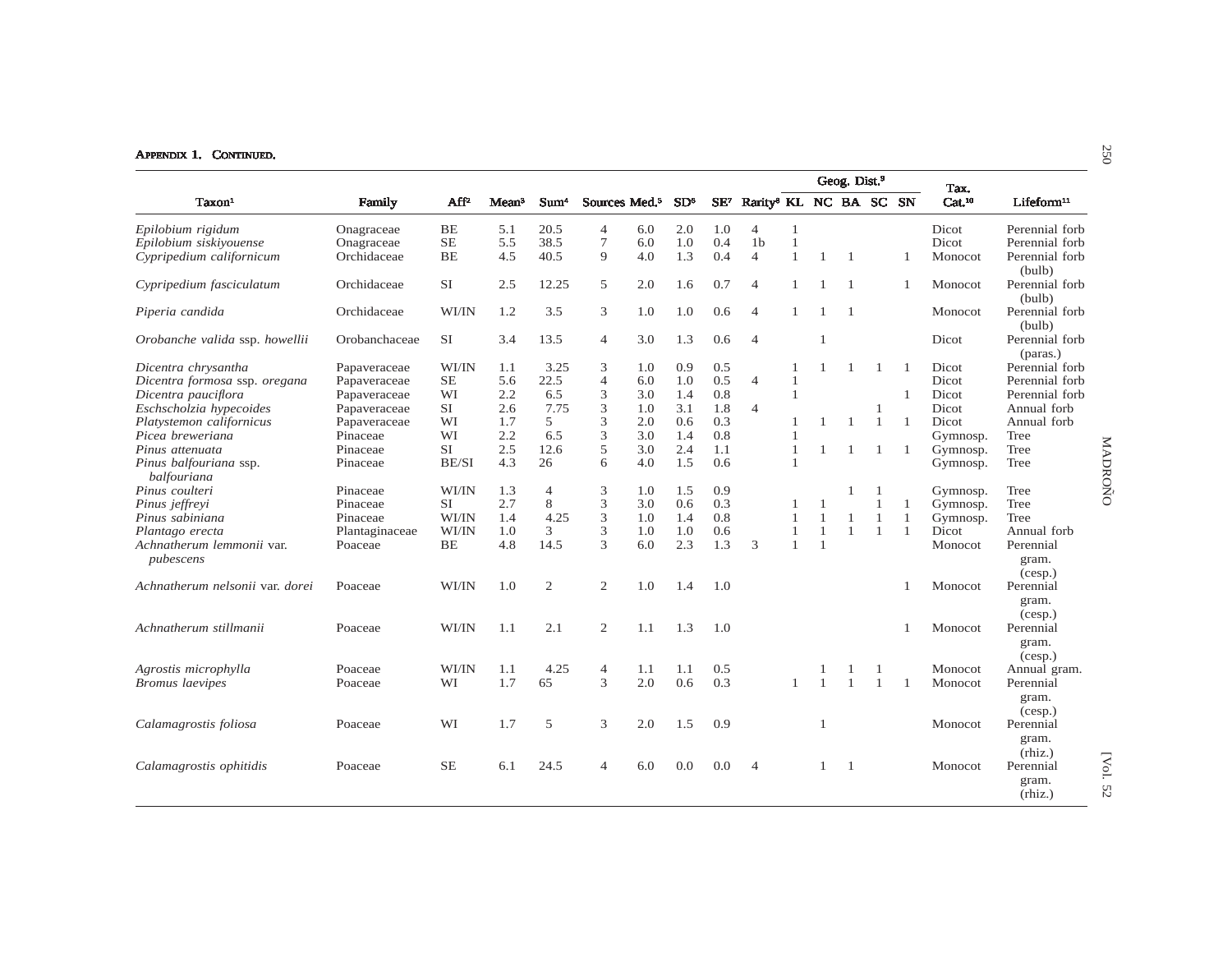|                                                                  |                                |                  |                   |                  |                           |            |                 |            |                                                    |              |                                | Geog. Dist. <sup>9</sup> |              |                | Tax.               |                                             |
|------------------------------------------------------------------|--------------------------------|------------------|-------------------|------------------|---------------------------|------------|-----------------|------------|----------------------------------------------------|--------------|--------------------------------|--------------------------|--------------|----------------|--------------------|---------------------------------------------|
| Taxon <sup>1</sup>                                               | Family                         | Aff <sup>2</sup> | Mean <sup>3</sup> | Sum <sup>4</sup> | Sources Med. <sup>5</sup> |            | SD <sup>6</sup> |            | SE <sup>7</sup> Rarity <sup>8</sup> KL NC BA SC SN |              |                                |                          |              |                | Cat. <sup>10</sup> | Lifeform <sup>11</sup>                      |
| Calamagrostis stricta ssp.<br>inexpansa                          | Poaceae                        | WI               | 1.5               | 3                | $\mathbf{2}$              | 1.5        | 2.1             | 1.5        |                                                    | 1            | $\overline{1}$                 | $\mathbf{1}$             | -1           | $\mathbf{1}$   | Monocot            | Perennial<br>gram.<br>(cesp.)               |
| Danthonia californica var.<br>californica                        | Poaceae                        | SI               | 3.3               | 13               | $\overline{4}$            | 3.0        | 2.2             | 1.1        |                                                    | 1            |                                | 1                        | -1           | $\mathbf{1}$   | Monocot            | Perennial<br>gram.<br>(cesp.)               |
| Elymus trachycaulus ssp.<br>trachycaulus                         | Poaceae                        | WI               | 1.6               | 3.1              | $\mathbf{2}$              | 1.6        | 2.1             | 1.5        |                                                    | 1            | $\mathbf{1}$                   | $\mathbf{1}$             | -1           | -1             | Monocot            | Perennial<br>gram.<br>(cesp.)               |
| Festuca californica                                              | Poaceae                        | WI               | 2.4               | 11.75            | 5                         | 2.0        | 1.6             | 0.7        |                                                    | 1            |                                | 1                        | -1           | 1              | Monocot            | Perennial<br>gram.<br>(cesp.)               |
| Festuca idahoensis                                               | Poaceae                        | WI/IN            | 1.3               | 5.25             | $\overline{4}$            | 1.0        | 1.2             | 0.6        |                                                    |              |                                | 1                        | $\mathbf{1}$ | -1             | Monocot            | Perennial<br>gram.<br>(cesp.)               |
| Hordeum brachyantherum ssp.<br>californicum                      | Poaceae                        | <b>SI</b>        | 3.1               | 9.25             | 3                         | 3.0        | 2.9             | 1.7        |                                                    | 1            |                                | 1                        | -1           | -1             | Monocot            | Perennial<br>gram.<br>(cesp.)               |
| Melica geyeri                                                    | Poaceae                        | WI/IN            | 1.2               | 6                | 5                         | 1.0        | 0.4             | 0.2        |                                                    | 1            | -1                             |                          | 1            | $\overline{1}$ | Monocot            | Perennial<br>gram.<br>(cesp.)               |
| Poa piperi                                                       | Poaceae                        | <b>BE</b>        | 5.4               | 21.5             | $\overline{4}$            | 5.5        | 1.0             | 0.5        | $\overline{4}$                                     | 1            |                                |                          |              |                | Monocot            | Perennial<br>gram.<br>(rhiz.)               |
| Poa rhizomata                                                    | Poaceae                        | WI               | 1.8               | 3.5              | $\mathbf{2}$              | 1.5        | 2.1             | 1.5        | $\overline{4}$                                     | $\mathbf{1}$ |                                |                          |              |                | Monocot            | Perennial<br>gram.<br>(rhiz.)               |
| Poa tenerrima                                                    | Poaceae                        | SI               | 3.3               | 13               | $\overline{4}$            | 3.0        | 1.3             | 0.6        |                                                    |              |                                | 1                        |              |                | Monocot            | Perennial<br>gram.<br>(cesp.)               |
| Scribneria bolanderi<br>Vulpia microstachys var.<br>microstachys | Poaceae<br>Poaceae             | WI<br>WI         | 1.7<br>2.3        | 5.1<br>9.1       | 3<br>$\overline{4}$       | 1.0<br>2.0 | 2.0<br>2.0      | 1.2<br>1.0 |                                                    | $\mathbf{1}$ | $\mathbf{1}$                   | $\mathbf{1}$             | $\mathbf{1}$ | $\overline{1}$ | Monocot<br>Monocot | Annual gram.<br>Annual gram.                |
| Collomia diversifolia                                            | Polemoniaceae                  | SЕ               | 5.6               | 33.5             | 6                         | 6.0        | 1.2             | 0.5        | $\overline{4}$                                     |              | $\mathbf{1}$                   | $\overline{1}$           |              |                | Dicot              | Annual forb                                 |
| Collomia tinctoria<br>Gilia capitata ssp. capitata               | Polemoniaceae<br>Polemoniaceae | WI<br>WI         | 1.8<br>1.6        | 7.1<br>4.75      | $\overline{4}$<br>3       | 2.0<br>1.0 | 1.5<br>1.2      | 0.7<br>0.7 |                                                    | 1<br>1       | $\mathbf{1}$<br>$\overline{1}$ |                          |              | $\mathbf{1}$   | Dicot<br>Dicot     | Annual forb<br>Annual,<br>Perennial<br>forb |
| Gilia sinistra ssp. pinnatisecta                                 | Polemoniaceae                  | BE/SI            | 3.8               | 19               | 5                         | 3.0        | 2.2             | 1.0        | $\overline{4}$                                     |              | 1                              |                          |              |                | Dicot              | Annual,<br>Perennial<br>forb                |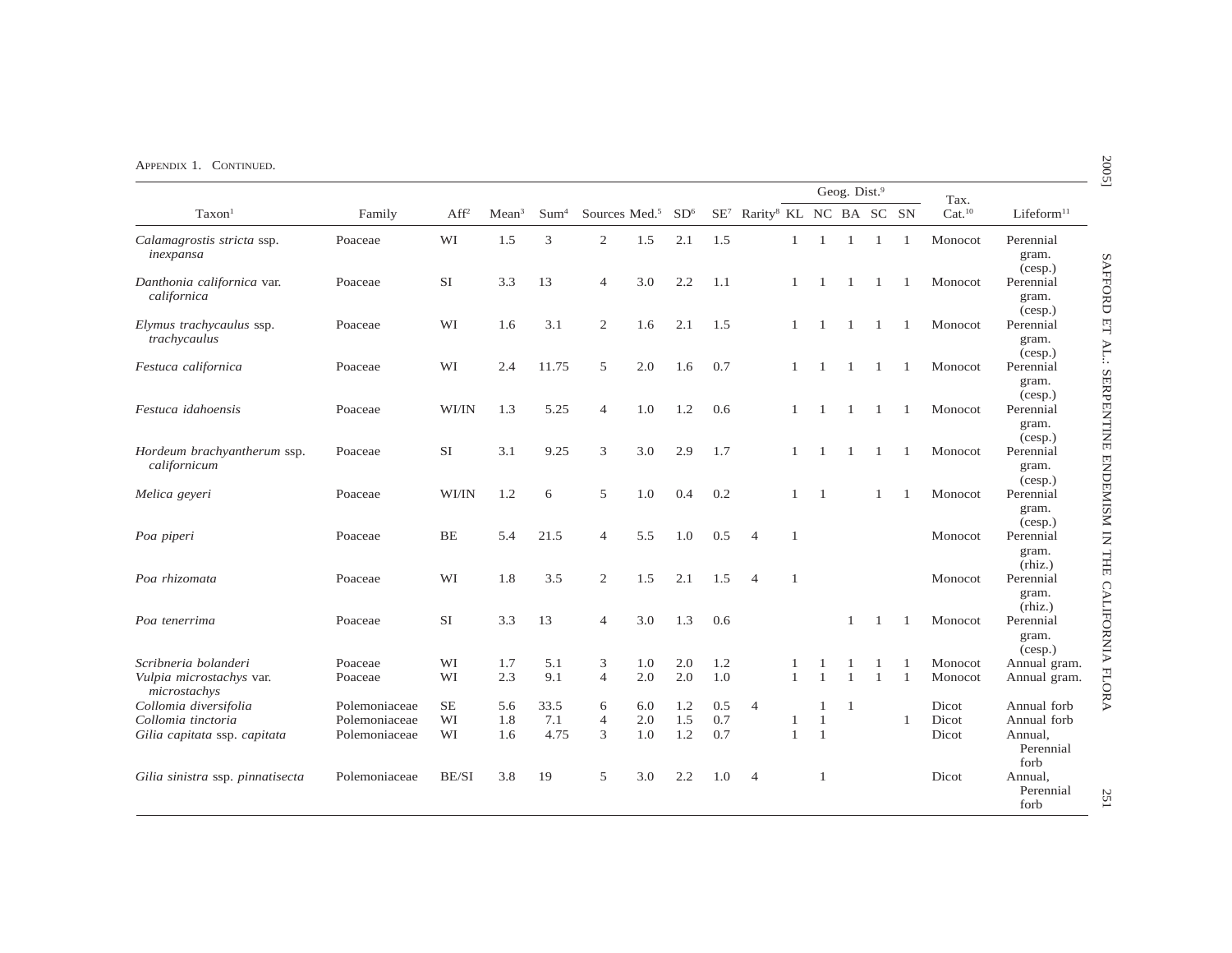|                                                                 |               |           |                   |                  |                           |     |                 |        |                                    |                |                | Geog. Dist. <sup>9</sup> |                |                |                            |                                     |
|-----------------------------------------------------------------|---------------|-----------|-------------------|------------------|---------------------------|-----|-----------------|--------|------------------------------------|----------------|----------------|--------------------------|----------------|----------------|----------------------------|-------------------------------------|
| Taxon <sup>1</sup>                                              | Family        | $AF^2$    | Mean <sup>3</sup> | Sum <sup>4</sup> | Sources Med. <sup>5</sup> |     | SD <sup>6</sup> | $SE^7$ | Rarity <sup>8</sup> KL NC BA SC SN |                |                |                          |                |                | Tax.<br>Cat. <sup>10</sup> | Lifeform <sup>11</sup>              |
| Gilia sinistra ssp. sinistra                                    | Polemoniaceae | <b>SI</b> | 2.5               | 7.5              | 3                         | 3.0 | 1.8             | 1.0    |                                    | $\mathbf{1}$   | $\mathbf{1}$   |                          |                | $\mathbf{1}$   | Dicot                      | Annual forb                         |
| Linanthus ambiguus                                              | Polemoniaceae | <b>SE</b> | 5.8               | 17.5             | 3                         | 6.0 | 0.6             | 0.3    | $\overline{4}$                     |                |                | $\overline{1}$           | -1             |                | Dicot                      | Annual forb                         |
| Linanthus bolanderi                                             | Polemoniaceae | WI/IN     | 1.3               | 2.5              | $\overline{c}$            | 1.3 | 1.1             | 0.8    |                                    |                |                | $\mathbf{1}$             |                |                | Dicot                      | Annual forb                         |
| Linanthus dichotomus                                            | Polemoniaceae | <b>SI</b> | 2.5               | 12.35            | 5                         | 3.0 | 2.4             | 1.1    |                                    |                | $\mathbf{1}$   | $\overline{1}$           | $\overline{1}$ | $\overline{1}$ | Dicot                      | Annual forb                         |
| Linanthus latisectus $(=$<br>Leptosiphon la.)                   | Polemoniaceae | WI        | 2.0               | 6                | 3                         | 2.0 | 0.0             | 0.0    |                                    |                |                |                          |                |                | Dicot                      | Annual forb                         |
| Linanthus liniflorus $(=$<br>Leptosiphon li.)                   | Polemoniaceae | WI        | 1.6               | 6.25             | $\overline{4}$            | 1.5 | 1.2             | 0.6    |                                    |                |                |                          |                |                | Dicot                      | Annual forb                         |
| Linanthus nuttallii ssp. howellii<br>$(= Leptosiphon n. s. h.)$ | Polemoniaceae | BE        | 5.3               | 31.5             | 6                         | 6.0 | 1.3             | 0.5    | 1 <sub>b</sub>                     |                |                |                          |                |                | Dicot                      | Perennial forb                      |
| Navarretia heterodoxa                                           | Polemoniaceae | SI        | 2.8               | 14               | 5                         | 3.0 | 2.4             | 1.1    |                                    |                |                |                          |                |                | Dicot                      | Annual forb                         |
| Navarretia jaredii                                              | Polemoniaceae | <b>SE</b> | 5.9               | 23.5             | $\overline{4}$            | 6.0 | 0.5             | 0.3    | $\overline{4}$                     |                |                |                          | $\mathbf{1}$   |                | Dicot                      | Annual forb                         |
| Navarretia jepsonii                                             | Polemoniaceae | $\rm SE$  | 5.6               | 22.5             | 4                         | 5.5 | 0.6             | 0.3    | $\overline{4}$                     |                |                |                          |                |                | Dicot                      | Annual forb                         |
| Navarretia pubescens                                            | Polemoniaceae | WI        | 2.0               | 6                | 3                         | 2.0 | 1.0             | 0.6    |                                    |                | $\mathbf{1}$   | $\overline{1}$           | $\overline{1}$ | $\overline{1}$ | Dicot                      | Annual forb                         |
| Navarretia rosulata                                             | Polemoniaceae | <b>SE</b> | 6.0               | 18               | 3                         | 6.0 | 0.0             | 0.0    | 1 <sub>b</sub>                     |                | $\mathbf{1}$   | $\overline{1}$           |                |                | Dicot                      | Annual forb                         |
| Phlox hirsuta                                                   | Polemoniaceae | <b>SE</b> | 6.2               | 18.5             | 3                         | 6.0 | 0.0             | 0.0    | 1 <sub>b</sub>                     | $\mathbf{1}$   |                |                          |                |                | Dicot                      | Perennial forb                      |
| Polemonium chartaceum                                           | Polemoniaceae | WI        | 1.6               | 8.1              | 5                         | 2.0 | 1.5             | 0.7    | 1 <sub>b</sub>                     | $\mathbf{1}$   |                |                          |                |                | Dicot                      | Perennial forb                      |
| Polygala cornuta var. cornuta                                   | Polygalaceae  | WI        | 2.3               | 9                | $\overline{4}$            | 2.0 | 1.3             | 0.6    |                                    | $\overline{1}$ |                |                          |                |                | Dicot                      | MADROÑO<br>Perennial<br>forb, Shrub |
| Chorizanthe breweri                                             | Polygonaceae  | BE        | 5.4               | 21.5             | $\overline{4}$            | 5.5 | 1.0             | 0.5    | 1 <sub>b</sub>                     |                |                |                          | $\mathbf{1}$   |                | Dicot                      | Annual forb                         |
| Chorizanthe palmeri                                             | Polygonaceae  | <b>BE</b> | 4.9               | 24.5             | 5                         | 6.0 | 1.6             | 0.7    | $\overline{4}$                     |                |                |                          | $\mathbf{1}$   |                | Dicot                      | Annual forb                         |
| Chorizanthe uniaristata                                         | Polygonaceae  | <b>SI</b> | 2.7               | 10.75            | $\overline{4}$            | 2.5 | 2.0             | 1.0    |                                    |                |                |                          | 1              |                | Dicot                      | Annual.<br>Perennial<br>forb        |
| Chorizanthe ventricosa                                          | Polygonaceae  | BE        | 5.3               | 16               | 3                         | 6.0 | 1.2             | 0.7    | 4                                  |                |                |                          | $\mathbf{1}$   |                | Dicot                      | Annual forb                         |
| Eriogonum alpinum                                               | Polygonaceae  | <b>SE</b> | 6.1               | 30.5             | 5                         | 6.0 | 0.0             | 0.0    | 1 <sub>b</sub>                     |                |                |                          |                |                | Dicot                      | Perennial forb                      |
| Eriogonum argillosum                                            | Polygonaceae  | SI        | 3.1               | 12.5             | $\overline{4}$            | 3.0 | 2.6             | 1.3    | $\overline{4}$                     |                |                | $\overline{1}$           | -1             |                | Dicot                      | Annual forb                         |
| Eriogonum compositum var.<br>compositum                         | Polygonaceae  | WI        | 1.7               | 5.1              | 3                         | 2.0 | 1.5             | 0.9    |                                    |                | $\overline{1}$ |                          |                |                | Dicot                      | Perennial forb                      |
| Eriogonum congdonii                                             | Polygonaceae  | <b>BE</b> | 5.1               | 35.5             | 7                         | 6.0 | 1.7             | 0.7    | $\overline{4}$                     |                |                |                          |                |                | Dicot                      | Shrub                               |
| Eriogonum covilleanum                                           | Polygonaceae  | SI        | 3.0               | 12               | $\overline{4}$            | 3.0 | 1.6             | 0.8    |                                    |                |                |                          | -1             |                | Dicot                      | Annual forb                         |
| Eriogonum dasyanthemum                                          | Polygonaceae  | <b>SI</b> | 3.0               | 6                | $\mathfrak{2}$            | 3.0 | 1.4             | 1.0    |                                    |                | 1              |                          |                |                | Dicot                      | Annual forb                         |
| Eriogonum diclinum                                              | Polygonaceae  | <b>SI</b> | 3.2               | 9.5              | 3                         | 3.0 | 3.0             | 1.7    | $\overline{4}$                     | -1             |                |                          |                |                | Dicot                      | Perennial forb                      |
| Eriogonum elatum var. villosum                                  | Polygonaceae  | <b>SI</b> | 3.3               | 13               | $\overline{4}$            | 3.5 | 3.2             | 1.6    |                                    | $\overline{1}$ |                |                          |                |                | Dicot                      | Perennial forb                      |
| Eriogonum hirtellum                                             | Polygonaceae  | <b>SE</b> | 6.2               | 18.5             | 3                         | 6.0 | 0.0             | 0.0    | 1 <sub>b</sub>                     | $\overline{1}$ |                |                          |                |                | Dicot                      | Perennial forb<br>(rhiz.)           |
| Eriogonum hirtiflorum                                           | Polygonaceae  | SI        | 3.3               | 13               | 4                         | 3.5 | 3.2             | 1.6    |                                    | -1             |                |                          | -1             |                | Dicot                      | Annual forb                         |
| Eriogonum kelloggii                                             | Polygonaceae  | <b>SE</b> | 6.1               | 24.5             | $\overline{4}$            | 6.0 | 0.0             | 0.0    | 1 <sub>b</sub>                     |                | $\mathbf{1}$   |                          |                |                | Dicot                      | Perennial forb                      |
| Eriogonum libertini                                             | Polygonaceae  | <b>SE</b> | 6.1               | 36.5             | 6                         | 6.0 | 0.0             | 0.0    | $\overline{4}$                     |                | $\mathbf{1}$   |                          |                |                | Dicot                      | [Vol.<br>Perennial forb             |
| Eriogonum luteolum var.<br>caninum                              | Polygonaceae  | <b>SE</b> | 5.5               | 27.5             | 5                         | 6.0 | 0.9             | 0.4    | 3                                  |                | $\mathbf{1}$   | $\overline{1}$           |                |                | Dicot                      | Annual forb<br>52                   |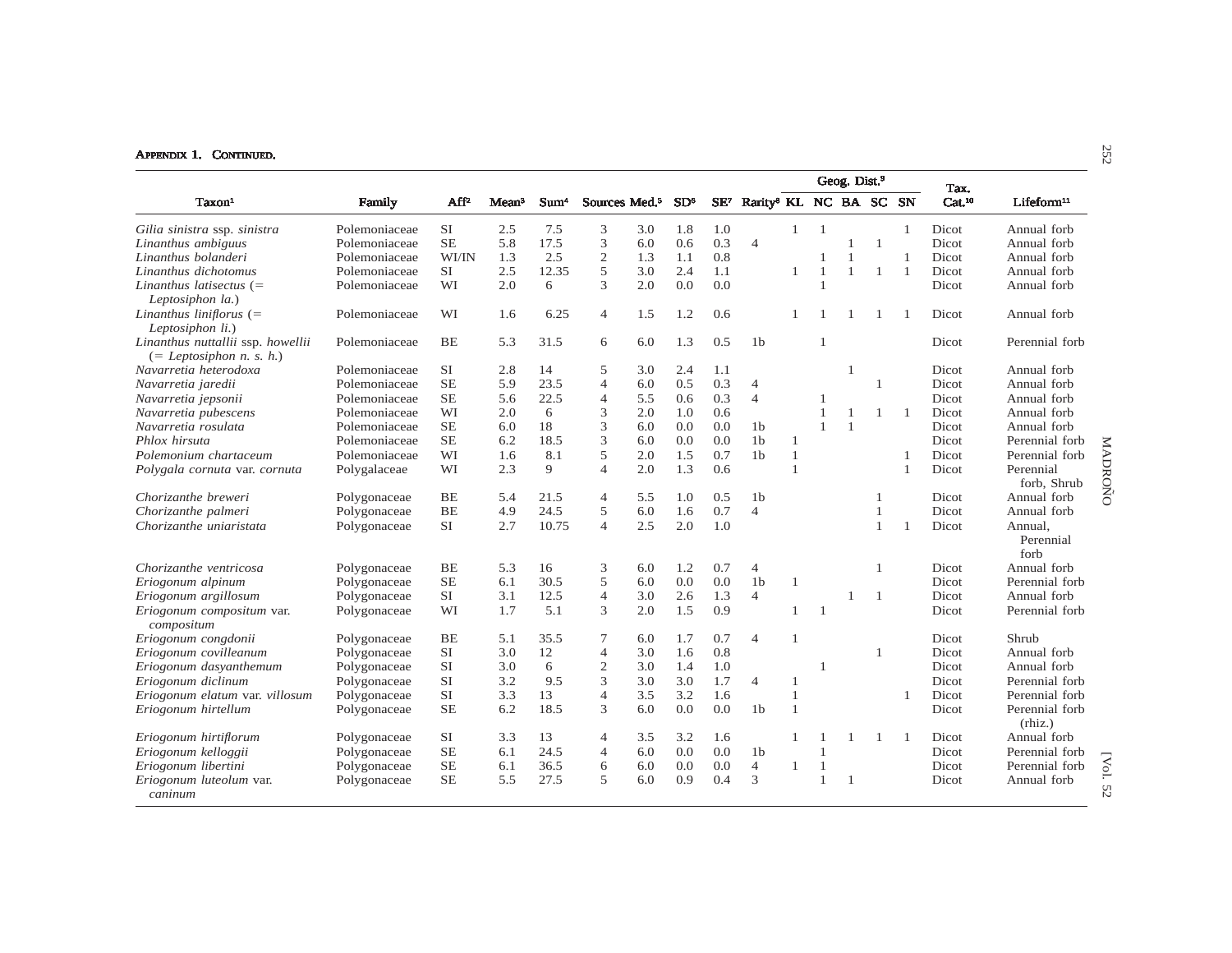|                                              |               |                  |                   |                  |                           |     |                 |     |                                                    |              |                | Geog. Dist. <sup>9</sup> |                |              | Tax.               |                           |
|----------------------------------------------|---------------|------------------|-------------------|------------------|---------------------------|-----|-----------------|-----|----------------------------------------------------|--------------|----------------|--------------------------|----------------|--------------|--------------------|---------------------------|
| Taxon <sup>1</sup>                           | Family        | Aff <sup>2</sup> | Mean <sup>3</sup> | Sum <sup>4</sup> | Sources Med. <sup>5</sup> |     | SD <sup>6</sup> |     | SE <sup>7</sup> Rarity <sup>8</sup> KL NC BA SC SN |              |                |                          |                |              | Cat. <sup>10</sup> | Lifeform <sup>11</sup>    |
| Eriogonum luteolum var.<br>luteolum          | Polygonaceae  | BE/SI            | 3.8               | 15               | $\overline{4}$            | 3.0 | 1.5             | 0.8 |                                                    | $\mathbf{1}$ | $\mathbf{1}$   | $\overline{1}$           |                | $\mathbf{1}$ | Dicot              | Annual forb               |
| Eriogonum nervulosum                         | Polygonaceae  | <b>SE</b>        | 6.2               | 18.5             | 3                         | 6.0 | 0.0             | 0.0 | 1 <sub>b</sub>                                     |              | $\overline{1}$ |                          |                |              | Dicot              | Perennial forb<br>(rhiz.) |
| Eriogonum nudum var.<br>indictum             | Polygonaceae  | WI               | 1.5               | 4.5              | 3                         | 1.0 | 0.6             | 0.3 | $\overline{4}$                                     |              |                |                          | $\mathbf{1}$   |              | Dicot              | Perennial forb            |
| Eriogonum nudum var.<br>oblongifolium        | Polygonaceae  | WI               | 2.0               | 6                | 3                         | 2.0 | 0.0             | 0.0 |                                                    |              | $\overline{1}$ |                          |                |              | Dicot              | Perennial forb            |
| Eriogonum pendulum                           | Polygonaceae  | <b>SE</b>        | 6.2               | 18.5             | 3                         | 6.0 | 0.0             | 0.0 | $\mathfrak{2}$                                     | 1            |                |                          |                |              | Dicot              | Perennial forb            |
| Eriogonum pyrolifolium                       | Polygonaceae  | WI/IN            | 1.0               | 3                | 3                         | 0.0 | 1.7             | 1.0 |                                                    | 1            |                |                          |                | $\mathbf{1}$ | Dicot              | Perennial forb            |
| Eriogonum siskiyouense                       | Polygonaceae  | BE               | 5.4               | 32.5             | 6                         | 6.0 | 1.2             | 0.5 | $\overline{4}$                                     | 1            |                |                          |                |              | Dicot              | Perennial forb            |
| Eriogonum strictum var.<br>greenei           | Polygonaceae  | <b>SE</b>        | 5.9               | 29.5             | 5                         | 6.0 | 0.4             | 0.2 | $\overline{4}$                                     | 1            | $\overline{1}$ |                          |                |              | Dicot              | Perennial forb            |
| Eriogonum strictum var.<br>proliferum        | Polygonaceae  | <b>SE</b>        | 6.0               | 24               | 4                         | 6.0 | 0.0             | 0.0 |                                                    |              | $\overline{1}$ |                          |                |              | Dicot              | Perennial forb            |
| Eriogonum ternatum                           | Polygonaceae  | <b>SE</b>        | 6.2               | 18.5             | 3                         | 6.0 | 0.0             | 0.0 | $\overline{4}$                                     | 1            | $\overline{1}$ |                          |                |              | Dicot              | Perennial forb            |
| Eriogonum trichopes var.<br>hooveri          | Polygonaceae  | <b>SI</b>        | 3.3               | 10               | 3                         | 3.0 | 2.5             | 1.5 |                                                    |              |                |                          | 1              |              | Dicot              | Annual forb               |
| Eriogonum tripodum                           | Polygonaceae  | BE               | 5.3               | 26.5             | 5                         | 6.0 | 1.3             | 0.6 | $\overline{4}$                                     |              | $\overline{1}$ |                          |                |              | Dicot              | Shrub                     |
| Eriogonum umbellatum var.<br>argus           | Polygonaceae  | <b>SI</b>        | 3.0               | 12               | $\overline{4}$            | 3.5 | 1.4             | 0.7 |                                                    |              | $\overline{1}$ |                          |                |              | Dicot              | Perennial forb            |
| Eriogonum umbellatum var.<br>bahiiforme      | Polygonaceae  | BE/SI            | 3.5               | 21               | 6                         | 3.0 | 1.2             | 0.5 | $\overline{4}$                                     |              |                |                          | -1             |              | Dicot              | Perennial forb            |
| Eriogonum umbellatum var.<br>goodmanii       | Polygonaceae  | SI               | 3.3               | 10               | 3                         | 3.0 | 2.5             | 1.5 |                                                    | 1            |                |                          |                |              | Dicot              | Perennial forb            |
| Eriogonum umbellatum var.<br>humistratum     | Polygonaceae  | <b>BE</b>        | 4.5               | 27.25            | 6                         | 5.0 | 2.1             | 0.8 | $\overline{4}$                                     | 1            | $\overline{1}$ |                          |                |              | Dicot              | Perennial forb            |
| Eriogonum umbellatum var.<br>speciosum       | Polygonaceae  | BE/SI            | 4.2               | 21               | 5                         | 4.0 | 1.3             | 0.6 |                                                    | 1            |                |                          |                | 1            | Dicot              | Perennial forb            |
| Eriogonum ursinum                            | Polygonaceae  | WI/IN            | 1.1               | 2.25             | $\overline{c}$            | 1.1 | 1.2             | 0.9 |                                                    | $\mathbf{1}$ |                |                          |                |              | Dicot              | Perennial forb            |
| Eriogonum vimineum                           | Polygonaceae  | WI/IN            | 1.0               | 3                | 3                         | 1.0 | 0.0             | 0.0 |                                                    | 1            |                |                          |                | 1            | Dicot              | Annual forb               |
| Polygonum douglasii ssp.<br>majus            | Polygonaceae  | WI               | 1.5               | 4.5              | 3                         | 2.0 | 0.9             | 0.5 |                                                    | $\mathbf{1}$ |                |                          |                | 1            | Dicot              | Annual forb               |
| Polygonum douglasii ssp.<br>spergulariiforme | Polygonaceae  | <b>SI</b>        | 3.0               | 18.25            | 6                         | 2.5 | 2.1             | 0.9 |                                                    | $\mathbf{1}$ |                | $\overline{1}$           |                |              | Dicot              | Annual forb               |
| Systenotheca vortriedei                      | Polygonaceae  | <b>SI</b>        | 3.1               | 12.25            | 4                         | 2.5 | 2.2             | 1.1 | 4                                                  |              |                |                          | -1             |              | Dicot              | Annual forb               |
| Calyptridium quadripetalum                   | Portulacaceae | BE               | 4.6               | 27.5             | 6                         | 4.0 | 1.2             | 0.5 | $\overline{4}$                                     |              |                |                          |                |              | Dicot              | Annual forb               |
| Calyptridium umbellatum                      | Portulacaceae | WI/IN            | 1.3               | $\overline{4}$   | 3                         | 1.0 | 1.5             | 0.9 |                                                    | 1            | $\mathbf{1}$   |                          |                | 1            | Dicot              | Perennial forb            |
| Claytonia exigua ssp. exigua                 | Portulacaceae | <b>SI</b>        | 3.4               | 24               | 7                         | 3.0 | 1.1             | 0.4 |                                                    | 1            |                |                          |                | 1            | Dicot              | Annual forb               |
| Claytonia exigua ssp. glauca                 | Portulacaceae | BE/SI            | 3.6               | 18               | 5                         | 3.0 | 1.3             | 0.6 |                                                    | $\mathbf{1}$ |                |                          | $\overline{1}$ |              | Dicot              | Annual forb               |
| Claytonia gypsophiloides                     | Portulacaceae | <b>SI</b>        | 3.1               | 15.5             | 5                         | 3.0 | 0.2             | 0.1 |                                                    |              | $\mathbf{1}$   |                          | 1              |              | Dicot              | Annual forb               |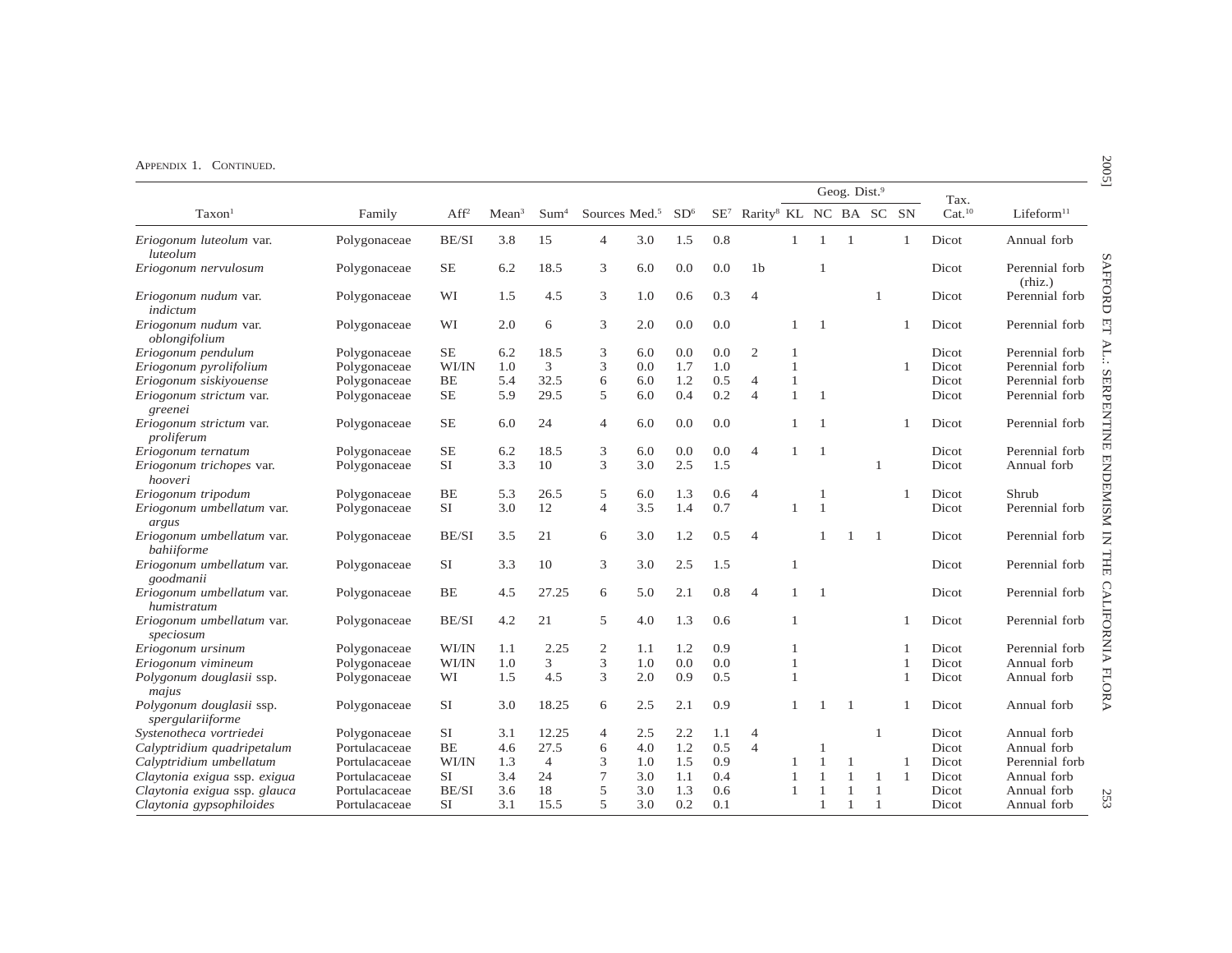|                                         |               |           |                   |                  |                           |     |                 |        |                                    |                |                | Geog. Dist. <sup>9</sup> |                |                | Tax.               |                           |
|-----------------------------------------|---------------|-----------|-------------------|------------------|---------------------------|-----|-----------------|--------|------------------------------------|----------------|----------------|--------------------------|----------------|----------------|--------------------|---------------------------|
| Taxon <sup>1</sup>                      | Family        | $AF^2$    | Mean <sup>3</sup> | Sum <sup>4</sup> | Sources Med. <sup>5</sup> |     | SD <sup>6</sup> | $SE^7$ | Rarity <sup>8</sup> KL NC BA SC SN |                |                |                          |                |                | Cat. <sup>10</sup> | $L$ ifeform $^{11}$       |
| Claytonia saxosa                        | Portulacaceae | BE/SI     | 4.4               | 21.75            | 5                         | 5.0 | 2.2             | 1.0    |                                    | $\mathbf{1}$   | $\overline{1}$ |                          |                |                | Dicot              | Annual forb               |
| Lewisia cantelovii                      | Portulacaceae | WI/IN     | 1.0               | 6                | 6                         | 1.0 | 1.1             | 0.4    | 1 <sub>b</sub>                     |                |                |                          |                |                | Dicot              | Perennial forb            |
| Lewisia cotyledon var.<br>cotyledon     | Portulacaceae | WI        | 2.0               | 6                | 3                         | 3.0 | 1.7             | 1.0    |                                    | $\overline{1}$ |                |                          |                |                | Dicot              | Perennial forb            |
| Lewisia cotyledon var. heckneri         | Portulacaceae | WI/IN     | 1.0               | $\overline{4}$   | 4                         | 0.5 | 1.4             | 0.7    |                                    |                |                |                          |                |                | Dicot              | Perennial forb            |
| Lewisia cotyledon var. howellii         | Portulacaceae | WI/IN     | 1.3               | $\overline{4}$   | 3                         | 1.0 | 1.5             | 0.9    |                                    |                |                |                          |                |                | Dicot              | Perennial forb            |
| Lewisia leana                           | Portulacaceae | <b>SI</b> | 3.0               | 6                | $\overline{2}$            | 3.0 | 0.0             | 0.0    |                                    |                | $\mathbf{1}$   |                          |                | $\mathbf{1}$   | Dicot              | Perennial forb            |
| Lewisia nevadensis                      | Portulacaceae | WI        | 1.7               | 5                | 3                         | 2.0 | 1.5             | 0.9    |                                    |                | $\mathbf{1}$   |                          |                | $\mathbf{1}$   | Dicot              | Perennial forb            |
| Lewisia oppositifolia                   | Portulacaceae | BE        | 5.3               | 21               | $\overline{4}$            | 6.0 | 1.5             | 0.8    |                                    |                |                |                          |                |                | Dicot              | Perennial forb            |
| Lewisia rediviva                        | Portulacaceae | WI/IN     | 1.4               | $7\phantom{.0}$  | 5                         | 1.0 | 1.1             | 0.5    |                                    | $\mathbf{1}$   | $\mathbf{1}$   | -1                       | $\overline{1}$ | -1             | Dicot              | Perennial forb            |
| Lewisia stebbinsii                      | Portulacaceae | <b>BE</b> | 4.7               | 14               | 3                         | 6.0 | 2.3             | 1.3    | 1 <sub>b</sub>                     |                | $\mathbf{1}$   |                          |                |                | Dicot              | Perennial forb            |
| Lewisia triphylla                       | Portulacaceae | WI        | 1.7               | 5                | 3                         | 2.0 | 1.5             | 0.9    |                                    |                | $\overline{1}$ |                          |                |                | Dicot              | Perennial forb            |
| Dodecatheon clevelandii ssp.<br>patulum | Primulaceae   | <b>SI</b> | 3.0               | $\mathbf{Q}$     | 3                         | 3.0 | 0.0             | 0.0    |                                    |                |                | $\mathbf{1}$             | $\overline{1}$ | $\overline{1}$ | Dicot              | Perennial forb            |
| Adiantum aleuticum                      | Pteridaceae   | WI        | 2.4               | 11.75            | 5                         | 2.0 | 1.2             | 0.5    |                                    |                |                | $\overline{1}$           | $\mathbf{1}$   |                | Pteridoph.         | Perennial forb            |
| Aspidotis carlotta-halliae              | Pteridaceae   | <b>BE</b> | 5.3               | 26.5             | 5                         | 6.0 | 1.1             | 0.5    | $\overline{4}$                     |                |                |                          | $\overline{1}$ |                | Pteridoph.         | Perennial forb<br>(rhiz.) |
| Aspidotis densa                         | Pteridaceae   | <b>SI</b> | 3.4               | 31               | 9                         | 3.0 | 1.2             | 0.4    |                                    |                |                |                          | -1             |                | Pteridoph.         | Perennial forb            |
| Pellaea brachyptera                     | Pteridaceae   | WI        | 1.5               | 4.5              | 3                         | 2.0 | 0.9             | 0.5    |                                    |                | $\mathbf{1}$   |                          |                |                | Pteridoph.         | Perennial forb            |
| Anemone drummondii                      | Ranunculaceae | WI        | 2.3               | 6.75             | 3                         | 2.0 | 1.6             | 0.9    |                                    |                |                |                          |                | $\mathbf{1}$   | Dicot              | Perennial forb            |
| Aquilegia eximia                        | Ranunculaceae | BE/SI     | 4.2               | 25               | 6                         | 3.5 | 1.5             | 0.6    |                                    |                | 1              | 1                        | -1             |                | Dicot              | Perennial forb            |
| Delphinium hesperium ssp.<br>hesperium  | Ranunculaceae | <b>SI</b> | 2.7               | 8                | 3                         | 3.0 | 0.6             | 0.3    |                                    | $\overline{1}$ | $\mathbf{1}$   | $\overline{1}$           |                |                | Dicot              | Perennial forb            |
| Delphinium nuttallianum                 | Ranunculaceae | WI/IN     | 1.4               | 4.1              | 3                         | 1.0 | 1.5             | 0.9    |                                    | $\overline{1}$ |                |                          |                |                | Dicot              | Perennial forb            |
| Delphinium parryi ssp.<br>eastwoodiae   | Ranunculaceae | BE/SI     | 3.7               | 11               | 3                         | 4.0 | 2.5             | 1.5    |                                    |                |                |                          | $\mathbf{1}$   |                | Dicot              | Perennial forb            |
| Delphinium uliginosum                   | Ranunculaceae | <b>SE</b> | 5.7               | 28.5             | 5                         | 6.0 | 0.9             | 0.4    | $\overline{4}$                     |                | 1              |                          |                |                | Dicot              | Perennial forb            |
| Ceanothus confusus                      | Rhamnaceae    | WI/IN     | 1.3               | 2.5              | $\overline{c}$            | 1.3 | 1.1             | 0.8    | 1 <sub>b</sub>                     |                | $\mathbf{1}$   |                          |                |                | Dicot              | Shrub                     |
| Ceanothus cuneatus var.<br>cuneatus     | Rhamnaceae    | WI        | 1.5               | 6.1              | $\overline{4}$            | 1.5 | 1.3             | 0.6    |                                    |                | $\mathbf{1}$   |                          | $\overline{1}$ |                | Dicot              | Shrub                     |
| Ceanothus divergens                     | Rhamnaceae    | WI        | 2.0               | $\overline{4}$   | $\mathfrak{2}$            | 2.0 | 1.4             | 1.0    | 1 <sub>b</sub>                     |                | -1             |                          |                |                | Dicot              | Shrub                     |
| Ceanothus ferrisae                      | Rhamnaceae    | <b>SE</b> | 6.1               | 24.5             | $\overline{4}$            | 6.0 | 0.0             | 0.0    | 1 <sub>b</sub>                     |                |                | $\overline{1}$           |                |                | Dicot              | Shrub                     |
| Ceanothus foliosus var. medius          | Rhamnaceae    | BE/SI     | 4.0               | 12               | 3                         | 3.0 | 1.7             | 1.0    |                                    |                |                | $\overline{1}$           | $\overline{1}$ |                | Dicot              | Shrub                     |
| Ceanothus jepsonii                      | Rhamnaceae    | <b>SE</b> | 6.0               | 18               | 3                         | 6.0 | 0.0             | 0.0    |                                    |                | $\mathbf{1}$   | $\overline{1}$           |                |                | Dicot              | Shrub                     |
| Ceanothus masonii                       | Rhamnaceae    | <b>SI</b> | 3.3               | 6.5              | $\mathfrak{2}$            | 3.0 | 4.2             | 3.0    | 1 <sub>b</sub>                     |                |                | $\overline{1}$           |                |                | Dicot              | Shrub                     |
| Ceanothus papillosus var.<br>roweanus   | Rhamnaceae    | WI        | 1.5               | 3                | $\overline{2}$            | 1.5 | 2.1             | 1.5    |                                    |                |                |                          | $\mathbf{1}$   |                | Dicot              | Shrub                     |
| Ceanothus pumilus                       | Rhamnaceae    | SE        | 5.7               | 28.5             | 5                         | 6.0 | 0.9             | 0.4    |                                    |                | $\mathbf{1}$   |                          |                |                | Dicot              | Shrub                     |
| Ceanothus roderickii                    | Rhamnaceae    | WI        | 1.7               | 5                | 3                         | 2.0 | 1.5             | 0.9    | 1 <sub>b</sub>                     |                |                |                          |                |                | Dicot              | Shrub                     |
| Ceanothus sonomensis                    | Rhamnaceae    | WI/IN     | 1.3               | $\overline{4}$   | 3                         | 2.0 | 1.2             | 0.7    | 1 <sub>b</sub>                     |                |                | $\mathbf{1}$             |                |                | Dicot              | Shrub                     |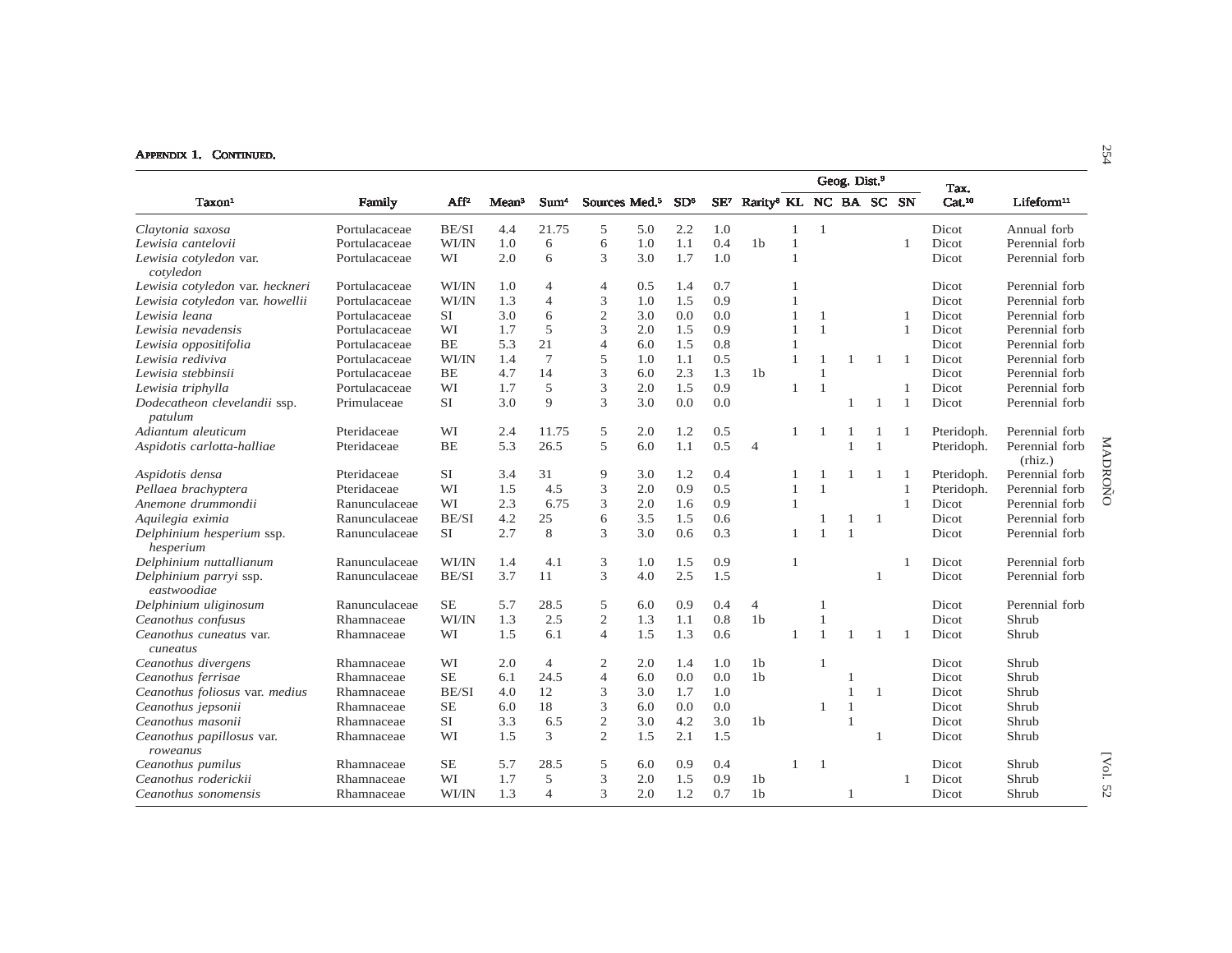|                                          | Family           |                  |                   |                  |                           |     |                 |     |                                                    |              |                | Geog. Dist. <sup>9</sup> |              |              | Tax.               | Lifeform <sup>11</sup>    |
|------------------------------------------|------------------|------------------|-------------------|------------------|---------------------------|-----|-----------------|-----|----------------------------------------------------|--------------|----------------|--------------------------|--------------|--------------|--------------------|---------------------------|
| Taxon <sup>1</sup>                       |                  | Aff <sup>2</sup> | Mean <sup>3</sup> | Sum <sup>4</sup> | Sources Med. <sup>5</sup> |     | SD <sup>6</sup> |     | SE <sup>7</sup> Rarity <sup>8</sup> KL NC BA SC SN |              |                |                          |              |              | Cat. <sup>10</sup> |                           |
| Rhamnus californica ssp.<br>occidentalis | Rhamnaceae       | $\rm SE$         | 6.0               | 24               | $\overline{4}$            | 6.0 | 0.0             | 0.0 |                                                    | $\mathbf{1}$ | $\overline{1}$ |                          |              | $\mathbf{1}$ | Dicot              | Shrub                     |
| Rhamnus tomentella ssp.<br>crassifolia   | Rhamnaceae       | <b>BE</b>        | 4.8               | 19               | 4                         | 6.0 | 2.5             | 1.3 |                                                    | 1            | $\overline{1}$ |                          |              |              | Dicot              | Shrub                     |
| Rhamnus tomentella ssp.<br>tomentella    | Rhamnaceae       | WI               | 1.5               | 6                | 4                         | 0.8 | 1.7             | 0.8 |                                                    |              |                |                          |              | -1           | Dicot              | Shrub                     |
| Adenostoma fasciculatum                  | Rosaceae         | WI/IN            | 1.3               | 5.2              | 4                         | 1.1 | 1.4             | 0.7 |                                                    |              |                |                          |              |              | Dicot              | Shrub                     |
| Holodiscus discolor                      | Rosaceae         | WI/IN            | 1.0               | 3                | 3                         | 1.0 | 1.0             | 0.6 |                                                    | -1           | $\overline{1}$ | $\mathbf{1}$             | $\mathbf{1}$ | $\mathbf{1}$ | Dicot              | Shrub                     |
| Horkelia congesta ssp.<br>nemorosa       | Rosaceae         | BE/SI            | 3.8               | 7.5              | $\mathbf{2}$              | 3.5 | 0.7             | 0.5 | 2                                                  | $\mathbf{1}$ |                |                          |              |              | Dicot              | Perennial forb            |
| Horkelia daucifolia                      | Rosaceae         | BE/SI            | 3.8               | 15               | 4                         | 3.0 | 1.5             | 0.8 |                                                    |              | $\overline{1}$ |                          |              |              | Dicot              | Perennial forb            |
| Horkelia sericata                        | Rosaceae         | <b>SE</b>        | 5.6               | 22.5             | $\overline{4}$            | 6.0 | 1.0             | 0.5 | $\overline{4}$                                     | 1            |                |                          |              |              | Dicot              | Perennial forb            |
| Horkelia tridentata ssp.<br>flavescens   | Rosaceae         | <b>SI</b>        | 3.0               | 9                | 3                         | 2.0 | 1.7             | 1.0 |                                                    | $\mathbf{1}$ | $\overline{1}$ |                          |              | 1            | Dicot              | Perennial forb            |
| Ivesia gordonii                          | Rosaceae         | WI               | 1.6               | 3.25             | $\overline{c}$            | 1.6 | 1.9             | 1.4 |                                                    | 1            | $\overline{1}$ |                          |              | 1            | Dicot              | Perennial forb            |
| Ivesia pickeringii                       | Rosaceae         | <b>BE</b>        | 5.4               | 32.5             | 6                         | 6.0 | 1.0             | 0.4 | 1 <sub>b</sub>                                     | $\mathbf{1}$ |                |                          |              |              | Dicot              | Perennial forb            |
| Potentilla cristae                       | Rosaceae         | SI               | 3.1               | 12.5             | $\overline{4}$            | 3.0 | 0.0             | 0.0 | 1 <sub>b</sub>                                     | $\mathbf{1}$ |                |                          |              |              | Dicot              | Perennial forb            |
| Sanguisorba officinalis                  | Rosaceae         | BE/SI            | 4.2               | 12.5             | 3                         | 3.0 | 1.7             | 1.0 | 2                                                  | $\mathbf{1}$ | $\overline{1}$ |                          |              |              | Dicot              | Perennial forb<br>(rhiz.) |
| Galium ambiguum var.<br>ambiguum         | Rubiaceae        | <b>SI</b>        | 3.3               | 10               | 3                         | 3.0 | 2.5             | 1.5 |                                                    |              | $\overline{1}$ |                          |              |              | Dicot              | Perennial forb            |
| Galium ambiguum var.<br>siskiyouense     | Rubiaceae        | <b>SE</b>        | 5.5               | 27.5             | 5                         | 6.0 | 0.9             | 0.4 |                                                    |              | $\overline{1}$ |                          |              |              | Dicot              | Perennial forb            |
| Galium andrewsii ssp.<br>andrewsii       | Rubiaceae        | SI               | 3.2               | 16               | 5                         | 3.0 | 1.9             | 0.9 |                                                    |              | $\overline{1}$ | $\mathbf{1}$             | -1           |              | Dicot              | Perennial forb            |
| Galium andrewsii ssp. gatense            | Rubiaceae        | <b>BE</b>        | 5.1               | 20.5             | $\overline{4}$            | 5.0 | 0.8             | 0.4 | $\overline{4}$                                     |              |                | 1                        | $\mathbf{1}$ |              | Dicot              | Perennial forb            |
| Galium andrewsii ssp.<br>intermedium     | Rubiaceae        | WI/IN            | 1.4               | 2.75             | 2                         | 1.4 | 0.9             | 0.6 |                                                    |              |                |                          | $\mathbf{1}$ |              | Dicot              | Perennial forb            |
| Galium clementis                         | Rubiaceae        | WI/IN            | 1.0               | $\overline{2}$   | $\overline{2}$            | 1.0 | 1.4             | 1.0 | 1 <sub>b</sub>                                     |              |                |                          | 1            |              | Dicot              | Perennial forb            |
| Galium hardhamiae                        | Rubiaceae        | <b>SE</b>        | 6.1               | 24.5             | $\overline{4}$            | 6.0 | 0.0             | 0.0 | 1 <sub>b</sub>                                     |              |                |                          | $\mathbf{1}$ |              | Dicot              | Perennial forb            |
| Galium serpenticum ssp.<br>scotticum     | Rubiaceae        | <b>SE</b>        | 5.9               | 29.5             | 5                         | 6.0 | 0.4             | 0.2 | 1 <sub>b</sub>                                     | $\mathbf{1}$ |                |                          |              |              | Dicot              | Perennial forb            |
| Salix breweri                            | Salicaceae       | <b>SE</b>        | 6.0               | 30               | 5                         | 6.0 | 0.0             | 0.0 |                                                    |              |                |                          | -1           |              | Dicot              | Shrub                     |
| Salix delnortensis                       | Salicaceae       | <b>SE</b>        | 6.2               | 18.5             | 3                         | 6.0 | 0.0             | 0.0 | $\overline{4}$                                     | $\mathbf{1}$ |                |                          |              |              | Dicot              | Shrub                     |
| Salix sitchensis                         | Salicaceae       | WI               | 1.6               | 4.75             | 3                         | 1.0 | 1.2             | 0.7 |                                                    | $\mathbf{1}$ | 1              | 1                        | -1           |              | Dicot              | Tree, shrub               |
| Darlingtonia californica                 | Sarraceniaceae   | BE/SI            | 4.1               | 32.5             | 8                         | 4.0 | 1.4             | 0.5 | $\overline{4}$                                     | $\mathbf{1}$ |                |                          |              | 1            | Dicot              | Perennial forb<br>(carn.) |
| Parnassia californica                    | Saxifragaceae    | WI               | 2.0               | 6                | 3                         | 2.0 | 0.0             | 0.0 |                                                    | 1            | $\mathbf{1}$   |                          | $\mathbf{1}$ | 1            | Dicot              | Perennial forb            |
| Saxifraga howellii                       | Saxifragaceae    | BE/SI            | 3.8               | 7.5              | $\mathfrak{2}$            | 3.5 | 2.1             | 1.5 | $\overline{4}$                                     | $\mathbf{1}$ |                |                          |              |              | Dicot              | Perennial forb            |
| Antirrhinum cornutum                     | Scrophulariaceae | WI               | 2.2               | 11               | 5                         | 2.0 | 0.8             | 0.4 |                                                    |              | 1              |                          |              |              | Dicot              | Annual forb               |
| Antirrhinum leptaleum                    | Scrophulariaceae | WI               | 1.6               | 3.1              | $\overline{2}$            | 1.6 | 2.1             | 1.5 |                                                    |              |                |                          |              | 1            | Dicot              | Annual forb               |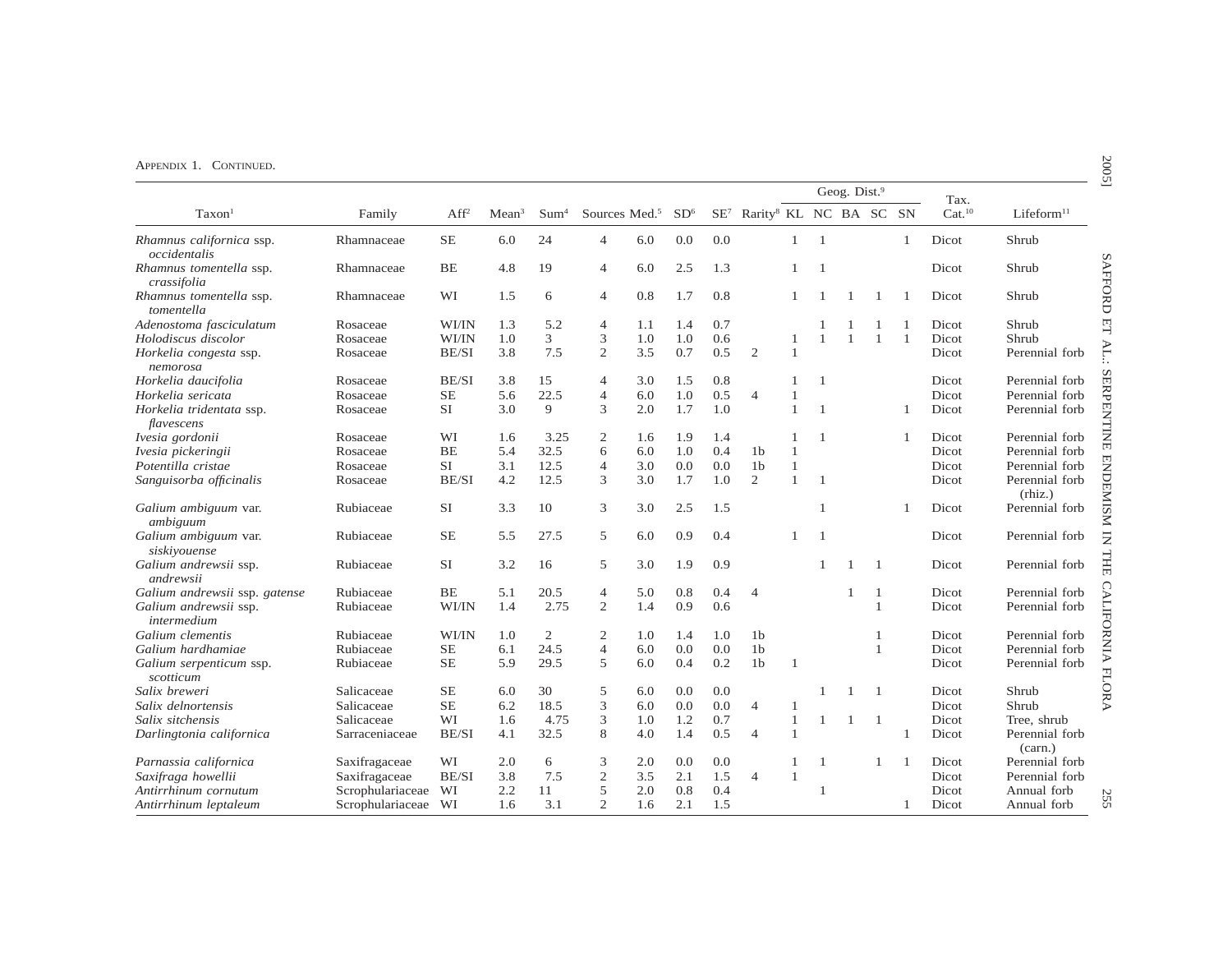|                                                                     |                        |           |                   |                  |                           |     |                 |        | Geog. Dist. <sup>9</sup><br>Tax.   |                |                |                |                |                |                    |                                         |
|---------------------------------------------------------------------|------------------------|-----------|-------------------|------------------|---------------------------|-----|-----------------|--------|------------------------------------|----------------|----------------|----------------|----------------|----------------|--------------------|-----------------------------------------|
| Taxon <sup>1</sup>                                                  | Family                 | $AF^2$    | Mean <sup>3</sup> | Sum <sup>4</sup> | Sources Med. <sup>5</sup> |     | SD <sup>6</sup> | $SE^7$ | Rarity <sup>8</sup> KL NC BA SC SN |                |                |                |                |                | Cat. <sup>10</sup> | Lifeform <sup>11</sup>                  |
| Antirrhinum subcordatum                                             | Scrophulariaceae BE/SI |           | 4.3               | 21.5             | 5                         | 4.0 | 1.8             | 0.8    | $\overline{4}$                     |                | $\mathbf{1}$   |                |                |                | <b>Dicot</b>       | Annual forb                             |
| Antirrhinum vexillo-<br>calvculatum                                 | Scrophulariaceae SI    |           | 2.5               | 20               | 8                         | 2.5 | 1.3             | 0.5    |                                    | $\mathbf{1}$   | $\mathbf{1}$   | 1              | 1              | $\overline{1}$ | Dicot              | Annual forb                             |
| Antirrhinum virga                                                   | Scrophulariaceae SI    |           | 2.8               | 8.5              | 3                         | 3.0 | 0.6             | 0.3    | 4                                  |                | -1             |                |                |                | Dicot              | Perennial forb                          |
| Castilleja affinis ssp. neglecta                                    | Scrophulariaceae SE    |           | 6.1               | 30.5             | 5                         | 6.0 | 0.0             | 0.0    | 1 <sub>b</sub>                     |                | $\mathbf{1}$   | $\overline{1}$ |                |                | Dicot              | Perennial forb<br>(hemipar.)            |
| Castilleja foliolosa                                                | Scrophulariaceae       | WI        | 2.3               | 9                | $\overline{4}$            | 2.5 | 1.0             | 0.5    |                                    |                | 1              | $\mathbf{1}$   | 1              |                | Dicot              | Perennial<br>forb. Shrub                |
| Castilleja hispida ssp.<br>brevilobata                              | Scrophulariaceae SE    |           | 6.2               | 18.5             | 3                         | 6.0 | 0.0             | 0.0    | $\overline{4}$                     | $\mathbf{1}$   |                |                |                |                | Dicot              | Perennial forb<br>(hemipar.)            |
| Castilleja miniata ssp. elata                                       | Scrophulariaceae       | BE        | 4.6               | 27.5             | 6                         | 4.5 | 1.4             | 0.6    | $\overline{2}$                     | $\overline{1}$ |                |                |                |                | Dicot              | Perennial forb<br>(hemipar.)            |
| Castilleja minor ssp. spiralis                                      | Scrophulariaceae SI    |           | 3.3               | 16.5             | 5                         | 3.0 | 2.6             | 1.2    |                                    |                | 1              | $\overline{1}$ | -1             | $\overline{1}$ | Dicot              | Annual forb<br>(hemipar.)               |
| Castilleja pruinosa                                                 | Scrophulariaceae SI    |           | 3.2               | 15.75            | 5                         | 3.0 | 1.9             | 0.8    |                                    |                | $\overline{1}$ |                |                |                | Dicot              | Perennial forb<br>(hemipar.)            |
| Castilleja rubicundula ssp.<br>lithospermoides                      | Scrophulariaceae       | WI        | 2.4               | 9.75             | $\overline{4}$            | 2.0 | 1.8             | 0.9    |                                    |                | $\mathbf{1}$   |                |                |                | Dicot              | Annual forb<br>(hemipar.)               |
| Castilleja rubicundula ssp.<br>rubicundula                          | Scrophulariaceae SE    |           | 5.6               | 28               | 5                         | 6.0 | 0.9             | 0.4    | 1 <sub>b</sub>                     |                | $\mathbf{1}$   |                |                |                | Dicot              | MADROÑO<br>Annual forb<br>(hemipar.)    |
| Collinsia greenei                                                   | Scrophulariaceae BE    |           | 5.2               | 31               | 6                         | 6.0 | 1.3             | 0.5    |                                    |                |                |                |                |                | Dicot              | Annual forb                             |
| Collinsia multicolor                                                | Scrophulariaceae       | WI/IN     | 1.1               | 2.25             | $\overline{c}$            | 1.1 | 1.2             | 0.9    | 1 <sub>b</sub>                     |                |                |                |                |                | Dicot              | Annual forb                             |
| Collinsia sparsiflora                                               | Scrophulariaceae       | WI        | 1.7               | 5                | 3                         | 1.0 | 1.2             | 0.7    |                                    |                | $\mathbf{1}$   | 1              | -1             | $\mathbf{1}$   | Dicot              | Annual forb                             |
| Cordylanthus nidularius                                             | Scrophulariaceae SE    |           | 6.2               | 18.5             | 3                         | 6.0 | 0.0             | 0.0    | 1 <sub>b</sub>                     |                |                | $\overline{1}$ | $\overline{1}$ |                | Dicot              | Annual forb                             |
| Cordylanthus pilosus var.<br>pilosus                                | Scrophulariaceae SI    |           | 2.5               | 10               | $\overline{4}$            | 2.5 | 0.6             | 0.3    |                                    |                | 1              | $\overline{1}$ |                |                | Dicot              | (hemipar.)<br>Annual forb<br>(hemipar.) |
| Cordylanthus pringlei                                               | Scrophulariaceae SE    |           | 5.6               | 28               | 5                         | 6.0 | 0.9             | 0.4    |                                    |                | 1              |                |                |                | Dicot              | Annual forb<br>(hemipar.)               |
| Cordylanthus tenuis ssp.<br><i>brunneus</i>                         | Scrophulariaceae BE    |           | 5.1               | 25.5             | 5                         | 5.0 | 1.0             | 0.4    | $\overline{4}$                     |                | 1              |                |                |                | Dicot              | Annual forb<br>(hemipar.)               |
| Cordylanthus tenuis ssp.<br>capillaris                              | Scrophulariaceae       | <b>SE</b> | 6.1               | 24.5             | 4                         | 6.0 | 0.0             | 0.0    | 1 <sub>b</sub>                     |                | $\mathbf{1}$   |                |                |                | Dicot              | Annual forb<br>(hemipar.)               |
| Cordylanthus tenuis ssp. tenuis                                     | Scrophulariaceae       | WI        | 2.3               | 9                | $\overline{4}$            | 2.0 | 0.5             | 0.3    |                                    |                |                |                |                |                | Dicot              | Annual forb<br>(hemipar.)               |
| Cordylanthus tenuis ssp.<br>viscidus                                | Scrophulariaceae BE    |           | 4.5               | 27               | 6                         | 4.5 | 1.4             | 0.6    |                                    |                | $\overline{1}$ |                |                | 1              | Dicot              | Annual forb<br>(hemipar.)               |
| Keckiella lemmonii                                                  | Scrophulariaceae WI/IN |           | 1.1               | 3.25             | 3                         | 1.0 | 0.9             | 0.5    |                                    |                |                |                |                |                | Dicot              | Shrub                                   |
| Mimulus douglasii                                                   | Scrophulariaceae SI    |           | 2.7               | 13.5             | 5                         | 3.0 | 0.5             | 0.2    |                                    | $\mathbf{1}$   | $\mathbf{1}$   | $\mathbf{1}$   | $\overline{1}$ | $\overline{1}$ | <b>Dicot</b>       | Annual forb                             |
| Mimulus glaucescens                                                 | Scrophulariaceae       | BE/SI     | 3.8               | 18.75            | 5                         | 4.0 | 2.1             | 0.9    | 4                                  |                |                |                |                |                | Dicot              | Annual forb                             |
| <i>Mimulus layneae</i> (including <i>M</i> .<br><i>brachiatus</i> ) | Scrophulariaceae SI    |           | 2.9               | 14.25            | 5                         | 3.0 | 1.2             | 0.5    |                                    |                | -1             |                |                |                | Dicot              | [Vol.<br>Annual forb<br>52              |